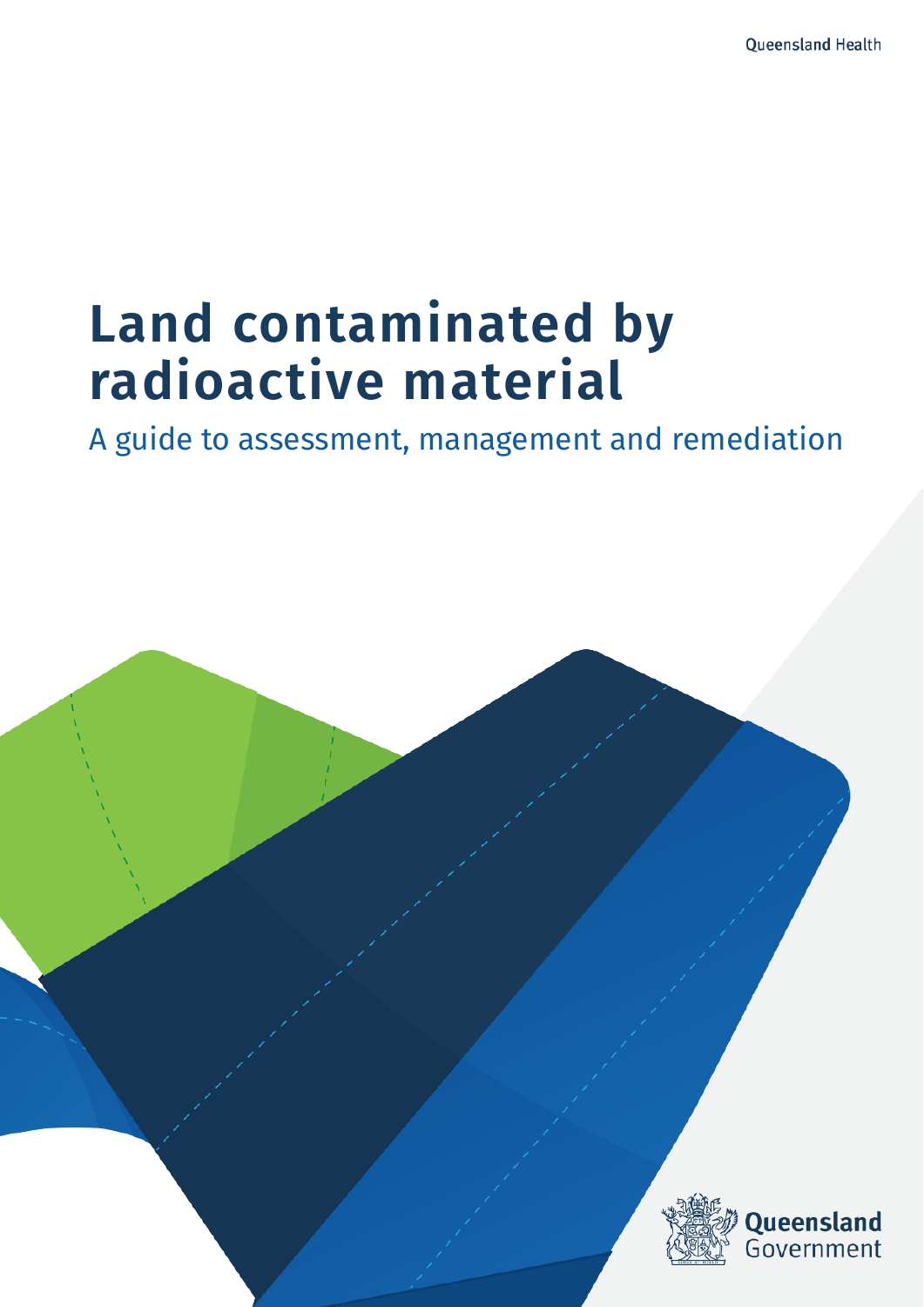### **Land contaminated by radioactive material - A guide to assessment, management and remediation**

Published by the State of Queensland (Queensland Health), January 2020 This document is licensed under a Creative Commons Attribution 3.0 Australia licence.



To view a copy of this licence, visit creativecommons.org/licenses/by/3.0/au © State of Queensland (Queensland Health) 2020

You are free to copy, communicate and adapt the work, as long as you attribute the State of Queensland (Queensland Health).

#### **For more information contact:**

Radiation Health Unit, Health Protection Branch, Prevention Division, Queensland Health, GPO Box 48, Brisbane QLD 4001,

email radiation\_health@health.qld.gov.au, phone (07) 3328 9310.

#### **Disclaimer:**

The content presented in this publication is distributed by the Queensland Government as an information source only. The State of Queensland makes no statements, representations or warranties about the accuracy, completeness or reliability of any information contained in this publication. The State of Queensland disclaims all responsibility and all liability (including without limitation for liability in negligence) for all expenses, losses, damages and costs you might incur as a result of the information being inaccurate or incomplete in any way, and for any reason reliance was placed on such information.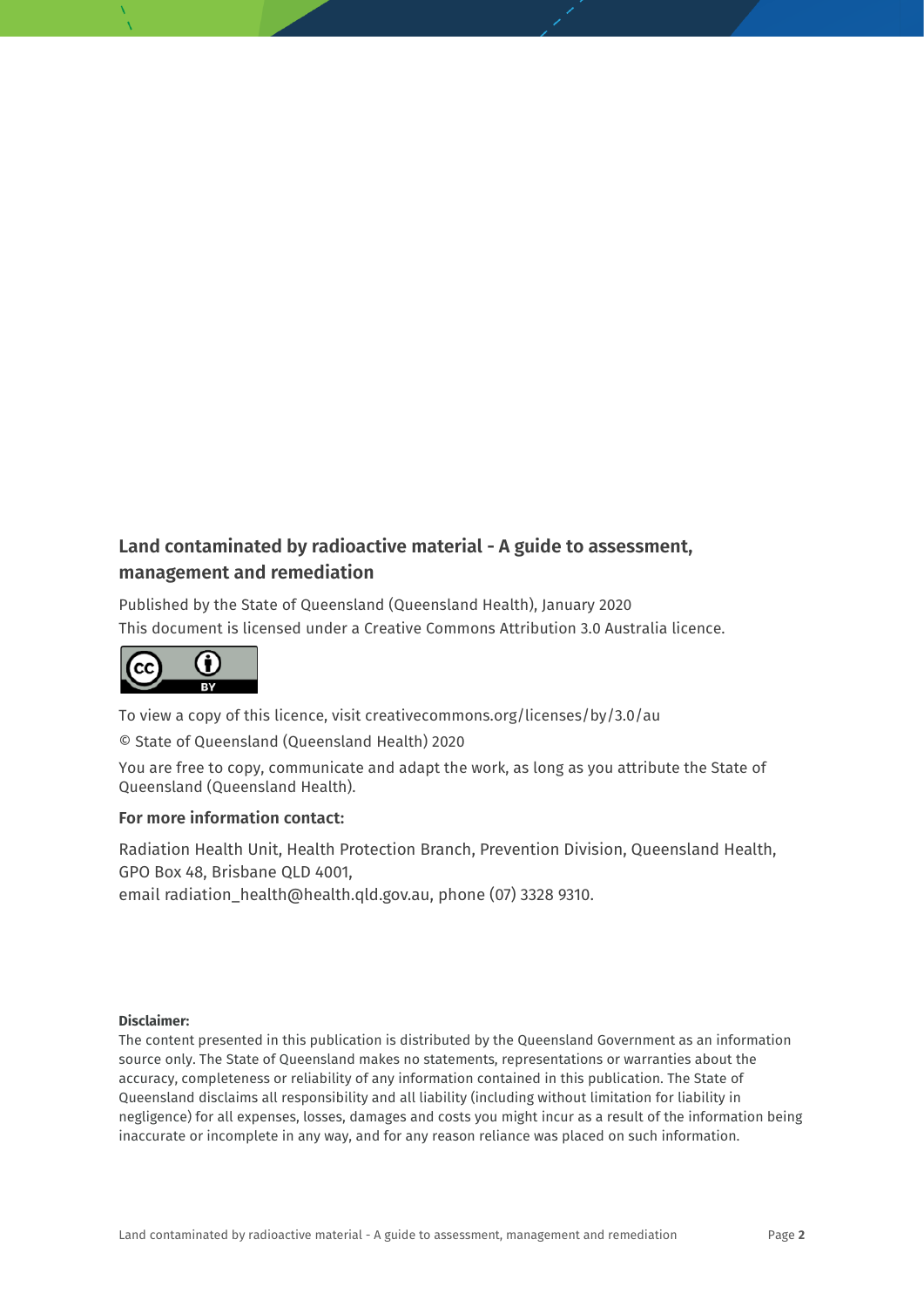## **Contents**

| 1 Introduction                                                                    | 5        |
|-----------------------------------------------------------------------------------|----------|
| 1.1<br>Purpose                                                                    | 5        |
| $1.2^{\circ}$<br>Scope                                                            | 6        |
| 1.3 Exposure situations                                                           | 6        |
| 1.3.1 Planned exposure situations                                                 | 6        |
| 1.3.2 Existing exposure situations                                                | 7        |
| 1.3.3 Emergency exposure situations<br>1.3.4 Environmental protection of wildlife | 7<br>7   |
| Management of contaminated land in Queensland<br>1.4                              | 8        |
| 2 Guiding principles and strategies                                               | 9        |
| Radiation protection principles<br>2.1                                            | 9        |
| Strategies for assessment and management<br>$2.2^{\circ}$                         | 11       |
| 2.2.1 Dose limits, constraints and reference levels                               | 11       |
| 2.2.2 Staged process for assessment                                               | 12       |
| 2.2.3 Prevention of future contamination                                          | 13       |
| 2.2.4 Land registers                                                              | 14       |
| 3 Site investigation                                                              | 15       |
| Overview<br>3.1                                                                   | 15       |
| Triggers for investigation<br>3.2                                                 | 15       |
| General requirements<br>3.3 <sub>1</sub>                                          | 16       |
| 3.3.1 Radiation monitoring equipment                                              | 16       |
| 3.3.2 Soil and water sampling<br>3.3.3 Investigation reports                      | 16<br>17 |
|                                                                                   |          |
| 3.4 Preliminary site investigation                                                | 17       |
| 3.4.1 Radiation dose rate survey<br>3.4.2 Surface contamination survey            | 18<br>18 |
| 3.4.3 Soil and water sampling                                                     | 18       |
| 3.4.4 Screening reference levels                                                  | 19       |
| 3.4.5 Comparison with natural background radiation levels                         | 21       |
| 3.4.6 Assessment of the need for further investigation                            | 21       |
| 3.5 Detailed site investigation                                                   | 24       |
| 3.5.1 Radiation dose rate survey<br>3.5.2 Soil analysis                           | 24<br>25 |
| 3.5.3 Water analysis                                                              | 26       |
| 3.5.4 Environmental screening assessment                                          | 26       |
| 4 Health risk and site assessment                                                 | 27       |
| 4.1 Health risk assessment                                                        | 27       |
| 4.1.1 Preferred approach to assessment                                            | 27       |
| 4.1.2 Desired outcome of assessment                                               | 28       |
| 4.1.3 Environmental assessment                                                    | 28       |
| 4.2 Assessment of site status                                                     | 28       |
| 4.2.1 Matters to consider<br>4.2.2 To remediate or manage?                        | 29<br>29 |
|                                                                                   |          |
| 4.3 Reference levels for deciding a course of action                              | 30       |
| 4.3.1 The setting of action reference levels                                      | 30       |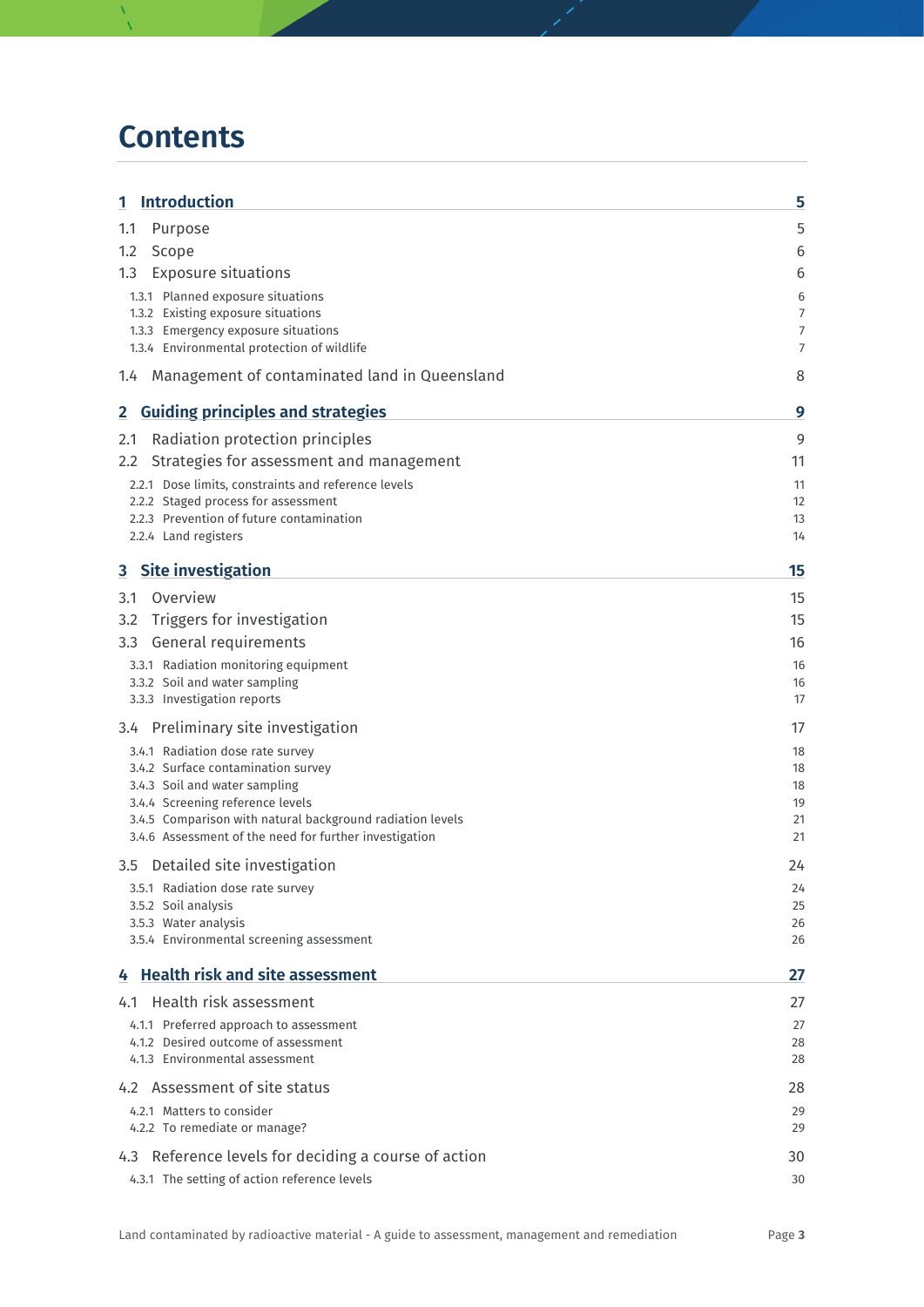|                                 | 4.4 Application of action reference levels                                | 32 |
|---------------------------------|---------------------------------------------------------------------------|----|
|                                 | 4.4.1 Existing exposure situations                                        | 32 |
|                                 | 4.4.2 Planned exposure situations                                         | 34 |
| 4.4.3 Case study                |                                                                           | 36 |
| <b>Site remediation</b><br>5.   |                                                                           | 37 |
| 5.1                             | Remediation strategies                                                    | 37 |
| 5.1.1 Remediation technologies  |                                                                           | 37 |
| 5.1.2 Remediation target levels |                                                                           | 38 |
| 5.1.3 Optimisation              |                                                                           | 38 |
|                                 | 5.1.4 Consideration of adjoining sites                                    | 39 |
| 5.2                             | Development of a remediation action plan                                  | 39 |
| 5.3                             | Disposal of contaminated material                                         | 40 |
|                                 | 5.4 Validation of remediation                                             | 40 |
|                                 | 5.4.1 Validation survey and report                                        | 40 |
|                                 | 5.4.2 Criteria for removal of a site from the EMR                         | 41 |
| 6 Site management plans         |                                                                           | 42 |
| <b>Appendix 1</b>               | <b>Supplementary assessments</b>                                          | 43 |
| <b>Appendix 2</b>               | <b>Screening reference levels</b>                                         | 45 |
| <b>Appendix 3</b>               | A short history of contaminated land management and the basis for setting |    |
|                                 | reference levels                                                          | 46 |
| <b>Abbreviations</b>            |                                                                           | 60 |
| <b>Glossary</b>                 |                                                                           | 61 |
| <b>References</b>               |                                                                           | 65 |
| <b>Bibliography</b>             |                                                                           | 68 |
|                                 |                                                                           |    |

### **Tables**

| Table 1        | Screening reference levels to assist in determining the need for a detailed<br>investigation                                 | 19 |
|----------------|------------------------------------------------------------------------------------------------------------------------------|----|
| Table 2        | Action reference levels for radioactive contamination and guidance for action                                                | 31 |
| Table 3        | Natural background radiation level                                                                                           | 43 |
| Table 4        | Screening reference levels for radionuclides in soil                                                                         | 45 |
| Table 5        | Summary of reference levels, dose limits and constraints for public exposure to<br>land contaminated by radioactive material | 58 |
| <b>Figures</b> |                                                                                                                              |    |
| Figure 1       | Deciding on the need for a detailed investigation                                                                            | 23 |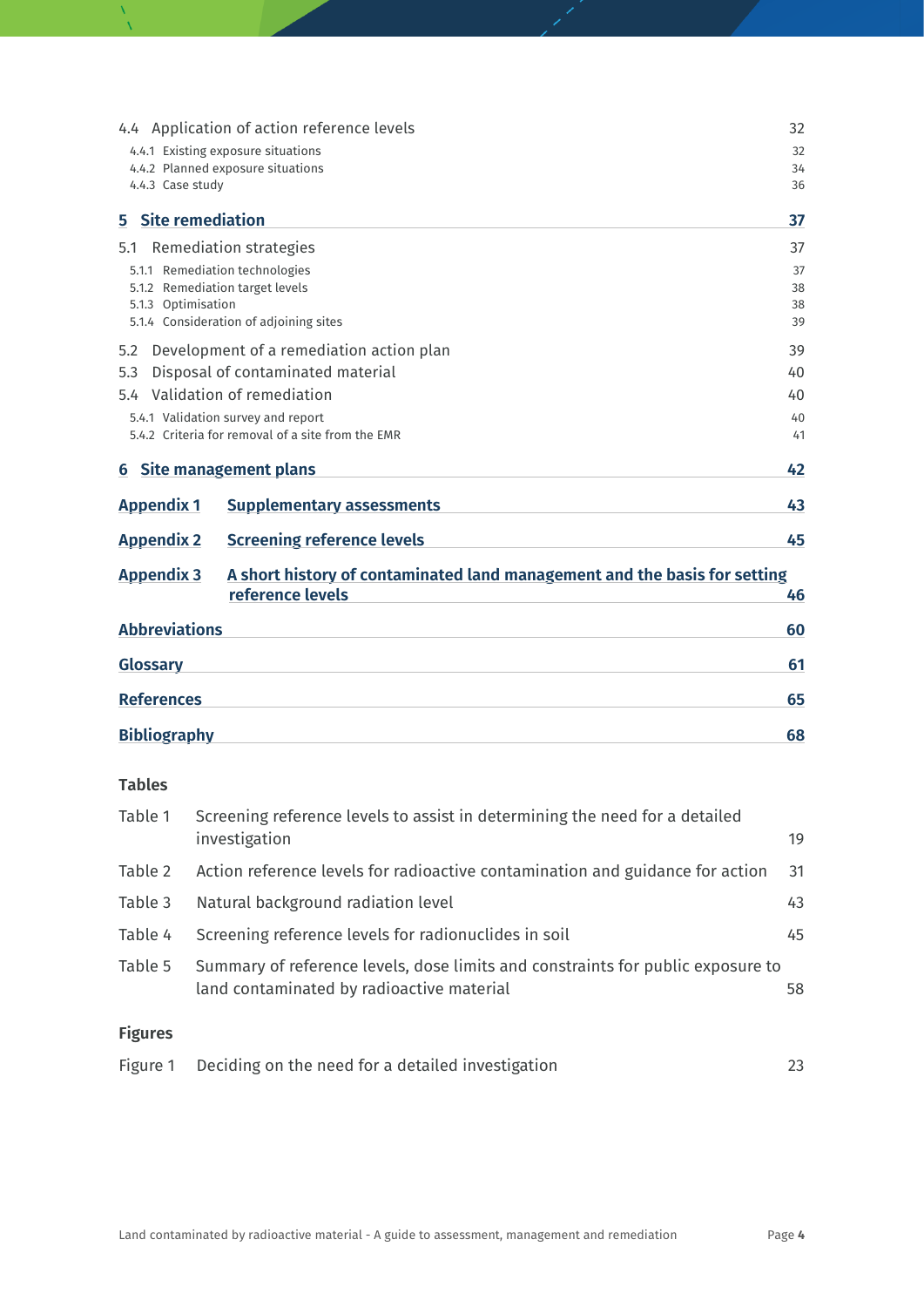## <span id="page-4-0"></span>**1 Introduction**

Land contamination can occur as a result of wilful, ill-informed, or accidental releases of contaminants to the environment. It may be the product of poor environmental management and waste disposal practices, or of bygone practices, allowable at the time, that are now regarded as unacceptable.

In Queensland the contamination of land by radioactive material is almost wholly an historic problem. Many properties had been affected by the use of mineral sand tailings as landfill material in the years before legislation provided for control of the disposal of naturally occurring radioactive material (NORM). Most of the affected sites are in south-east Queensland in areas where mineral sand mining or processing was carried out, or in areas serviced by such industries.

### <span id="page-4-1"></span>1.1 Purpose

This document explains the principles and sets the Queensland government's criteria for the purpose of ensuring radiation safety and protection of human health and the environment from the adverse effects of exposure to radiation from land contaminated by radioactive material.

Contaminated land is regulated under Queensland's environmental protection legislation, the *Environmental Protection Act 1994* (EP Act) administered by the Department of Environment and Science (DES). The EP Act contains the requirements for the notification of contaminated land and for the investigation, remediation and management of contaminated land.

This document complements the general principles, processes and guidance provided by DES and provides radiation-specific guidance for the assessment, remediation, and management of land contaminated by radioactive material. In particular it establishes reference levels for:

- the investigation and assessment of contaminated land;
- the remediation of contaminated land having regard to the principles of justification and optimisation; and
- the recording of land on the Environmental Management Register (EMR) and its on-going management.

The document is meant to assist landowners, developers, contaminated land professionals and regulators in the determination of whether land is considered contaminated and to understand what is necessary to ensure that the management or remediation of contaminated land does not adversely impact on human or environmental health.

This document replaces all previous Queensland Health guidance on the assessment of land contaminated by radioactive material.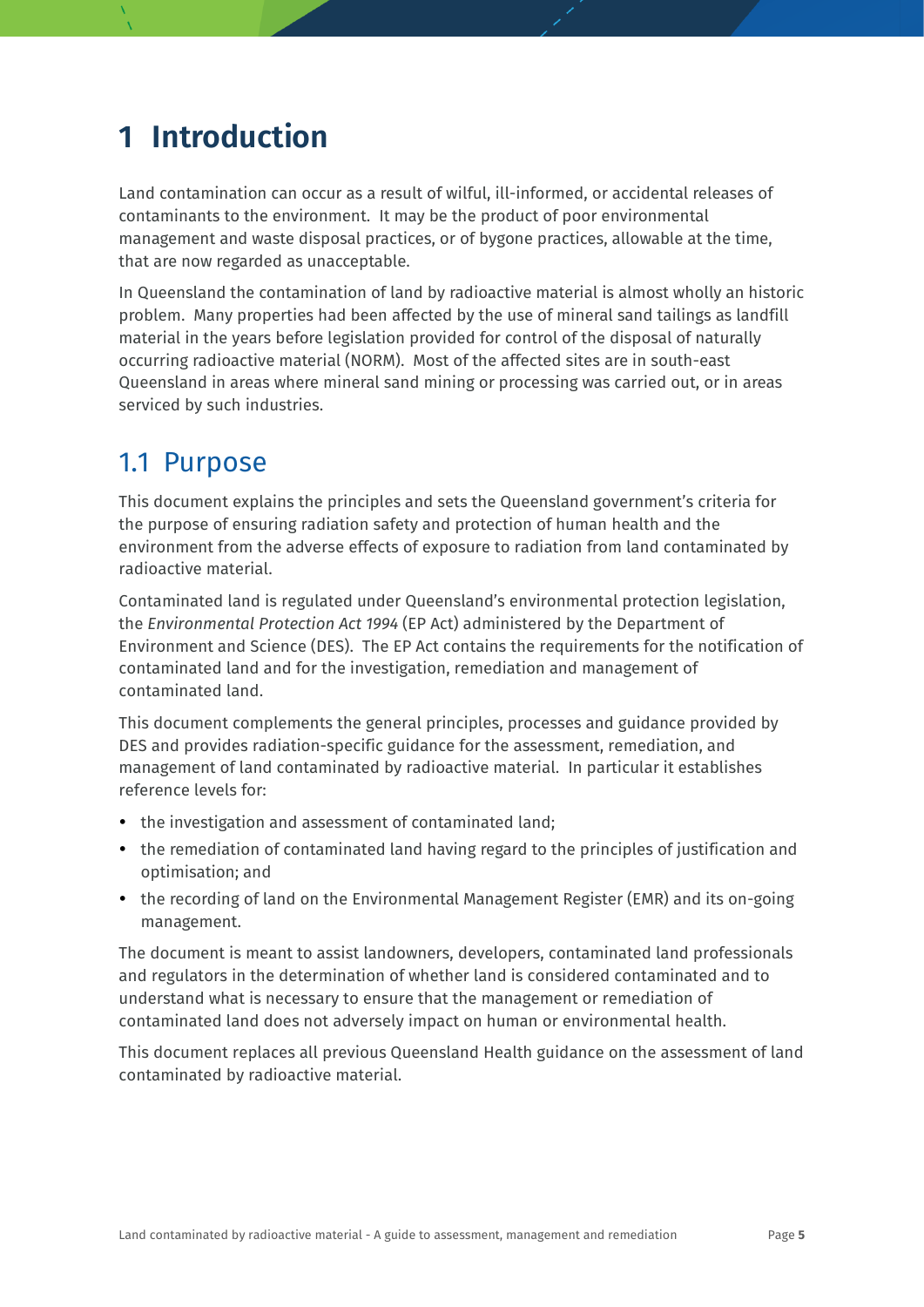### <span id="page-5-0"></span>1.2 Scope

This document applies to all land contaminated by radioactive material, but does not apply to mining or other activities that are being carried out under an active environmental authority or similar instrument.

An environmental authority or similar instrument may allow environmental harm to occur under managed conditions that result in contamination by naturally occurring radioactive material that would not be acceptable in other circumstances. The remediation of the land after the activity ceases is also managed under that authority. This document should be used as a guide in the development of conditions or requirements contained in an environmental authority or similar instrument so that when the activity ceases the land should require no, or only minimal, additional assessment or management.

This guide does not seek to be prescriptive about data sampling methods, radiation survey techniques, analytical procedures, or health and environmental risk assessments. These measurements and methods, carried out by suitably qualified people and laboratories, should be in accordance with relevant Australian or international standards, trusted guidance, and well established techniques. It is recognised that suitably qualified persons conducting investigations of a particular site are in the best position to determine the most appropriate way, consistent with this guide, to conduct those investigations and develop remediation proposals and site management plans for the site.

An important difference between this guideline and previous versions is that there is now a greater emphasis on the justification for, and optimisation of, remediation.

### <span id="page-5-1"></span>1.3 Exposure situations

Contamination may exist in the three exposure situations recognised by the International Commission on Radiation Protection (ICRP) [ICRP 2007]:

- Planned exposure situations:
- Existing exposure situations; and
- Emergency exposure situations

### <span id="page-5-2"></span>1.3.1 Planned exposure situations

Planned exposure situations are situations involving the introduction and operation of radiation sources [ICRP 2007].

There are many practices, regulated under the *Radiation Safety Act 1999* (RS Act) or other Queensland legislation, using radioactive material that have a potential to cause land contamination and subsequent radiation exposures if not properly controlled.

Practices are regulated to prevent or minimise environmental contamination, but if that were to happen it would be managed by regulatory enforcement action under the RS Act or other Queensland legislation, taking the guidance provided in this document into consideration.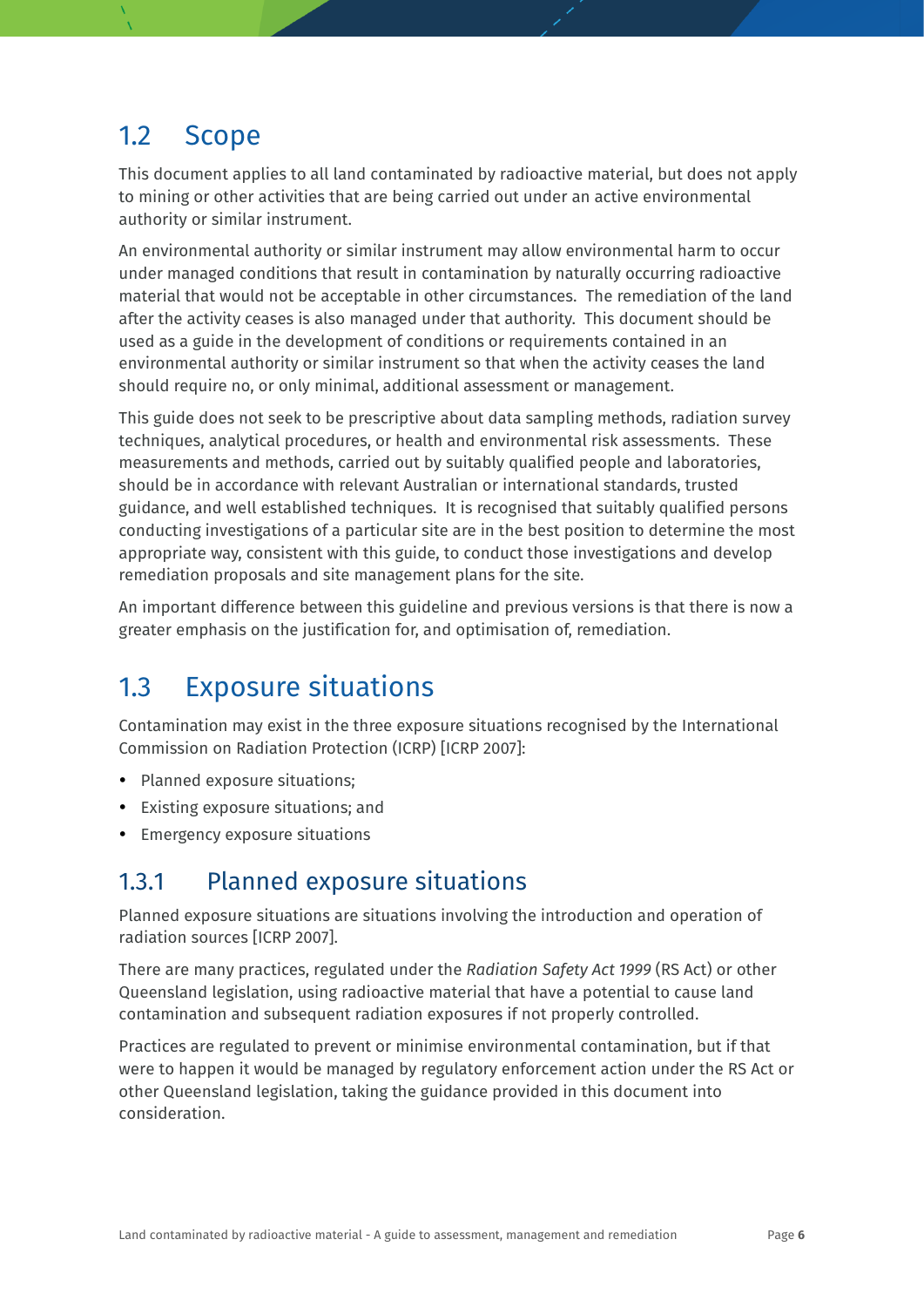### <span id="page-6-0"></span>1.3.2 Existing exposure situations

Existing exposure situations are situations that already exist when a decision on control has to be taken [ICRP 2007].

In Queensland, these situations have generally arisen because of activities conducted before the introduction of relevant radiation safety, environmental or planning legislation. To date, all known cases of land contaminated by radioactive material have been the result of past practices such as:

- the partial remediation of, or the abandonment of stockpiles on, former mineral sand mining and processing sites;
- the use of mineral sand tailings and residues for land fill or top dressing; or
- residual contamination being left on site by industries in which naturally occurring radioactive material was used or was accumulated as waste (e.g. foundries or abrasive blasting practices).

This document applies primarily to these existing contaminated land settings.

Existing exposure situations include those for which exposure to natural background radiation is amenable to control. In these situations, the source of the radioactivity is not regarded as contamination, so it is outside the scope of this document. However, the guidance in this document may be useful if there were ever a need to manage an area of elevated natural background radiation.

### <span id="page-6-1"></span>1.3.3 Emergency exposure situations

Emergency exposure situations are circumstances in which, despite all reasonable steps being taken to minimise the probability and magnitude of planned radiation exposures, an unexpected situation may arise that requires an urgent (but planned) protective response.

In such situations, radiation exposure of emergency responders and the public, and contamination of the environment may ensue. The planned protective response may include urgent measures to reduce contamination that are not within the scope of this document. However, the management of long-term environmental contamination resulting from an emergency situation is treated as an existing exposure situation [ICRP 2007] and is consequently subject to the guidance in this document.

### <span id="page-6-2"></span>1.3.4 Environmental protection of wildlife

This document sets an environmental reference level for wildlife. However it is not usually the case that an environmental risk assessment specifically for wildlife is required since remediation of a site to a level that protects humans from radiation exposure will typically result in environmental exposures such that an organism is not likely to receive an absorbed dose more than the relevant screening level for environmental protection of wildlife.

If, in particular circumstances, an environmental risk assessment is required the assessment of environmental impact should follow the guidance set out in the *Guide for Radiation Protection of the Environment* published by the Australian Radiation Protection and Nuclear Safety Agency [ARPANSA 2015].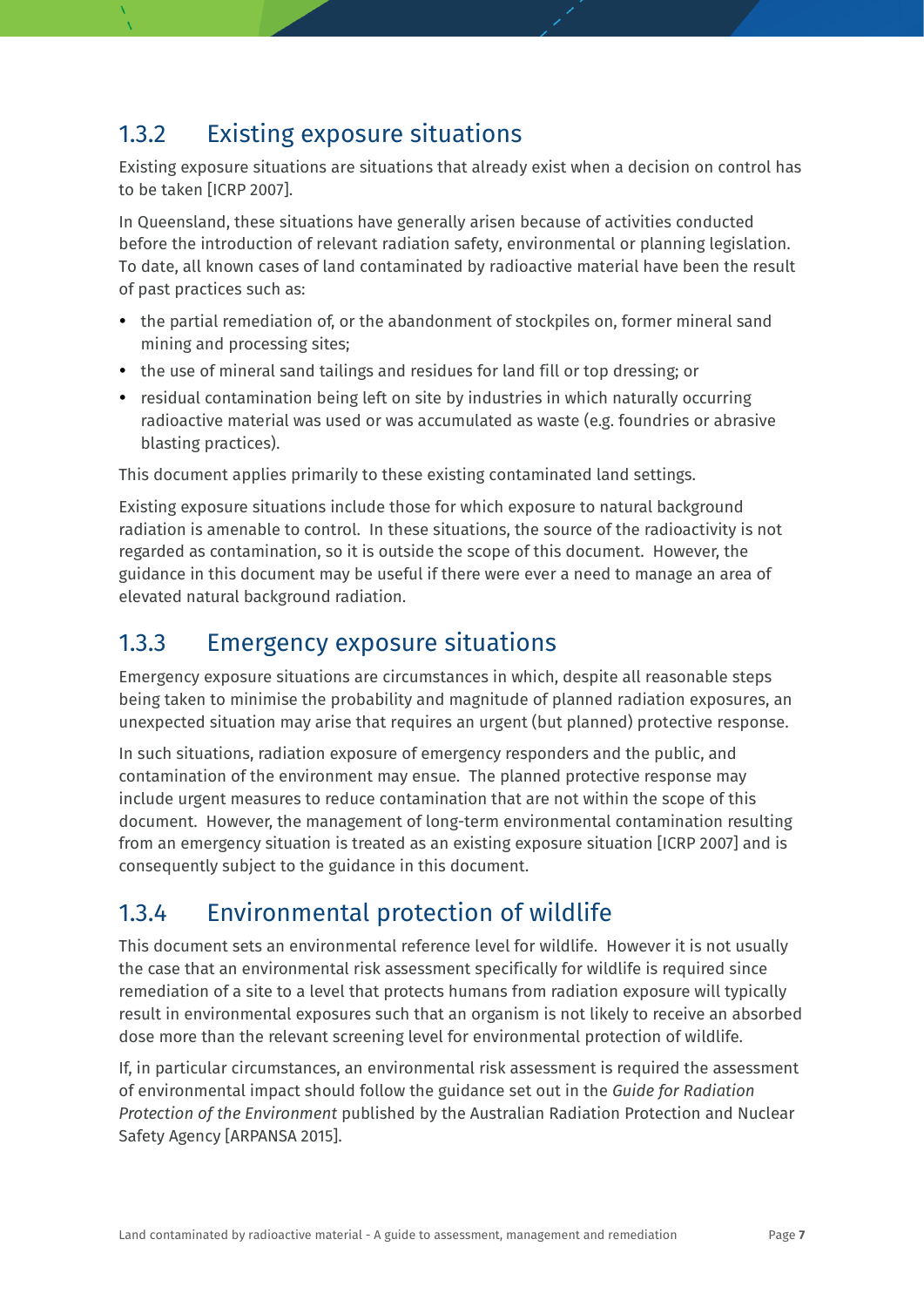### <span id="page-7-0"></span>1.4 Management of contaminated land in Queensland

The assessment and management of contaminated land in Queensland is regulated under the *Environmental Protection Act 1994* (the EP Act) administered by the Department of Environment and Science (DES).

DES is the lead agency for environmental management in Queensland and Queensland Health is the lead agency for matters relating to radiation safety and protection. A Memorandum of Understanding (MoU) between DES and Queensland Health, signed in 2015, sets out the strategies to address issues of common interest in the area of environmental radiation in a manner that supports ecologically sustainable development and protects human health and the environment from the adverse effects of radiation.

Under the MoU:

- DES will notify Queensland Health of any matter in relation to contaminated land that may, or would be likely to, require action to be taken under the RS Act, and
- Queensland Health will notify DES of any information about the contamination of land by radioactive material that may or would be likely to require action under the EP Act. This includes advice about the recording of land on a land register.

Queensland Health and DES will also, where relevant, share information and if appropriate undertake a joint response to contaminated land issues.

To support the EP Act, DES has published guidance material to explain the requirements for assessing and managing land contamination [DES 2020].

The DES guidance focuses on chemical contaminants but much of the general principles and processes of site assessment are relevant to radioactive contaminants. However some additional specific guidance is required in situations where there has been radioactive contamination, particularly in regard to the technical guidance for site assessment and remediation.

The DES framework is consistent with the general process for assessment of site contamination described in Australia's *National Environmental Protection (Assessment of Site Contamination) Measure 1999*, (ASC NEPM). Information about this legislation and a link to the ASC NEPM can be obtained from the National Environment Protection Council [NEPC 2020].

The ASC NEPM does not specifically deal with radioactive material: it recognises that the assessment of a site contaminated by radioactive material requires specialised forms of assessment, and that guidance should be sought from the relevant jurisdictional environmental or health authority for assessment requirements. This document provides some of that specialist guidance.

The guidance provided in this document is specific to the radiation related component of contaminated land assessment and management, and it should be used in association with the broader scope of guidance provided by DES and the ASC NEPM.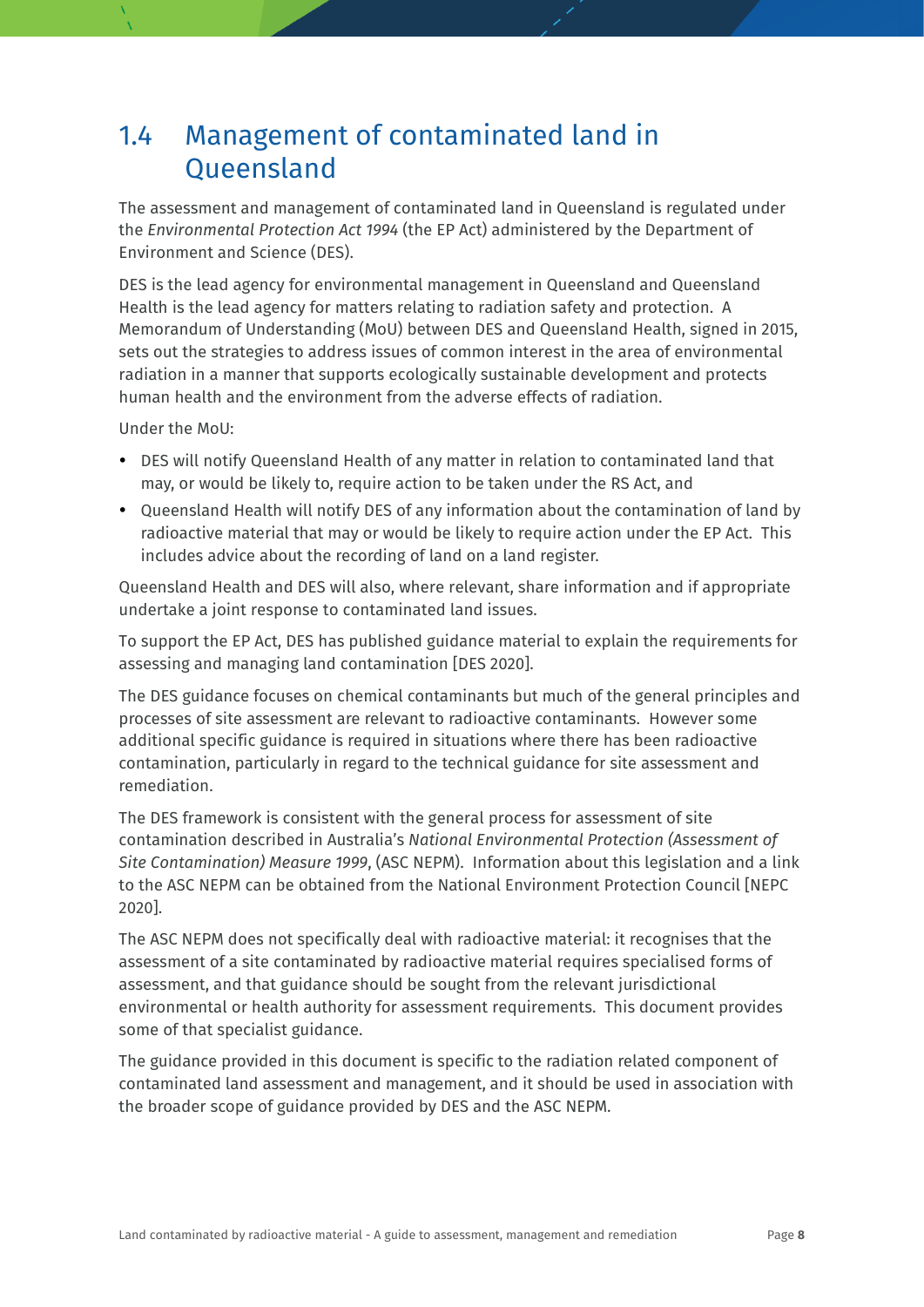## <span id="page-8-0"></span>**2 Guiding principles and strategies**

### <span id="page-8-1"></span>2.1 Radiation protection principles

The following principles determine how land contaminated by radioactive material is to be assessed and managed. The principles are consistent with those described in the ICRP recommendations for radiation protection [ICRP 1991, ICRP 2007].

### Principle 1 – Protection of people and the environment

People and the environment should be protected as far as reasonably achievable from unnecessary exposure to radiation from contaminated land now and into the future.

The risk of occupying contaminated land with elevated levels of radioactivity should not be out of proportion to other risks occurring in everyday living.

On land that presents a radiation health risk, its development for a more sensitive use should not proceed unless adequate measures are taken to ensure that risks to human health and the environment are reduced to an acceptable level.

### **Planned exposure situations**

For current regulated practices, protection is about planning the practice to prevent contamination from occurring. The person responsible for the practice has the primary responsibility for the management of radiation exposures resulting from the practice.

For practices regulated under an established framework for safety and protection it is reasonable to impose strict requirements to ensure dose limits are not exceeded and to further minimise exposure through the use of dose constraints so that the effective dose received by a person is less than a fraction of the limits.

### **Existing exposure situations**

In the case of existing exposure situations in which contamination occurred before relevant regulatory controls were in place, protection is achieved through exposure management or site remediation.

For existing exposure situations that are not amenable to strict regulatory control, although the site may be managed to keep radiation exposures within an acceptable range, it may not be reasonable to achieve the very low exposure rates that would be expected to be found in a planned practice.

When dealing with prolonged exposure situations arising from past radiation practices, reasonable and practical solutions should be applied. The word 'reasonable' is a key consideration. It is not reasonable to expect the current property owner to devote significant resources or bear large costs associated with remedial action if the risks are already low and the potential decrease in exposure as a result of any action the owner may take is small.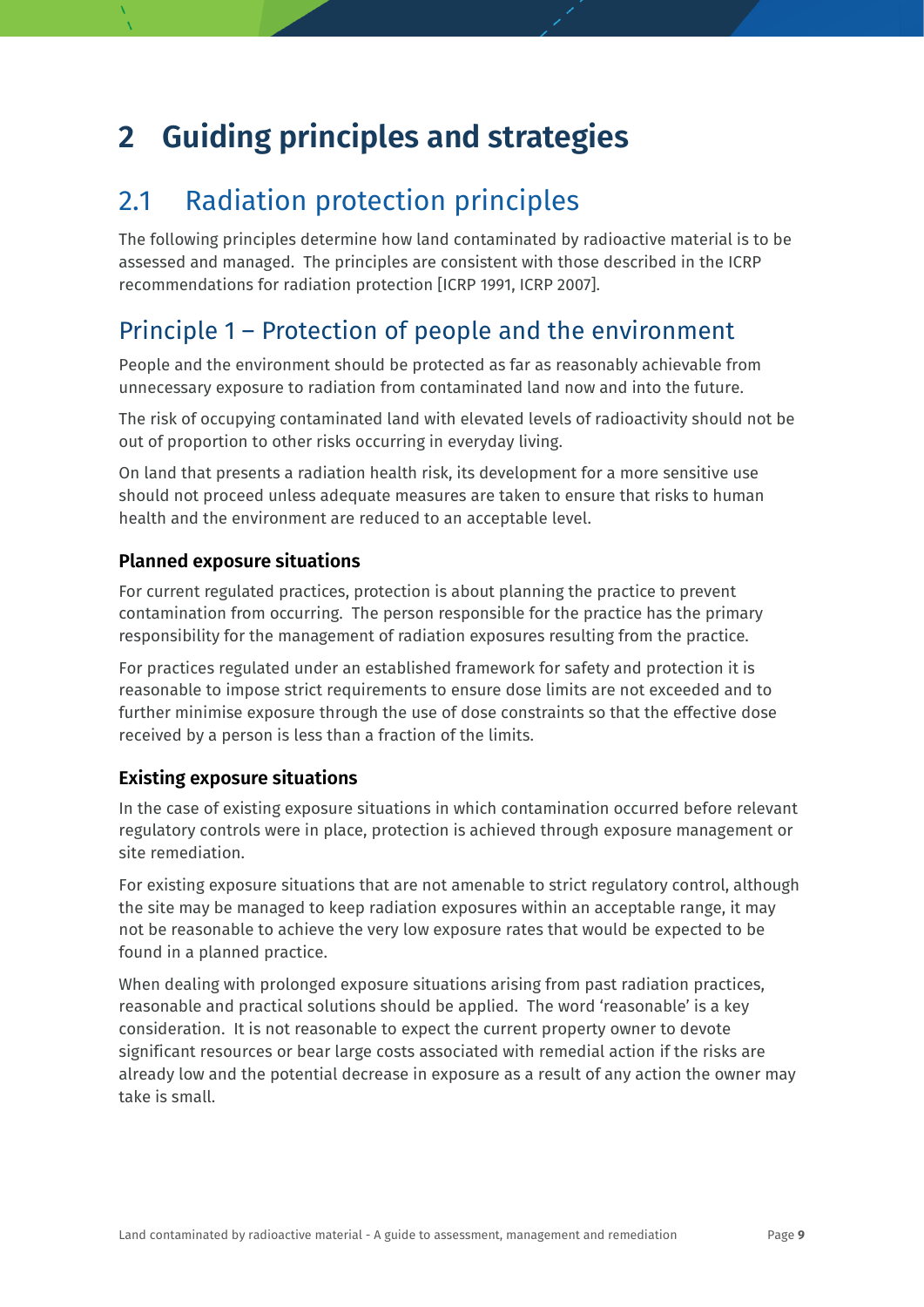For existing exposure situations there is usually no person who can now be clearly identified and held accountable for causing the situation. It is generally the case that the present owner of the land has been left with a situation about which they are now responsible for management of exposures. Provided there is not an unacceptable health hazard, an undue burden should not be placed on the present owner of a property because of a practice that was carried out by a previous owner or occupant.

### Principle 2 – Justification and optimisation

Protective actions to reduce existing radiation exposures and radiation practices that give rise to prospective radiation risks, should be justified and optimised.

Justification requires that when considering whether to conduct an action that results in radiation exposure, an assessment is made of whether the action does more good than harm.

The principle of optimisation requires that the likelihood of radiation exposure, the number of people exposed and the magnitude of the exposures should be kept as low as reasonably achievable, with economic and social factors taken into consideration.

If remediation is justified (or required) it should aim to reduce an individual's radiation exposure to at least the level at which remediation would not have been necessary and, if reasonable to do so, remediation should be continued further to a level where the exposure is trivial.

### **Planned exposure situations**

For a planned radiation practice to be justified it needs to produce a net benefit to potentially exposed persons, or to society, to compensate for any adverse radiation risk it causes.

The principles of justification and optimisation apply to unanticipated contamination due to a planned activity. Here, in such planned exposure situations, there is a stronger case for justifying remedial and protective actions since the contamination should not have occurred if the practice was being carried out as planned.

### **Existing exposure situations**

For existing exposure situations, a protective action to modify exposure pathways or to modify or remove the source of exposure itself is justified if the benefit of the reduced exposure outweighs the cost and disadvantage of the protective action and any exposure resulting from the action itself.

The harm arising from chronic exposures to radiation may be minimised by imposing appropriate regulatory controls. Such controls may take the form of land use management measures or intervention in the form of land remediation and should allow for judgements to be made regarding the benefits and the harm averted as a result of the controls.

The possibility of having to restrict the use of land and the cost of remedial action should be considered and compared with the benefits that may be achieved in terms of exposure reduction.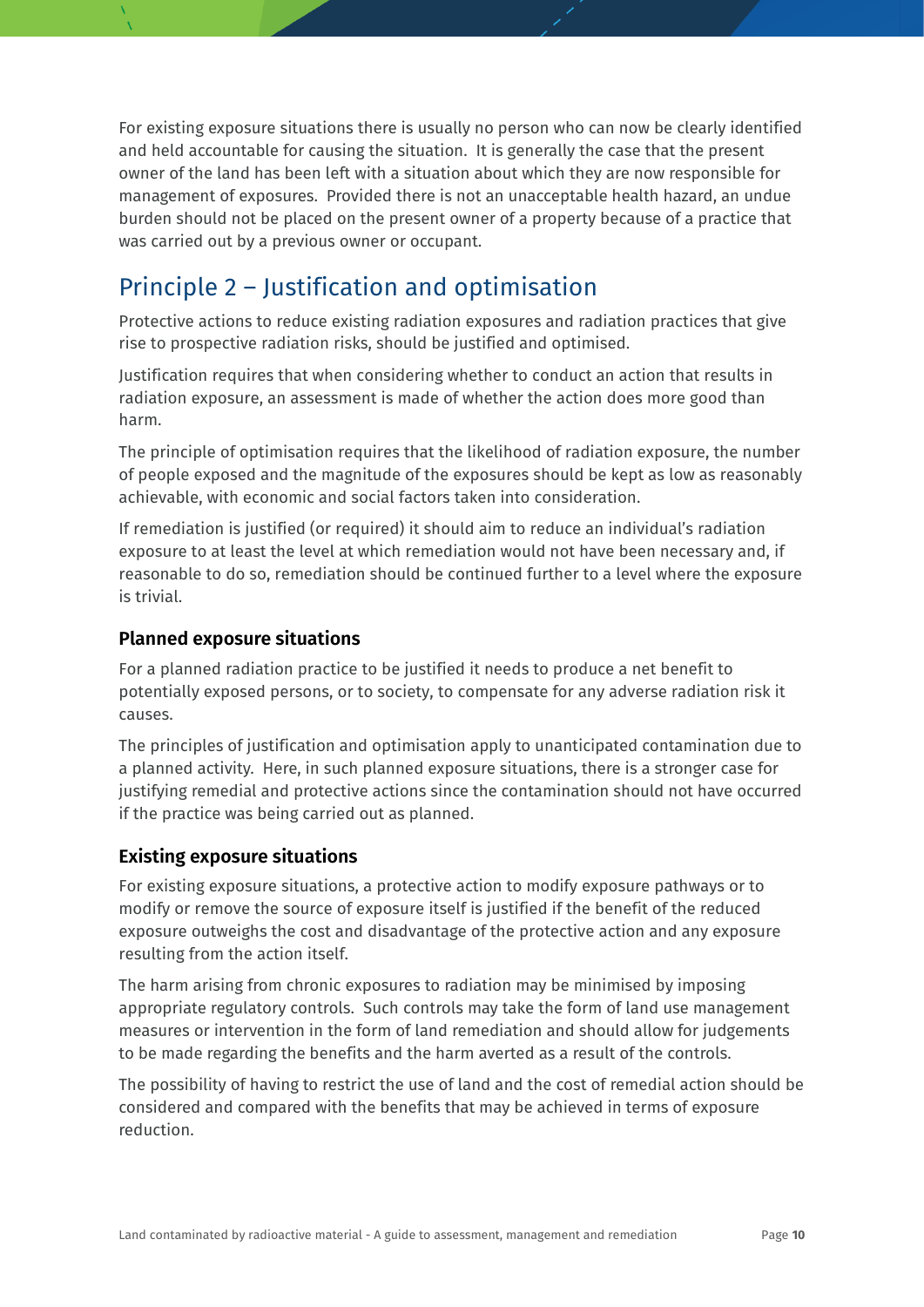### <span id="page-10-0"></span>2.2 Strategies for assessment and management

### <span id="page-10-1"></span>2.2.1 Dose limits, constraints and reference levels

The system of radiation protection is applied in different ways depending on the type of exposure situation but the intent is always to keep radiation exposures within an acceptable range. Minimisation of radiation exposure is achieved through the use of dose limits, dose constraints or reference levels.

#### **Planned exposure situations**

#### *Dose limit*

A dose limit is the value of the effective or equivalent radiation dose to individuals that must not be exceeded.

The RS Act imposes annual radiation dose limits to restrict the exposure of a person to radiation as a result of the carrying out of a radiation practice. For a member of the public, the effective dose that a person may receive from the practice is limited to no more than 1 mSv in a year.

Regulatory action can be taken to require the person responsible for a planned practice to take corrective action (e.g. decontamination) if a dose limit is, or is likely to be, exceeded.

#### *Dose constraints*

A dose constraint is a restriction on the individual dose from a radiation source in planned exposure situations which serves as an upper bound on the predicted dose from the radiation source in the optimisation of protection for the source.

Under the RS Act the prescribed concentrations for the disposal of radioactive material to the environment are set to constrain a person's predicted annual effective dose to no more than 0.5 mSv (based on a very conservative assumption that an individual would be continually exposed to a constant rate of disposal of the radioactive material). For the planned disposal of radionuclides to the environment at concentrations above the prescribed amounts, an approval to dispose is required and the approved disposal arrangements constrain a person's predicted annual effective dose to no more than 0.3 mSv.

Although exceeding a dose constraint may not be a breach of legislation, if a practice is resulting in higher than expected radiation exposures, action is expected to be taken by the person responsible for the practice to reduce exposures so that no person will receive a radiation dose more than the planned dose constraint.

#### **Existing exposure situations**

#### *Reference levels*

The ICRP has recommended that dose limits intended for the control of exposure in planned practices cannot be used as a basis for deciding on the reduction of exposure by intervention, as they might invoke measures with economic and social costs that could be out of proportion to the benefit obtained (and then be in conflict with the principle of justification) [ICRP 1991].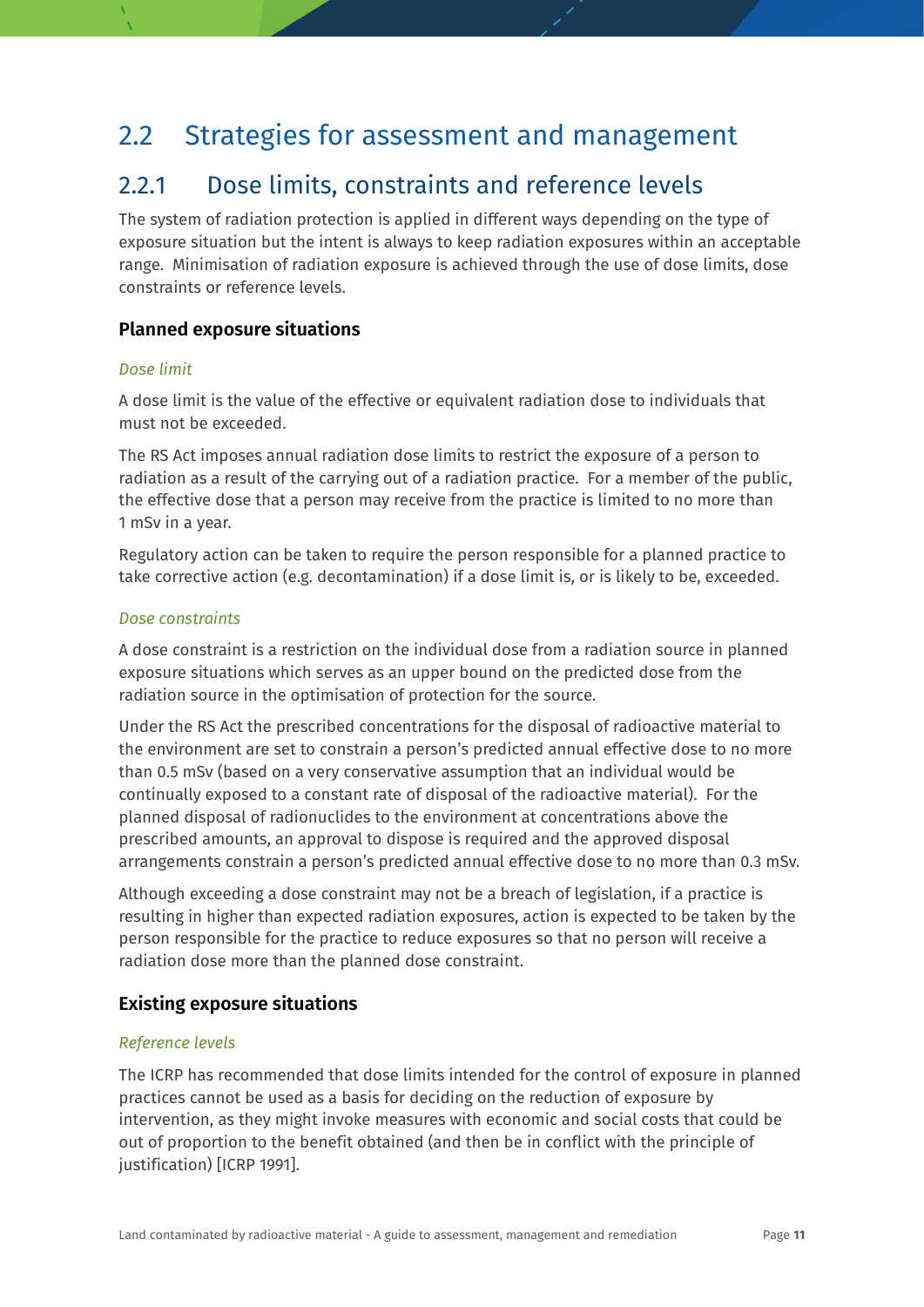Instead, reference levels are used in existing exposure situations to: set an upper bound on a person's exposure, or potential exposure to radiation; set the exposure level at which remedial action or intervention is justified; and to guide the optimisation process.

Reference levels are not limits but are used to inform decisions on a course of action when the value of a radiation quantity exceeds or is predicted to exceed its reference level. The action to be taken may range from simply recording the information through to interventional measures [ICRP 1977].

Common forms of reference levels are recording levels, investigation levels and intervention levels. A reference level may be expressed in terms of absorbed or effective dose, absorbed or effective dose rate, activity or activity concentration.

This document establishes screening (initial investigation) and action (intervention) reference levels to assist in determining whether:

- a detailed site investigation is necessary;
- remediation of a site is justified; or
- a site should be recorded on one of the environmental registers kept by DES.

Reference levels are set having regard to what is considered to be acceptable exposure. It could be argued that whatever is natural exposure (which may result in a person receiving an annual effective dose ranging from 1 mSv to 10 mSv, or more in some locations) is a tolerable exposure, but this should not be used as an argument to imply that it is then acceptable for exposure to a radioactive contaminant to result in a radiation dose within that range.

Within its land management framework, DES may establish environmental reference levels (trigger levels or quality objectives) that are not health related levels but are radiation source related levels, usually expressed as activity concentrations in water or soil, that are used in comparison to a baseline or reference value. For example, an environmental authority may state that the concentration of radionuclides in material released from a tailings dam should not exceed a reference level which is set at three standard deviations above an average baseline or reference site value.

As with a dose constraint, exceeding a reference level after completing a remedial action or implementing a management plan may not constitute a regulatory breach, but it would be a reason to review the extant radiation protection arrangements.

### <span id="page-11-0"></span>2.2.2 Staged process for assessment

The assessment and management of a site is based on a staged process consistent with the strategies adopted in DES guidance, and with the ASC NEPM Schedule A - *Recommended general process for assessment of site contamination*:

- Stage 1 Preliminary site investigation
- Stage 2 Detailed site investigation
- Stage 3 Health and environmental assessment and development of remediation action plan (if remediation is required)
- Stage 4 Implementation of a remediation action plan and preparation of a validation report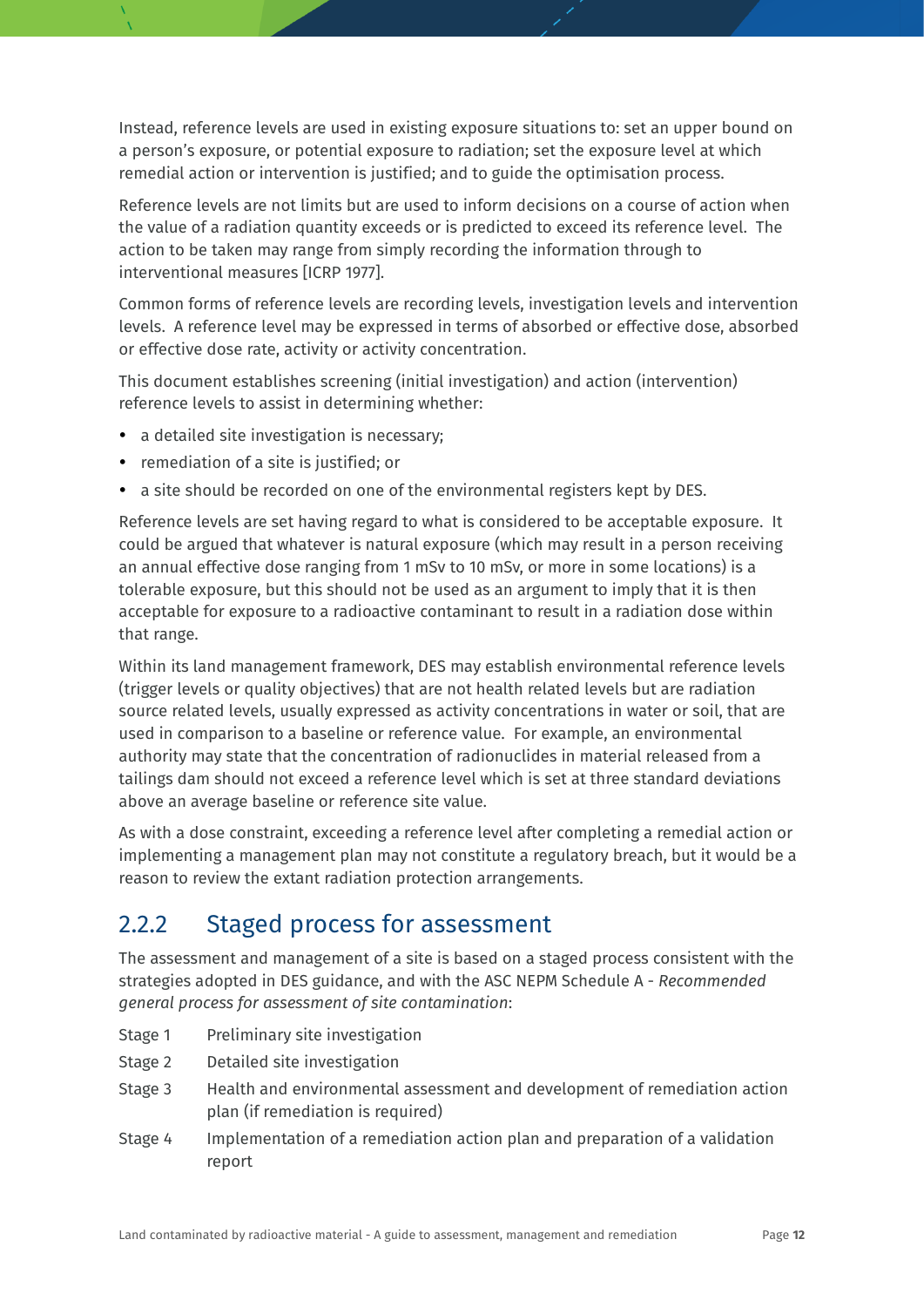For some sites the preliminary and detailed site investigations may be merged into one investigation, and it may be possible at any stage to develop a remediation or management strategy. This will depend on whether there is sufficient information from the preliminary investigation to determine the amount and extent of contamination.

### <span id="page-12-0"></span>2.2.3 Prevention of future contamination

Planning during the establishment and operation of radiation practices is essential to prevent planned exposure situations from becoming existing exposure situations.

Under the disposal requirements of the RS Act, radioactive material may be disposed of into the environment if the activity concentrations are below levels prescribed in the Radiation Safety Regulation 2010. The prescribed levels are set so that a person should not receive an annual effective dose of any more than 0.5 mSv as a result of exposure to the continuous disposal of a moderate quantity of the radionuclide.

Current radiation safety legislation does not provide for an exposure limit or reference level for non-human biota, but it does require practices to take measures to ensure that the environment is not adversely affected by exposure to radiation. The obvious way of achieving this is only to release radionuclides into the environment if the disposal is in compliance with the RS Act and there is no other reasonable way of dealing with the material.

If a person wishes to dispose of radionuclides having an activity concentration greater than the prescribed amount, they must make an application under the RS Act for an approval to dispose of the material and must demonstrate that there is no other way of dealing with the material, and that the disposal will not result in the exposure of a person to more than an annual dose of 0.3 mSv.

Compliance with current radiation safety legislation should prevent the creation of contamination except by a failure of planned controls (whether deliberate or accidental). If this should happen there is a regulatory and societal expectation that the person responsible for the contamination should remedy the situation (usually with a desire to decontaminate to a level that returns the site back to a situation regarded as 'normal').

If contamination were to occur, whether by act or omission, as a result of the way a practice is carried out, enforcement action may be taken under the RS Act (by way of an improvement or prohibition notice) or under the EP Act (by way of a clean-up notice).

Remediation carried out on a contaminated site should not result in the spread of contamination on the site or in the contamination of another site unless the other site is an approved and controlled site on which the contamination can be managed.

During mining activities, protection of persons from exposure to radiation is managed under the *Mining and Quarrying Safety and Health Act 1999*, and by compliance with the DNRM Guideline *QGL 1 Guideline for management of Naturally Occurring Radioactive Material (NORM) in metalliferous mines* [DNRM 2014].

During other activities where NORM has been identified as a problem, the operator should implement measures, consistent with the Safety Guide for the Management of Naturally Occurring Radioactive Material (NORM) [ARPANSA 2008], to prevent or minimise radiation exposure and to manage radioactive waste.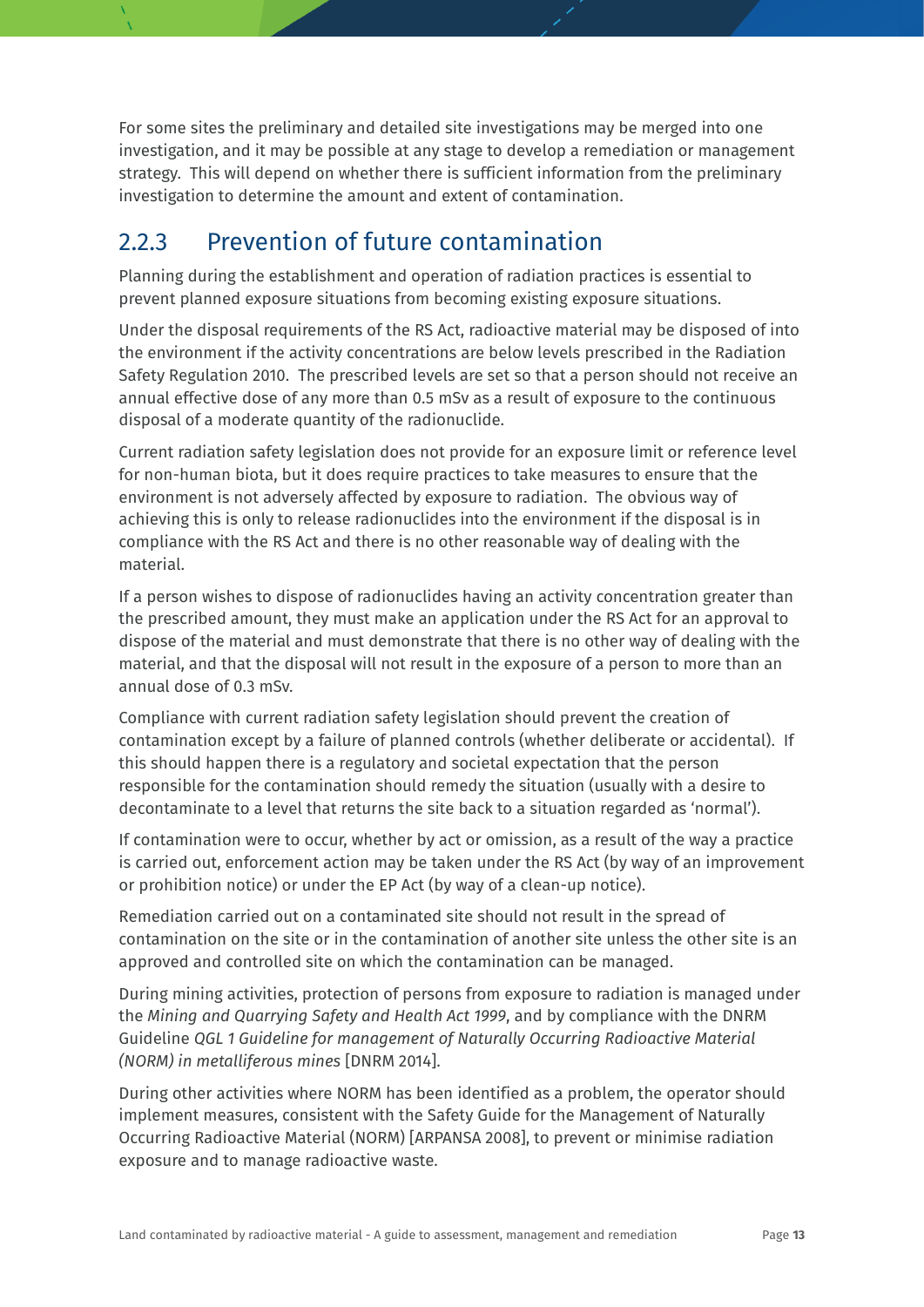Mining and exploration activities are subject to Environmental Authorities issued by DES that will have certain conditions relating to the release of contaminants and site management and rehabilitation.

Current mining and exploration activities are planned exposure situations, and as such, must be managed so that, at the cessation of those activities, the effective dose that a person may receive as a result of those activities having been carried out is no more than 1 mSv in a year.

### <span id="page-13-0"></span>2.2.4 Land registers

DES maintains two land registers: the Environmental Management Register (EMR); and the Contaminated Land Register (CLR).

There are regulatory requirements for contaminated land investigation documents associated with recording a site on the EMR. Site investigation reports, remediation plans, validation reports, and proposed site management plans for any land that is, or should be, on the EMR must be submitted through DES and must contain all the information required by DES.

The benefits of recording a site on the EMR are that institutional knowledge of the existence and condition of the site will be maintained and the implementation of on-going or future protective measures will be facilitated.

Having a site recorded on the EMR with an associated site management plan (SMP) not only ensures protection on the site but also enables prevention of a radioactive contaminant being taken off-site and used in a more sensitive area. Recording a site on the EMR does not necessarily mean a site is unacceptable for habitation or use.

Contaminated land recorded in the EMR is recorded on the CLR where it is necessary to take action to remediate the land to prevent serious environmental harm.

If it is determined that a site should not be on a land register it is because there is no requirement to put into place any special measures to deal with radiation now or in the future. In other words: there are no restrictions on the site.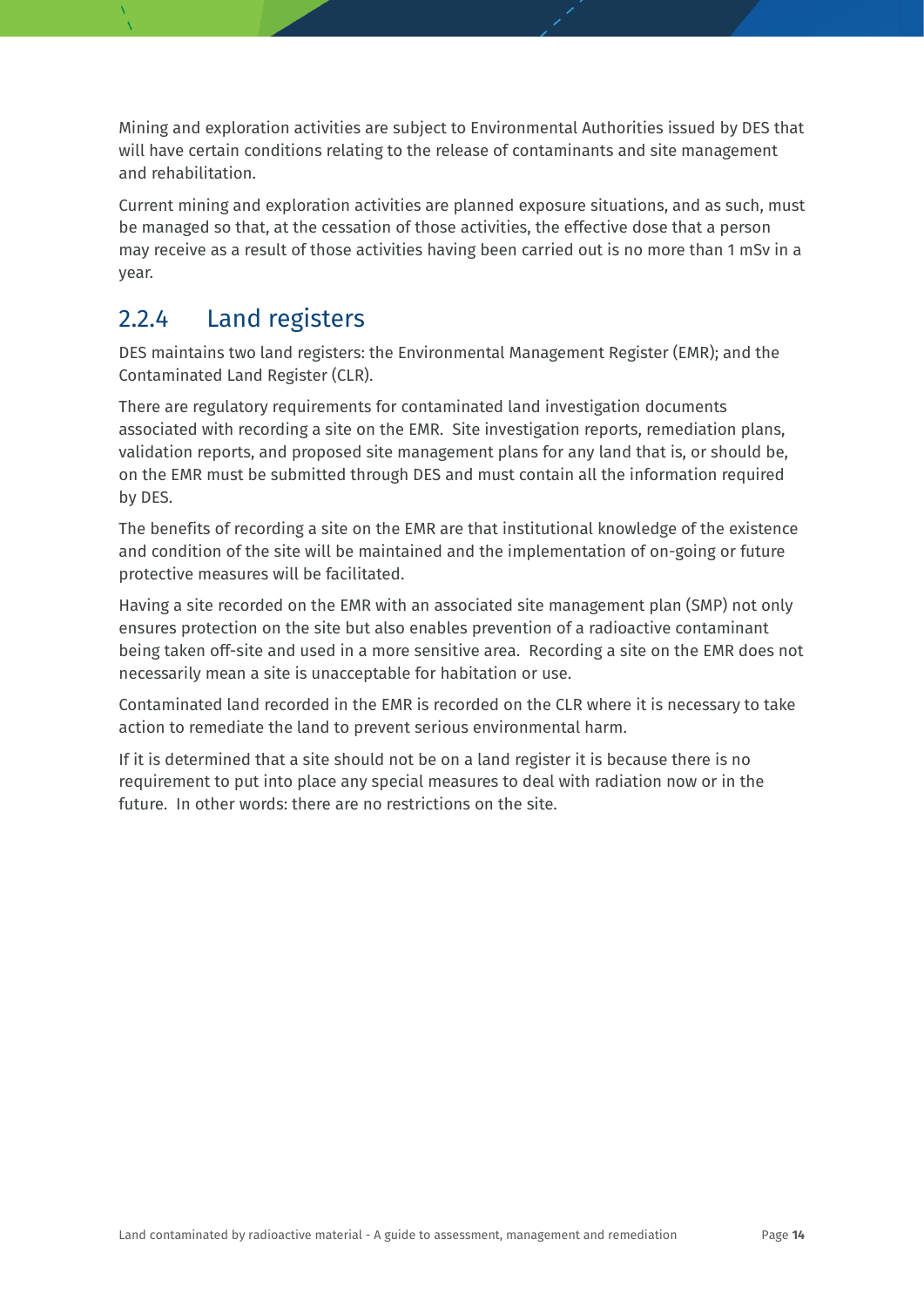## <span id="page-14-0"></span>**3 Site investigation**

### <span id="page-14-1"></span>3.1 Overview

Site investigations follow a staged assessment process that comprises:

- a preliminary or screening investigation;
- a detailed investigation; and
- a health risk and site assessment.

Whether a site investigation proceeds beyond the preliminary stage depends on the results of an initial site examination and radiation measurements.

A detailed site investigation, and the subsequent health risk and site assessment, will only be required if

- there is evidence in the site history or elsewhere to suggest contamination is possible or likely; **or**
- the preliminary radiation measurements exceed the established screening reference levels and are significantly higher than the natural background radiation levels.

The extent of any investigation will depend on the complexity of the site. For simple sites such as a residential property with a small amount of mineral sand top dressing, the investigation would be small scale, and the preliminary and detailed site investigations may be combined into one investigation. For large sites such as those where mineral sand processing occurred, the preliminary investigation would almost certainly be separate from the detailed investigation and it may serve only as a scoping study for the detailed investigation.

## <span id="page-14-2"></span>3.2 Triggers for investigation

There is a variety of circumstances that might be a reason for conducting a site investigation to determine whether the site is contaminated by radioactive material, and the nature, extent and magnitude of any contamination.

Following a reassessment of known contaminated sites in the late 1990s, many of those sites were recorded on the EMR. Some of these may, at some stage, be reassessed again because of a requirement of environmental or planning legislation or policy, or at a landowner's initiative.

For properties on the EMR where development is proposed or there is a planning application (such as a Material Change of Use or Reconfiguration of a Lot), a site investigation may be required under processes required by environmental or planning legislation.

A person acquiring land that is recorded on the EMR may seek information about the significance of the contamination. Many sites on the EMR were investigated during the 1980s and 1990s and there is not necessarily any documented evidence of what activities carried out since that time may have caused a redistribution of contaminants. In such cases it may be appropriate to conduct a new investigation under these guidelines.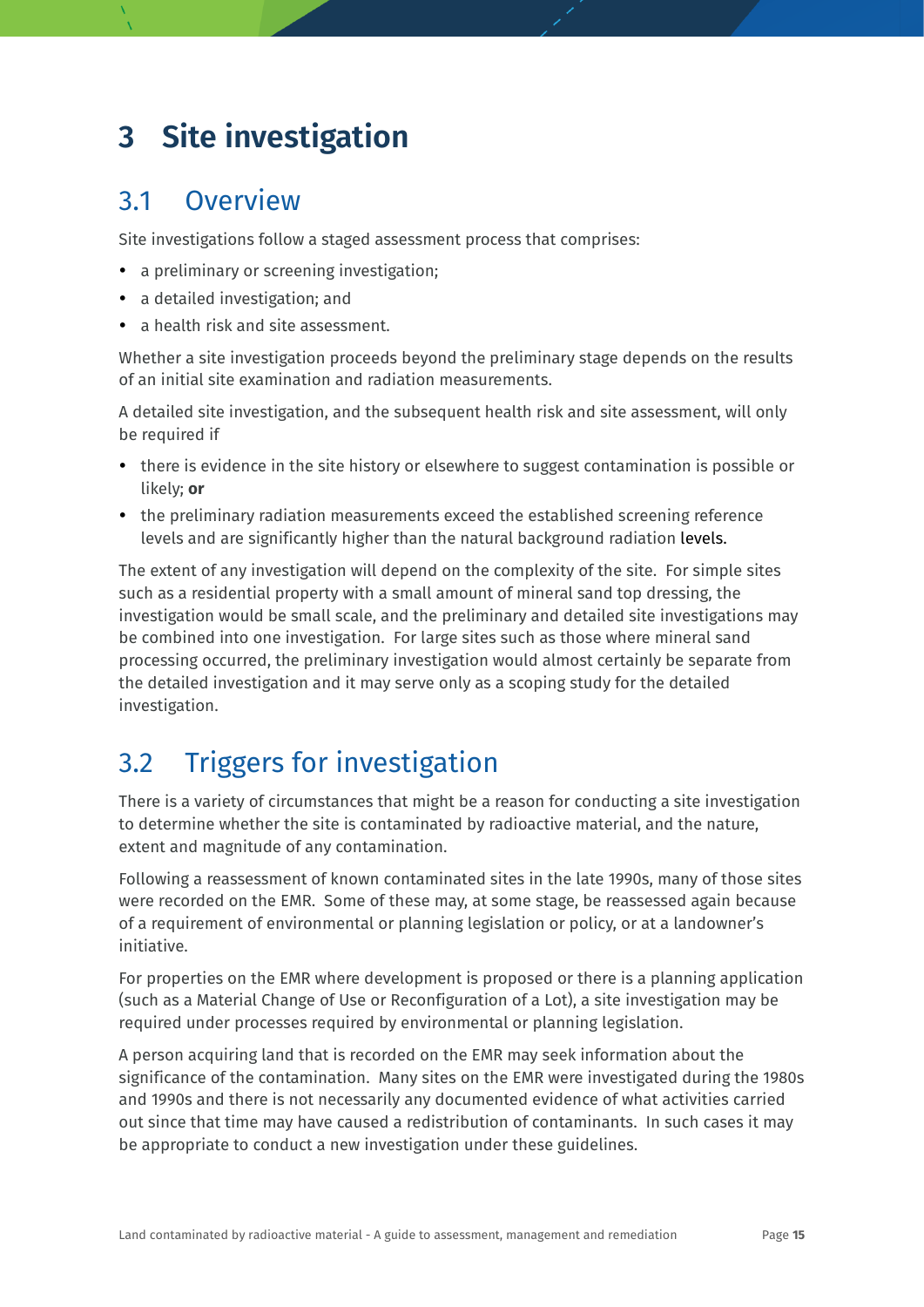For sites not on the EMR, an investigation may be initiated by a landowner or potential purchaser who has concerns about the site; usually based on knowledge of the site history and the activities conducted on it, observation of buried mineral sands during excavation work, or its proximity to a known contaminated site.

Current regulated practices using unsealed substances should not result in contamination except as a failure of radiation safety and protection measures. An investigation will be triggered if an unapproved release of radioactive material to the environment has been reported or is suspected.

## <span id="page-15-0"></span>3.3 General requirements

Site investigations should be conducted and reported with reference to any relevant DES guidance, and having regard to ASC NEPM Schedule B2 *Guideline on Site Characterisation*.

Care should be taken to not confuse the contaminant material with material that is naturally present on the site.

### <span id="page-15-1"></span>3.3.1 Radiation monitoring equipment

Radiation monitoring equipment used for radiation surveys should:

- have a suitable energy response to detect the suspected contaminants;
- have a minimum detectable level lower than that of natural background radiation; and
- be able to distinguish the presence of the radioactive contaminant from the naturally occurring background radioactive material.

If the contaminant is a mineral sand or other naturally occurring radioactive material (which make up the majority of radiologically contaminated sites) a suitable instrument is one that meets the following criteria:

- It should measure the air kerma rate, air absorbed dose rate or ambient dose equivalent rate of photon energies over a range of at least 30 keV to 3 MeV.
- The effective range of dose rate should be from 10 nGy.h<sup>-1</sup> or 10 nSy.h<sup>-1</sup> to at least 30 μGy.h<sup>-1</sup> or 30 μSv.h<sup>-1</sup>.
- The linearity of the detector to dose rate should not exceed the range from -15% to +25% over the effective measurement range.
- The response to photon energy between 80 keV and 1.5 MeV should be within  $\pm 30\%$ .
- The variation of the dose rate due to random fluctuations should be less than 20% for the most sensitive scale.

Radiation monitoring instruments should, within the previous 12 months, have been calibrated against a recognised national or international standard. In addition, the instrument should have been subject to regular consistency checks.

### <span id="page-15-2"></span>3.3.2 Soil and water sampling

The collection and analysis of soil or water samples should be done in accordance with national or international standards or established and accepted techniques.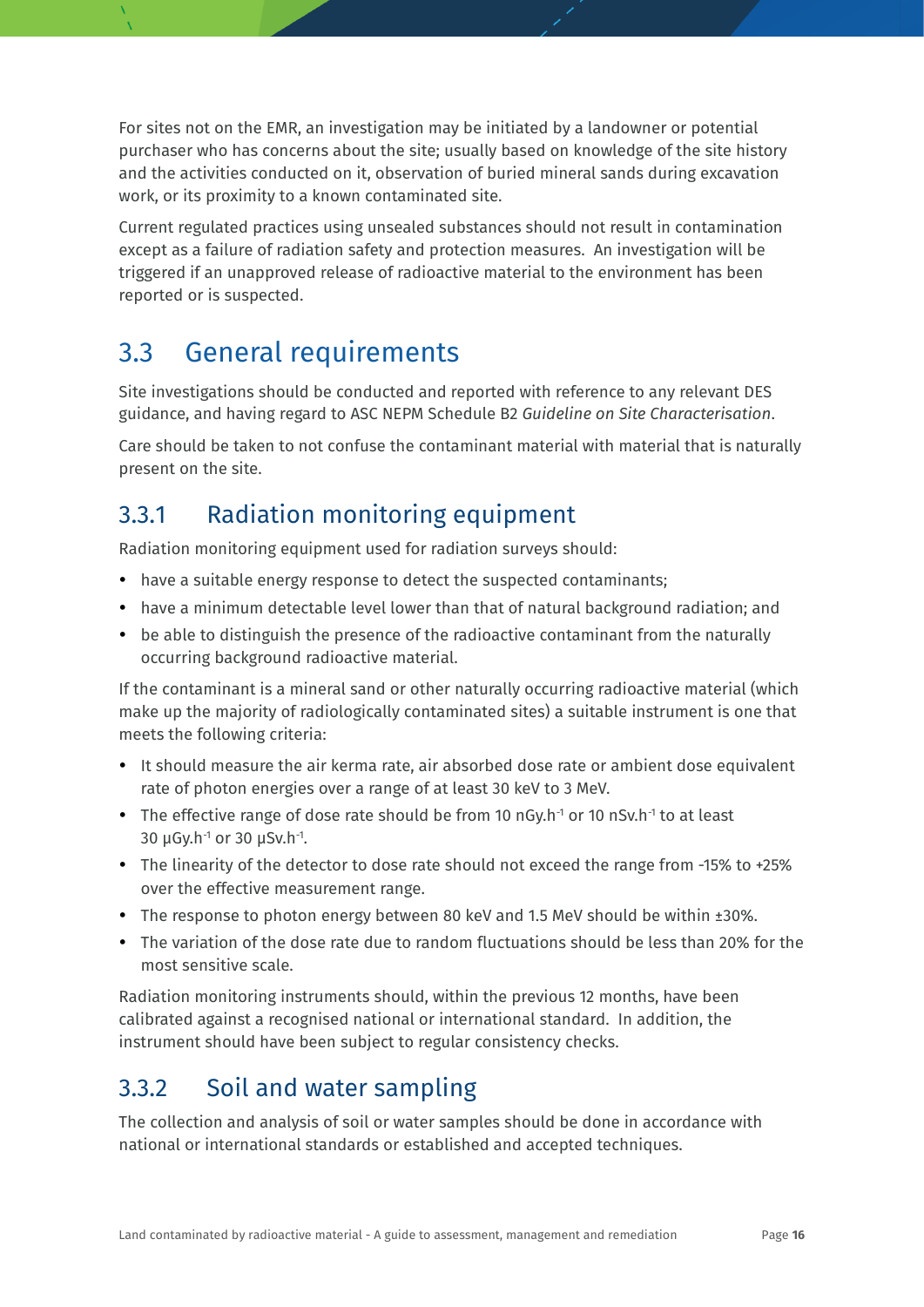All soil and water samples collected for analysis should be accompanied by chain of custody documentation.

Soil samples should be analysed by a suitable laboratory, using an appropriate analytical method, to determine each radionuclide present and its activity concentration. The method of analysis should be capable of detecting radioactivity concentrations of 5 Bq.kg<sup>-1</sup> or lower. Additional information about the chemical form and mobility of each radionuclide may be useful for assessing its health and environmental impact.

Water samples should be analysed by a suitable laboratory to first determine the gross alpha and beta concentration and if the relevant reference level is exceeded, to determine each radionuclide present and its activity concentration. The method of analysis should be capable of detecting radioactivity concentrations of 0.5 Bq.litre-1 or better.

ASC NEPM Schedule B3 *Guideline on Laboratory Analysis of Potentially Contaminated Soils* may be consulted for general principles involved in the analysis of soils.

### <span id="page-16-0"></span>3.3.3 Investigation reports

The content and format of site investigation reports should follow DES and ASC NEPM guidance. The report should include all the outcomes of the investigation. For ease of site identification, the report should include the physical address of the site and its real property description, with the site identification number if the site is recorded on a land register.

The results of radiation surveys should be displayed on a site plan overlayed with the survey results. The results of radiological analysis (activity concentration) of soil should be treated in a similar manner to displaying the concentration of chemical contaminants.

## <span id="page-16-1"></span>3.4 Preliminary site investigation

The purpose of a preliminary investigation is to determine the presence of contamination and assess the need for further investigation.

The preliminary investigation should include:

- a brief description of the site history, and current and past uses of the site;
- a description of the current condition of the site, identifying areas of actual or potential contamination;
- a description of the current and past potentially contaminating activities;
- one or more of the following types of radiation monitoring (as appropriate to the site and the suspected contaminant)
	- external radiation dose rate survey
	- surface contamination survey
	- soil or water sample analysis;
- an assessment of natural background radiation levels if required; and
- an assessment of the need for further investigation, with a description of what investigative work is necessary.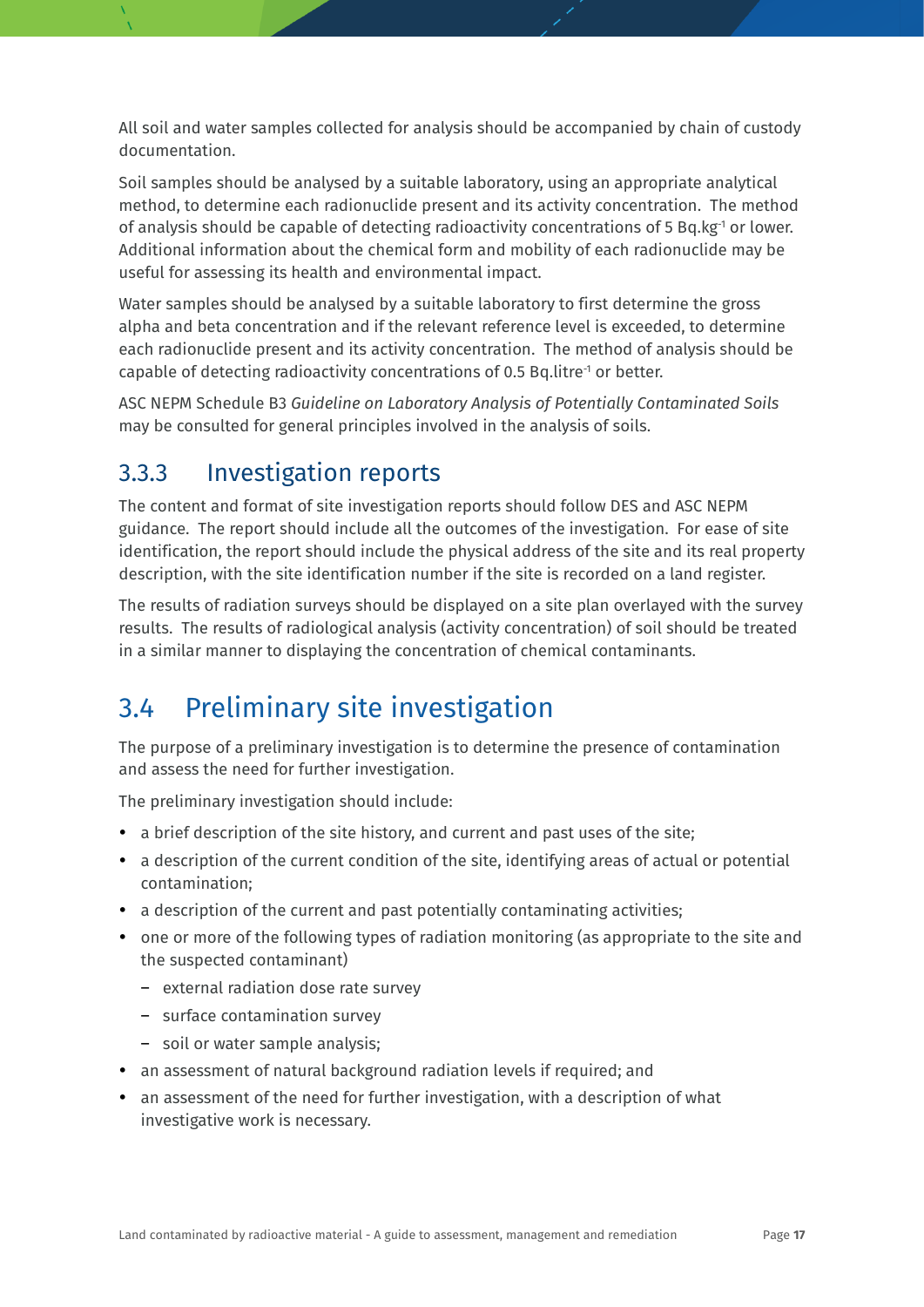For sites potentially affected by chemical contaminants, soil or water sampling and analysis is an accepted way of determining whether contamination is present. For suspected radioactive contaminants, the accepted way of obtaining preliminary information is usually via a gamma dose rate survey across the site.

The site history may provide an indication of the radionuclides likely to be contaminating the site. This may be useful in determining the type of preliminary radiation monitoring to be undertaken.

For some of the sites investigated by Queensland Health in the 1980s, the Radiation Health Unit may be able to provide historical information (including old radiation survey results) to the site investigator.

There may be sufficient information obtained during the preliminary site investigation to determine whether the site should be notified to DES under the EP Act.

### <span id="page-17-0"></span>3.4.1 Radiation dose rate survey

The aim of the preliminary radiation survey is to gain a representative view or profile of the radiation dose rate around a property and it may delineate areas that exceed the screening reference level specified in Table 1. This is usually a principal determinant of whether further investigation or action needs to be taken. A walk-over survey (screening survey) may be sufficient, particularly if the dose rates are high enough to easily identify the presence of a radioactive contaminant. A screening survey may not yield conclusive results, but combined with the site history may indicate whether a more detailed investigation is required.

If the screening survey shows the radiation dose rate to be uniform over the site, the average dose rate may be used when comparing results with screening reference levels.

If there are localised areas exhibiting higher radiation dose rates, it is not appropriate to use the average dose rate over the site. The maximum dose rate should then be used when comparing results with screening levels.

### <span id="page-17-1"></span>3.4.2 Surface contamination survey

For alpha or low energy beta emitters which are not associated with a significant gamma activity component, the gamma radiation dose rate survey would not be appropriate. Instead, a surface contamination survey, using specialist monitoring equipment (e.g. tritium contamination monitor for contamination by 3 H) and the analysis of a representative number of soil samples is likely to be preferable.

### <span id="page-17-2"></span>3.4.3 Soil and water sampling

Soil or water sampling is not a requirement for the preliminary site investigation but may be conducted if there is an obvious and easily accessible volume of radioactive contaminant.

For alpha or low energy beta emitting radionuclides, analysis of soil and water may be an important source of preliminary information.

If the site conditions or history or the results of the screening survey indicate that soil or water sampling is warranted or will provide useful information for a subsequent health or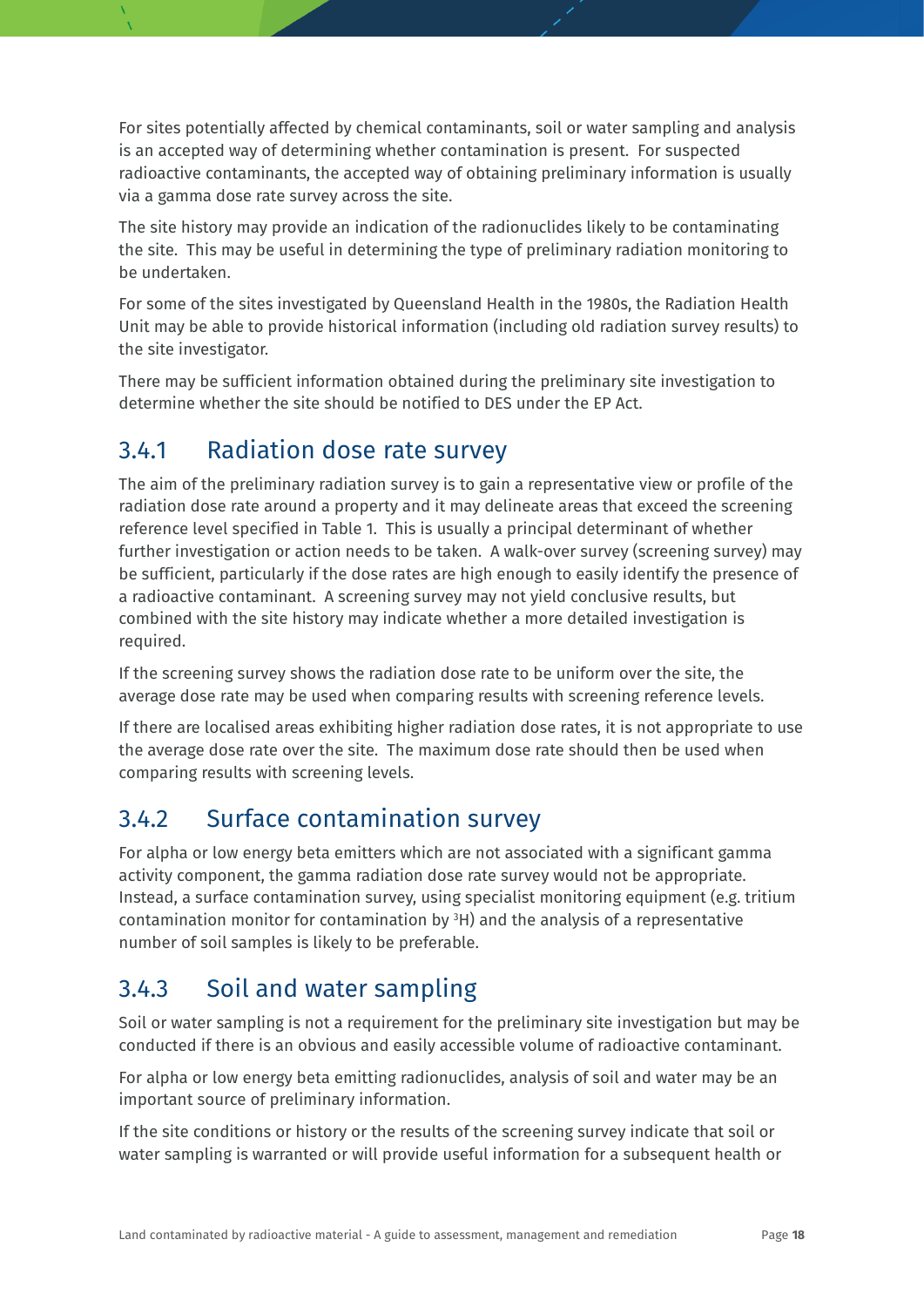environmental risk assessment, that sampling should form part of a detailed site investigation.

### <span id="page-18-0"></span>3.4.4 Screening reference levels

The results of the preliminary radiation monitoring should be compared with the relevant screening reference levels in Table 1. If the monitoring results for any particular screening parameter are greater than its screening reference level, an assessment should be made to determine whether a detailed investigation is required.

It is not a requirement that an assessment is made against each of the screening reference levels – only those screening parameters related to the radiation monitoring that was conducted need to be tested.

If the value of the radiation quantity measured is less than the screening reference level, there is no requirement for further investigation unless there is evidence to suggest otherwise.

If the value of the radiation quantity measured is greater than the screening reference level, a comparison should be made with the local natural background value to assess the need for a further investigation.

| <b>Screening parameter</b>                  | <b>Quantity measured</b>                                                     | <b>Screening reference</b><br><b>level</b> |
|---------------------------------------------|------------------------------------------------------------------------------|--------------------------------------------|
| External dose rate <sup>1</sup>             | Gamma dose rate                                                              | $0.15 \mu Gy \cdot h^{-1}$                 |
| Radionuclides in soil <sup>1</sup>          | Activity concentration (Bq.kg-1) of<br>individual radionuclides              | Refer to Appendix 2                        |
| Radionuclides in water $1$                  | Gross alpha or gross beta<br>concentration                                   | $0.5$ Bq.litre <sup>-1</sup>               |
| Environmental exposure <sup>1</sup>         | Absorbed dose rate considering<br>internal and external exposure<br>pathways | 10 $\mu$ Gy.h <sup>-1</sup>                |
| Derived environmental exposure <sup>2</sup> | Gamma dose rate                                                              | $3 \mu G$ y.h <sup>-1</sup>                |

### <span id="page-18-1"></span>**Table 1 Screening reference levels to assist in determining the need for a detailed investigation**

1. Screening reference levels for external dose rate, radionuclides in soil and water, and environmental exposure include natural background radiation. The external dose rate includes both the terrestrial and cosmic components.

2. The derived environmental exposure is provided as a directly measurable radiation quantity to supplement the absorbed dose rate which requires an assessment of the effect of exposure on an organism. See Appendix 1 for the derivation of this screening level,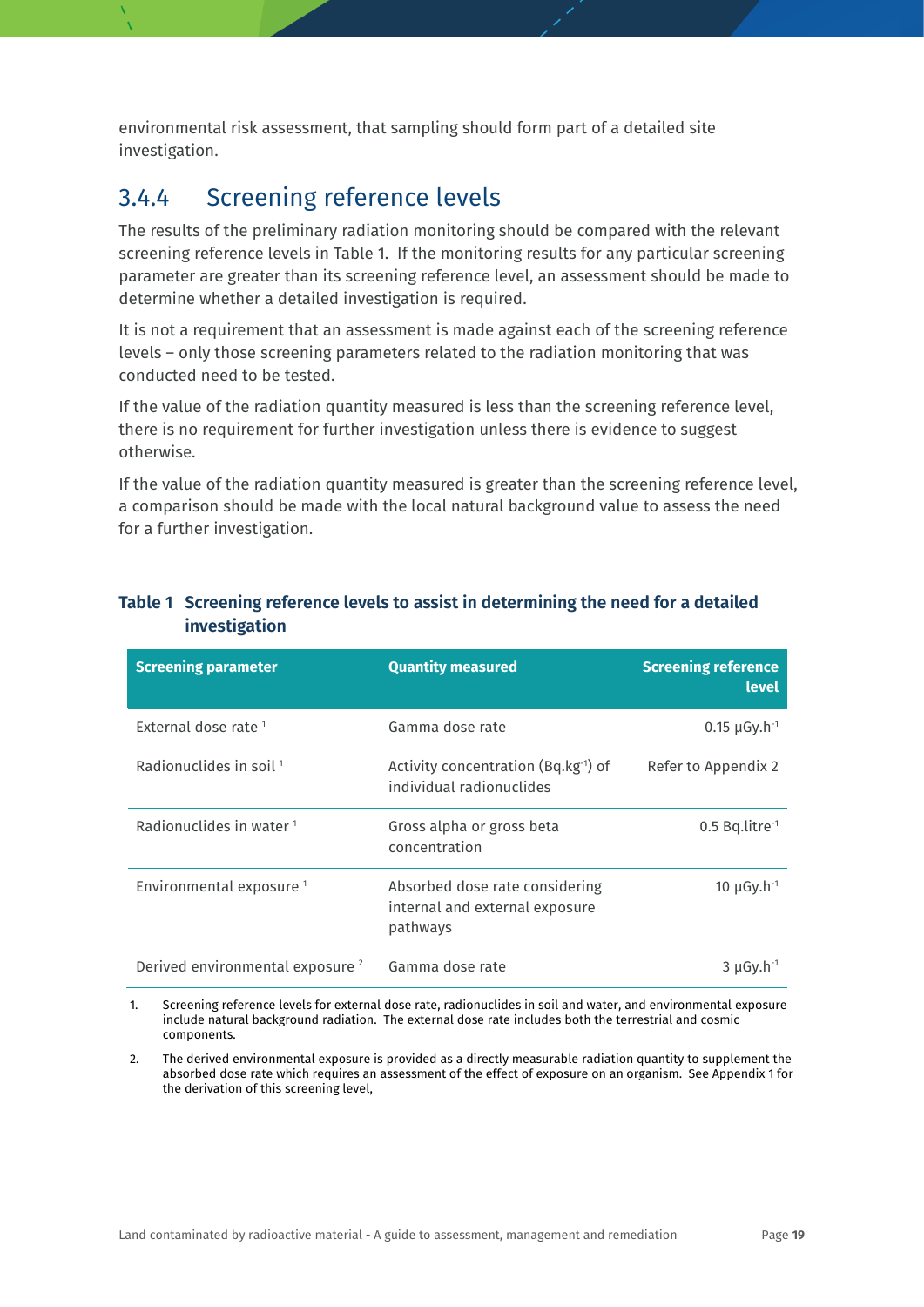### **Screening reference level for external dose rate**

External dose rate is the radiation quantity that largely determines the annual dose for human exposure. The screening reference level of 0.15  $\mu$ Gy.h<sup>-1</sup> is a level above which further investigation is justified.

The further investigation may be as simple as ascertaining that the ambient natural radiation level in the vicinity is consistent with the measured external dose rate at the subject location. However, if this is not shown to be the case, a more detailed investigation may be required.

### **Screening reference levels for activity concentration in soil**

The screening reference levels for a selection of radionuclides with a half- life greater than 30 days, and most commonly in the possession of Queensland licensees are listed in Appendix 2.

These screening reference levels are reproduced from NCRP Report No. 129 *Recommended screening limits for contaminated surface soil and review of factors relevant to site-specific studies* [NCRP 1999].

If the activity concentration of radionuclides in soil are above the screening reference levels, then an assessment of the natural background concentrations should be made.

### **Screening reference level for activity concentration in water**

The screening reference level for radionuclides in water is based on the Australian Drinking Water Guidelines [NHMRC, NRMMC 2011] and for irrigation and livestock drinking water [ANZECC, ARMCANZ 2000].

The screening reference level for gross beta activity is 0.5 Bq. litre<sup>-1</sup> and excludes the contribution from potassium-40.

If the gross alpha or gross beta activity concentrations exceed the screening reference levels, specific radionuclides should be identified and their activity concentrations determined as part of a more detailed site investigation.

### **Environmental screening reference level**

The environmental screening reference level is that proposed in the *Guide for Radiation Protection of the Environment* [ARPANSA 2015] where it is suggested that exposure at that level is below regulatory concern.

An environmental screening assessment is not a requirement for residential, commercial and industrial sites at the preliminary investigation stage. For other sites that may support a population of wildlife, the site investigator will need to make a judgement about whether there is a potential for wildlife to be affected and the need to carry out a screening assessment to determine if the absorbed dose to a selected organism exceeds the screening level of 10 µGy.h-1

Deciding whether the environmental screening reference level is exceeded is more complex than basing the decision on a simple measurement. The absorbed dose rate is not a directly measurable quantity. It requires knowledge of the radionuclide concentrations in soil or water, the organisms present in the environment, the dose coefficients for internal and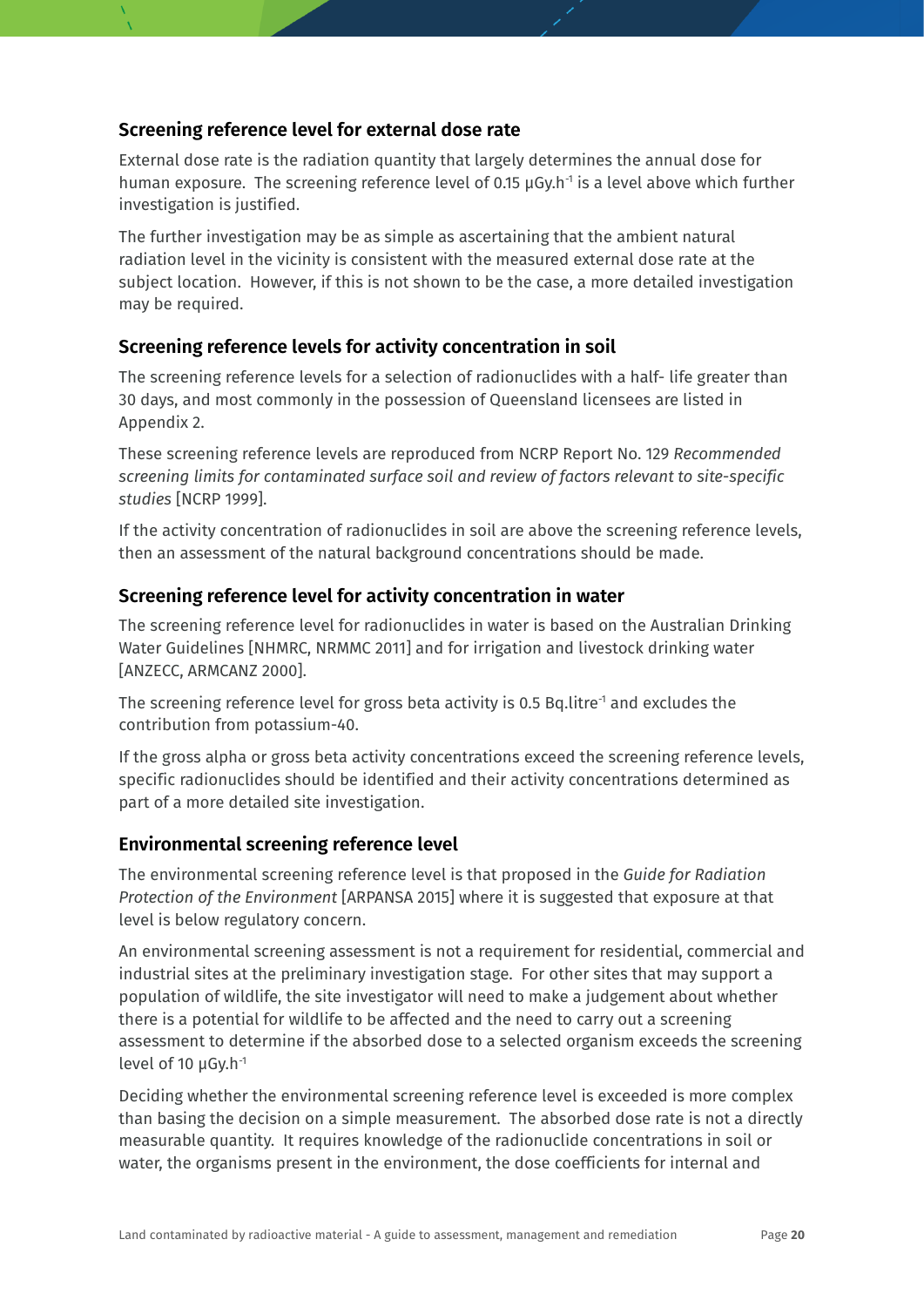external exposure for each organism, and the biochemical behaviour of the chemicals containing the radionuclides in the environment.

An environmental screening assessment should be conducted if:

- the activity concentrations of radionuclides in soil or water have been measured and they exceed their relevant screening reference level; or
- the average external dose rate over the part of the site that supports a wildlife population has been measured and it exceeds the derived environmental screening reference level of 3 µGy.h-1 .

The environmental screening assessment should be done within the scope of the detailed site investigation. Note that an external gamma dose rate above the derived screening reference level is cause for a detailed site investigation.

### <span id="page-20-0"></span>3.4.5 Comparison with natural background radiation levels

If the screening reference level for any screening parameter is exceeded, then an assessment should be made of what the natural background radiation level of that parameter is, and whether the measured radiation quantity is significantly different from the natural background.

Natural background may be assessed by measuring the dose rate or soil/water activity concentration in areas near the site that are not suspected of being contaminated.

If it proves difficult to delineate potentially contaminated and definitely uncontaminated areas, then a default value for the natural background radiation level may be used. If this is the case, then the site investigation report should include an explanation of why background could not be measured and a justification for using the chosen default value.

For external dose rate the preferred default value for (terrestrial plus cosmic) background radiation dose rate is 0.08  $\mu$ Gy.h<sup>-1</sup>. Appendix 1 contains a discussion about the derivation of this value.

If some other default value for natural background radiation is chosen it should be relevant to the area being investigated and based on a reputable published source.

### <span id="page-20-1"></span>3.4.6 Assessment of the need for further investigation

Whether a detailed site investigation is necessary depends primarily on:

- the results of the preliminary radiation monitoring, and a comparison with local natural background; and
- the site history, and whether any potentially contaminating activities were carried out on the site.

It is unlikely to be the case that environmental exposure screening will trigger a detailed site investigation without some other screening level having already been exceeded.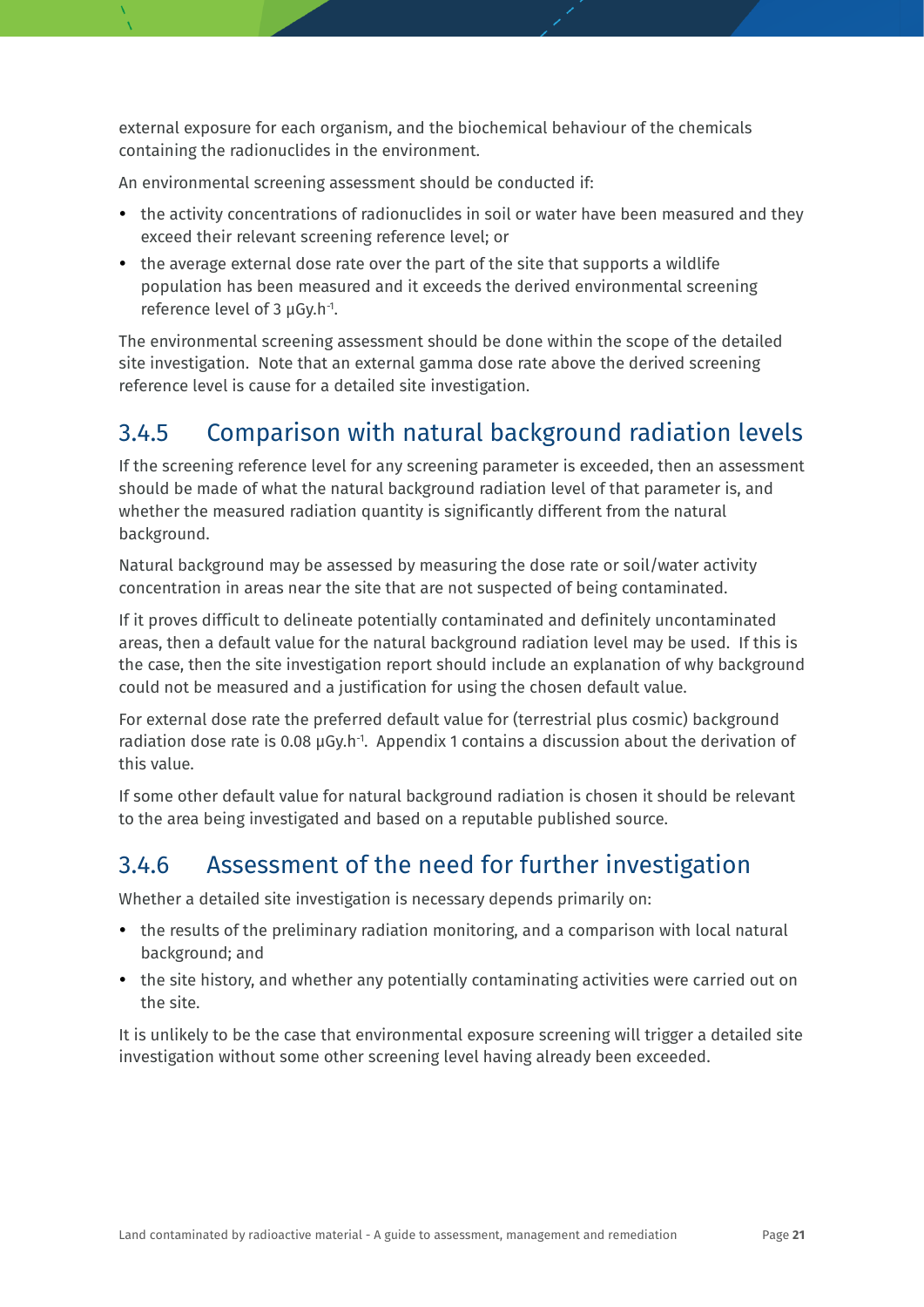#### *When a detailed investigation is not required*

A detailed investigation is not required if:

- there is no evidence in the site history or elsewhere to suggest contamination is likely; **and**
- there are no localised areas exhibiting elevated radiation dose rates; **and**
- the preliminary radiation monitoring results are
	- less than the relevant screening reference levels, **or**
	- consistent with natural background radiation levels.

#### *When a detailed investigation is required*

A detailed investigation is required if:

- there is evidence in the site history or elsewhere to suggest contamination is possible/likely; **or**
- there are localised areas with dose rates significantly higher than those over other parts of the site; **or**
- the preliminary radiation monitoring results
	- exceed the screening reference levels, **and**
	- are significantly higher than the natural background radiation levels.

This process is displayed in Figure 1.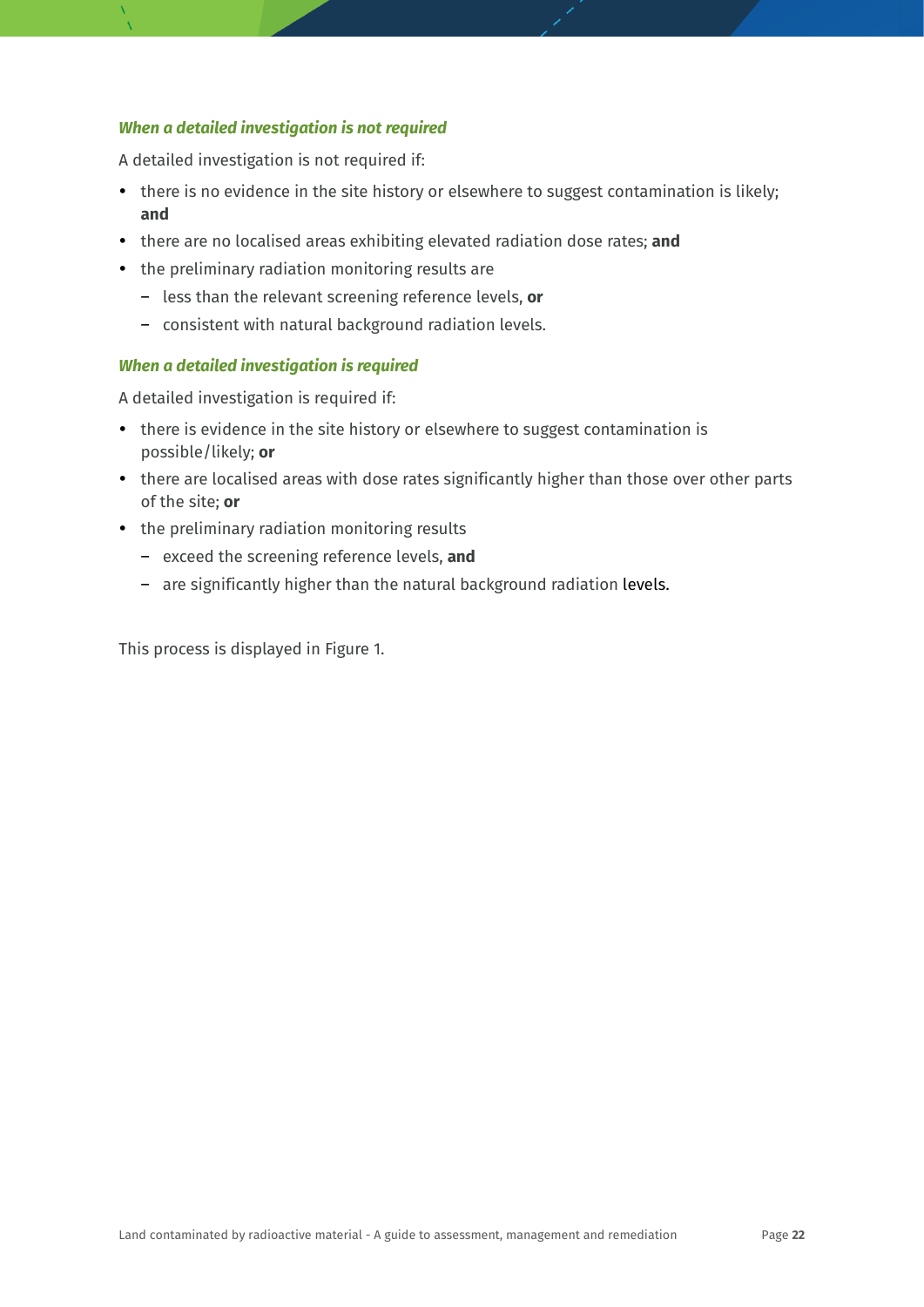

#### <span id="page-22-0"></span>**Figure 1 Deciding on the need for a detailed investigation**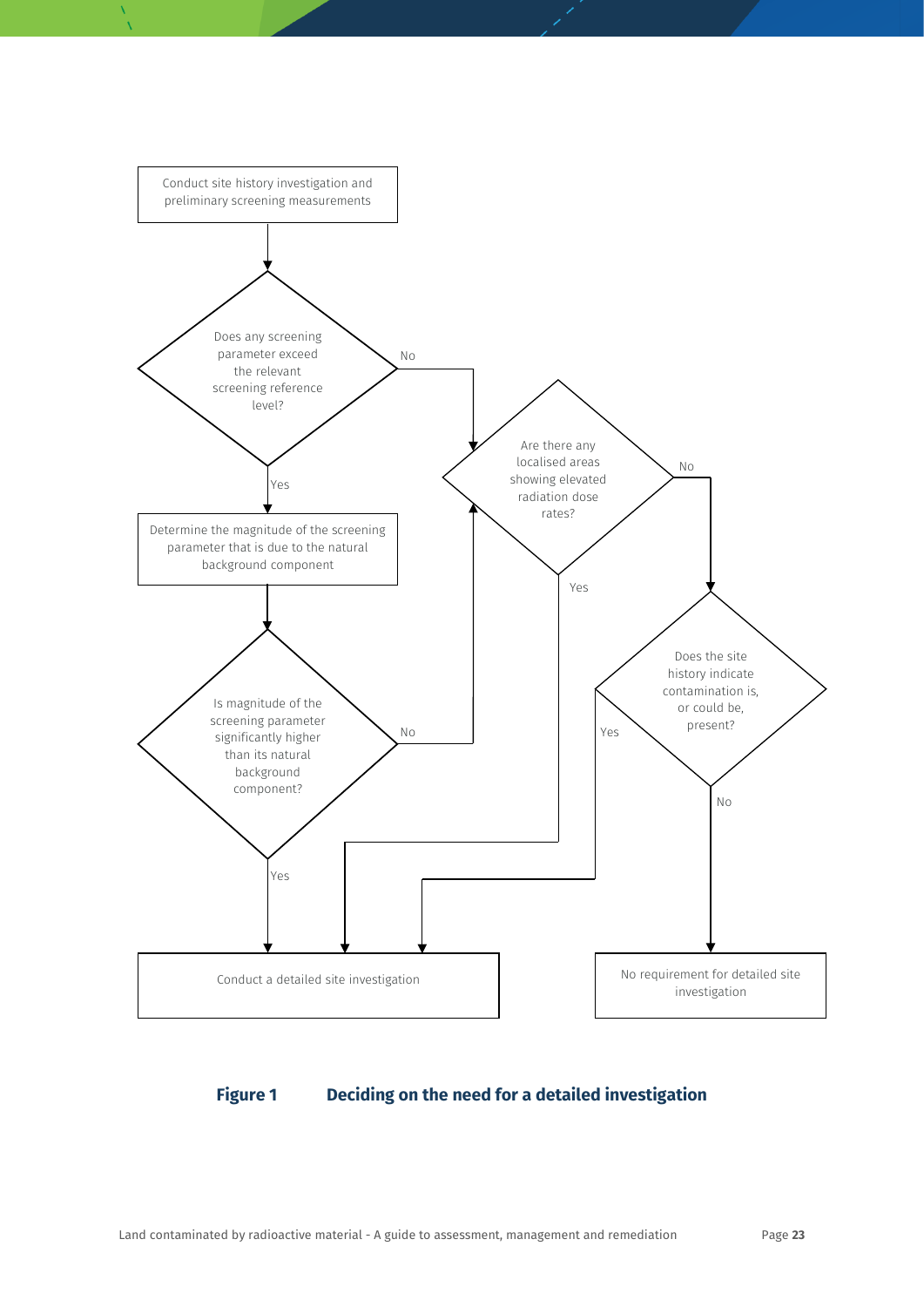## <span id="page-23-0"></span>3.5 Detailed site investigation

A detailed site investigation is required if the results of the preliminary investigation indicate actual or potential contamination. The strategies used to conduct the detailed investigation (where to look, what to look for, and what analyses to conduct) should be informed by the outcome of previous investigations.

The detailed site investigation should build upon the preliminary investigation and provide sufficient information to characterise:

- the natural background radiation level;
- the lateral and vertical extent of the contamination;
- the contaminant radionuclides present, their activity concentration, and leachability; and
- the potential for off-site migration of contaminant radionuclides though soil, water or air movement.

The detailed site investigation should provide sufficient information to enable a health risk assessment to be conducted and for a site management plan or remediation plan to be developed.

The proposed methodology for data collection or sampling programs should be statistically planned and based on the investigator's knowledge of the site and results of investigations to date.

### <span id="page-23-1"></span>3.5.1 Radiation dose rate survey

The following guide to the surface densities and borehole depths at which external radiation dose is measured should be followed unless the site history and conditions, or the preliminary investigation, suggests otherwise. If there is any variation from this guidance, an explanation and justification for this should be provided in the site investigation report.

### **Above ground survey**

If the screening survey was not conducted at closely spaced intervals, a more detailed above ground radiation dose rate survey may be required to more clearly delineate contaminated areas and identify localised hot-spots.

As a guide to measurement density, the radiation dose rate survey should be conducted using a 2 m grid pattern for residential properties or other properties at which the occupancy of particular individuals is or could be high, and a 5 m grid for all other properties.

The grid spacing may be closer as informed by the site history. However, there may be little benefit in conducting a survey at closely spaced intervals if it has become clear that the site needs to be remediated and that very large areas of the site will be excavated during that process.

### **Depth survey**

The above ground radiation survey may not necessarily give any indication of contaminated soil at depth. Experience with some contaminated sites has shown that even though surface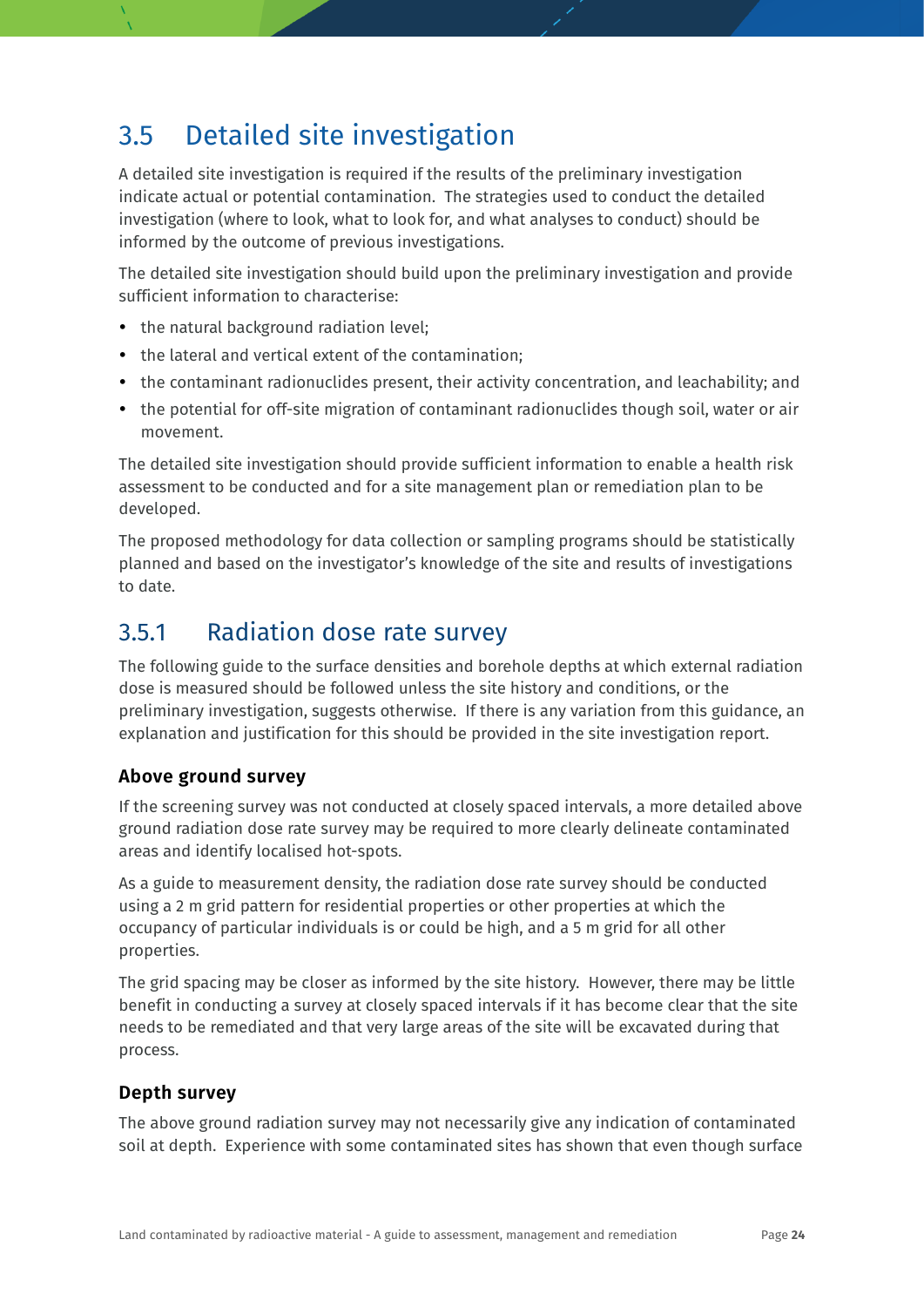radiation dose rates may indicate acceptably low levels, there could have been sub-surface contamination.

The depth of the contaminant can be determined by core sampling or logging a borehole. The advantage of core sampling is that it allows for both the determination of the depth of contamination as well as providing samples of soil for analysis.

As a guide to sampling density, holes may be drilled on a regular grid of 10 m or closer as informed by the site history or surface dose rate. Holes may also be drilled at locations within the grid if the surface dose rate indicates the presence of localised elevated concentrations of radioactive material.

As a guide to sampling depth, an initial survey depth of 3 m may be reasonable for industrial sites and 1 m for residential sites. The depth should be varied in view of the site history, results of radiation measurements, and observations.

If the site history or above ground radiation survey suggest there may be deep pockets or trenches of contaminated soil, additional measurements should be taken at appropriate locations and depths.

If there is still evidence of contamination at the base of a borehole, the survey should continue downward until contamination is not evident.

### <span id="page-24-0"></span>3.5.2 Soil analysis

Soil analyses are required to determine the activity concentration of radionuclides in contaminated soil and to test for leachability of the radionuclides.

Soil samples should be collected at the surface and at regular depths at locations and at a sampling density appropriate to the size of the site and informed by the above ground and depth radiation dose rate surveys.

Soil samples should be analysed by a suitable laboratory, using appropriate physical or chemical analysis methodologies, to determine each radionuclide present, its activity concentration, mineral form and mobility. The method of analysis should be capable of detecting radioactivity concentrations of 5 Bq.kg-1 or lower.

### *Leachability*

A sufficient number and range of soil samples should be tested to determine the potential for leachability of radionuclides. The appropriate test is a Toxicity Characteristic Leaching Procedure (TCLP), as mentioned in the Radiation Safety Regulation 2010, to test for gross alpha and beta concentration in the leachate.

#### *Radon*

Consideration should be given to testing for radon particularly if there are elevated concentrations of uranium, thorium, or radium on or near the surface.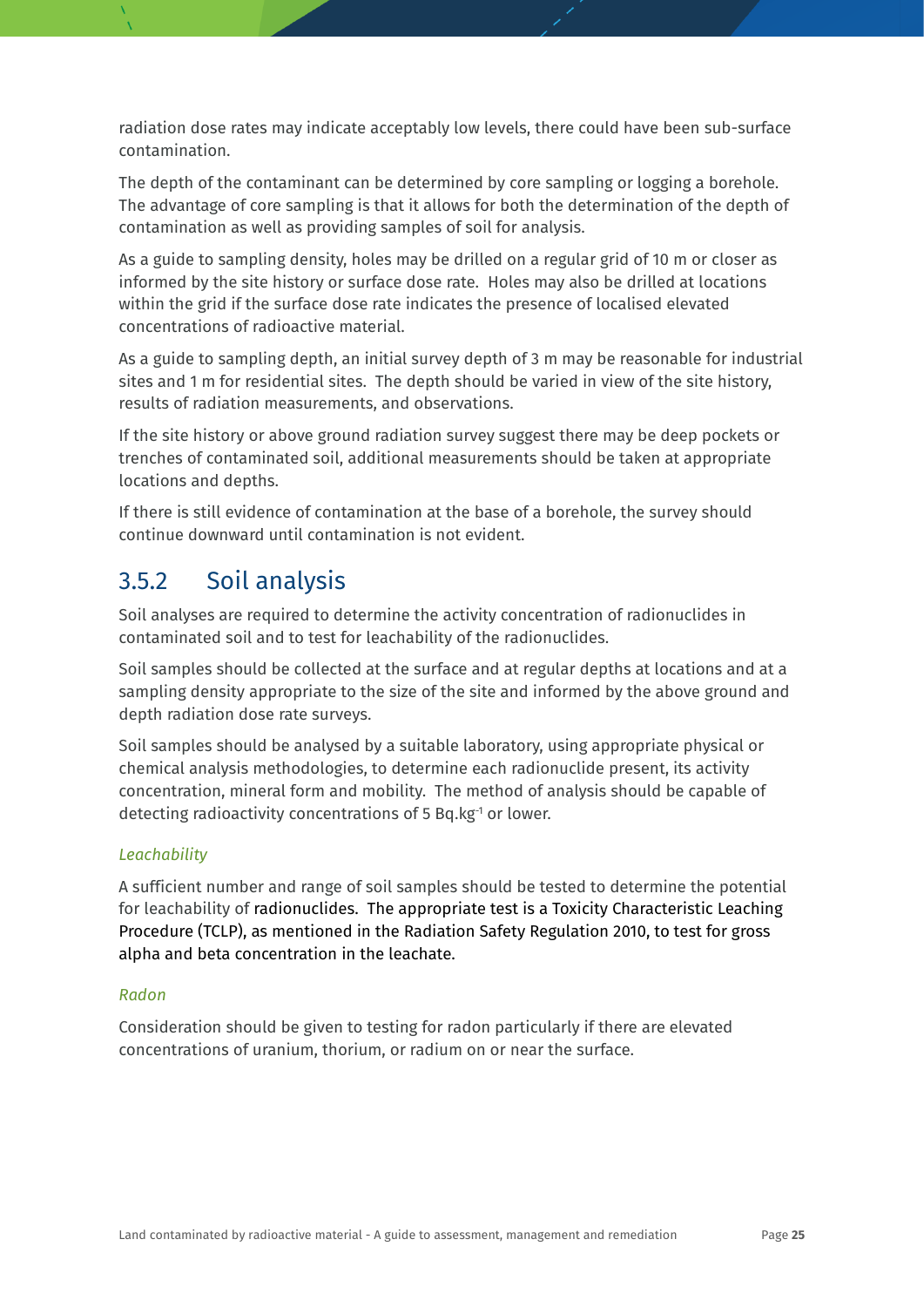### <span id="page-25-0"></span>3.5.3 Water analysis

If surface water (e.g. in a pond or creek) is present on the site it should be tested for gross alpha and beta concentration. If any drinking water supplies are sourced on site, the drinking water should also be tested for gross alpha and beta concentration.

When there is reason to believe that contaminants may leach into water, or there is a potential for off-site migration of contaminants, consideration should be given to testing off-site groundwater or surface water to determine if the site has impacted other areas.

### <span id="page-25-1"></span>3.5.4 Environmental screening assessment

The environmental screening assessment is conducted to determine if the absorbed dose to selected organisms living within the environment on the site will exceed the environmental screening level of 10 µGy.h-1 .

The assessment requires soil or water sampling and analysis to have been completed.

The environmental screening assessment should be made with reference to documents and models from trusted sources.

Examples of suitable tools for carrying out an environmental screening assessment are:

- RESRAD Biota [ANL 2020]
- ERICA assessment tool [ERICA 2020]

If the environmental screening reference level is exceeded a more detailed environmental assessment should be performed. The *Guide for radiation protection of the environment* [ARPANSA 2015] provides further information about this.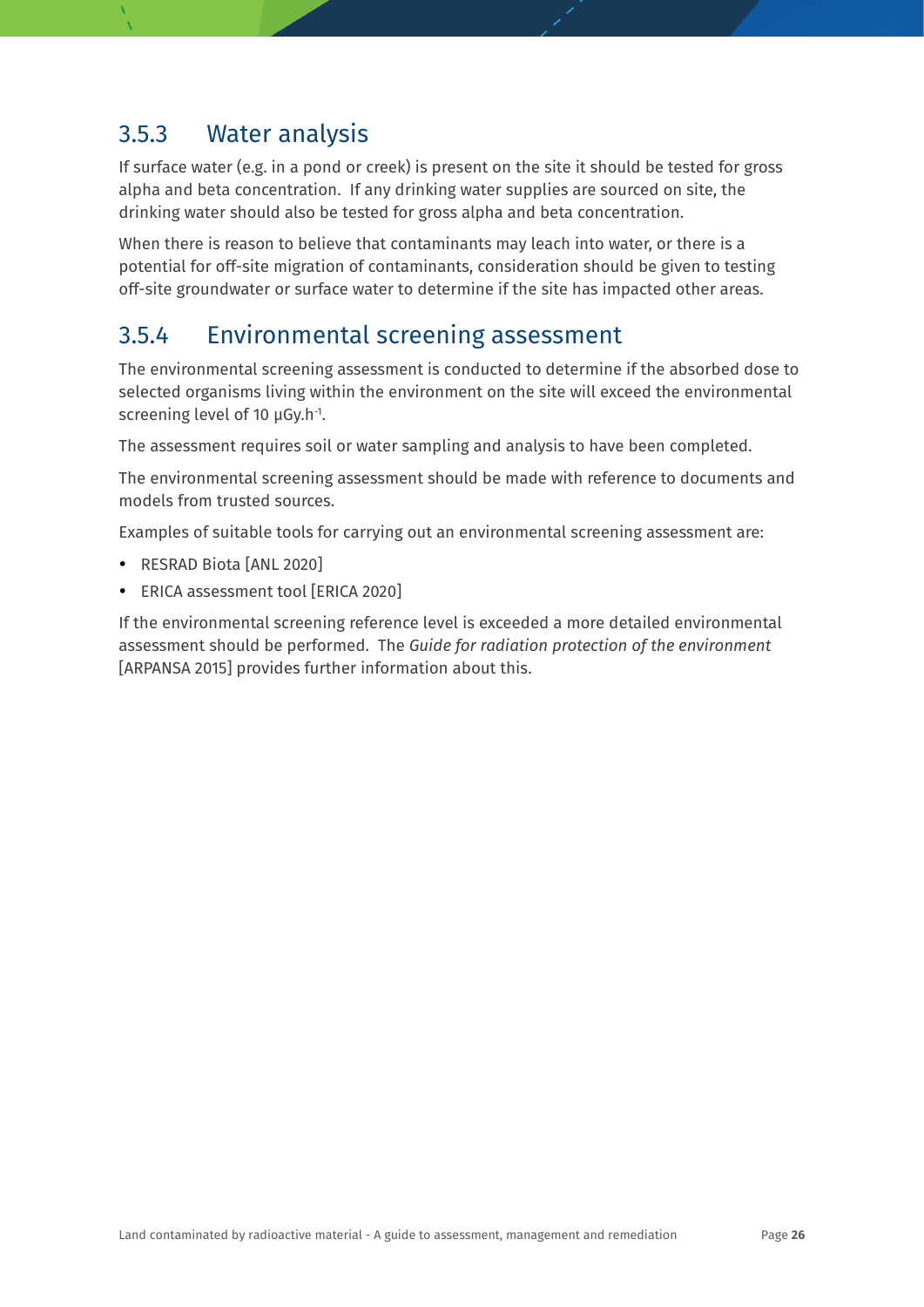## <span id="page-26-0"></span>**4 Health risk and site assessment**

If contamination has been found on a site through a detailed investigation and the site has been characterised in terms of radiation dose rate and radionuclide activity concentrations, a health and environmental risk assessment can be made. The assessment will be used to determine the site status and what action, if any, should be taken to deal with potential radiation exposures.

### <span id="page-26-1"></span>4.1 Health risk assessment

### <span id="page-26-2"></span>4.1.1 Preferred approach to assessment

There are two approaches to the risk assessment. The first is to only consider a person's exposure to the current circumstances (which implies only considering exposure to surface contaminants).

If this first approach is taken, adequate measures can be put in place for protection in current circumstances. However, taking this approach will provide insufficient confidence to ensure that future generations will remain protected, and therefore the site should be managed to ensure a reassessment can be made in the future if circumstances change. This requires that the site be recorded on the EMR. This is particularly the case if the assessment did not consider buried radioactive material.

The second approach is to consider current and likely future circumstances including the circumstance in which buried material is brought to the surface.

Since protection of persons and the environment into the future is a key principle of protection, the preferred approach is the second one and the guidance given here is based on that approach.

The health and environmental risk assessment should be made with reference to documents from trusted sources such as the IAEA, ICRP, and NCRP. A selection of relevant documents is listed in the bibliography.

Examples of suitable tools for health or environmental assessments are:

- RESRAD and RESRAD Biota [ANL 2020]
- ERICA assessment tool [ERICA 2020]
- RCLEA [UKEA 2020]

As the science in this area is developing, care should be taken to ensure that the chosen modelling tool uses up-to-date values for dose coefficients and habit data.

It is difficult to determine what future exposure circumstances might be, so it is usual to assume a hypothetical critical group composed of individuals with extreme characteristics. This provides for a conservative estimate of dose - usually more than any real critical group would possibly receive.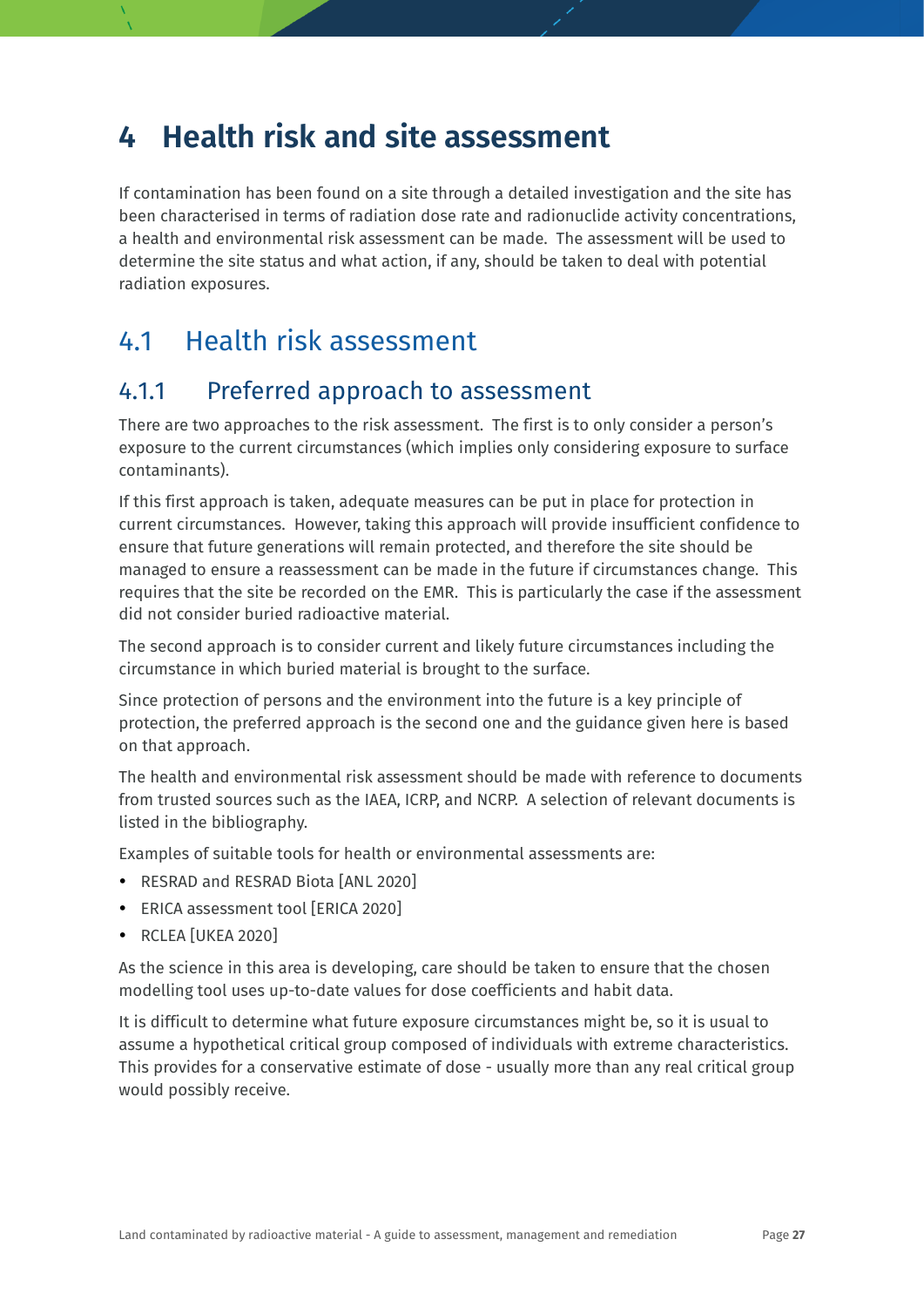### <span id="page-27-0"></span>4.1.2 Desired outcome of assessment

The outcome of the assessment should be an estimate of the potential annual effective dose received by a person occupying or using the site (and if relevant, off-site) in each of the applicable exposure circumstances. The outcome of the assessment should be included in the site investigation report.

The health risk assessment and the estimation of annual dose to a person should consider:

- current and reasonably foreseeable exposure circumstances and site conditions;
- all likely potential pathways for exposure, land use, and occupancy of the site;
- exposure to all environmental media containing the contaminants (soil, water, sediment, and air);
- potential for radionuclides to leach into the environment (in particular, groundwater);
- on-site and off-site exposures;
- external surface radiation dose rates (for most sites this is the predominant mode of exposure);
- dose due to ingestion or inhalation of radioactive material; and
- the potential dose contribution from subsurface radioactive material should it be excavated and redistributed on the ground.

### <span id="page-27-1"></span>4.1.3 Environmental assessment

A special risk assessment for wildlife is not required unless the environmental screening level is exceeded. In most of those situations it is likely that the site would require some remediation for the protection of human health – this is likely to reduce the radiation dose to a level that also provides protection for the wildlife inhabiting the area.

However, there may be situations in which the likely human occupancy approaches zero and measures for human health protection may not be implemented, so an environmental risk assessment for protection of wildlife should be conducted.

There is not enough information to support generic conclusions about the impact of different types of radiation on wildlife and it is not yet possible to define a radiation protection quantity specific for protection of wildlife [ARPANSA 2015].

There is no generic reference level above which remedial action should be taken to protect wildlife. The need for protective action depends on the absorbed dose to the organism (which varies for different organisms) and the effect of that dose to the organism.

Guidance for environment assessment may be found in in the *Guide for radiation protection of the environment* [ARPANSA 2015].

### <span id="page-27-2"></span>4.2 Assessment of site status

Following the calculation of an annual effective dose due to exposure to contaminants on the site, the site status needs to be determined and what, if any, action needs to be taken.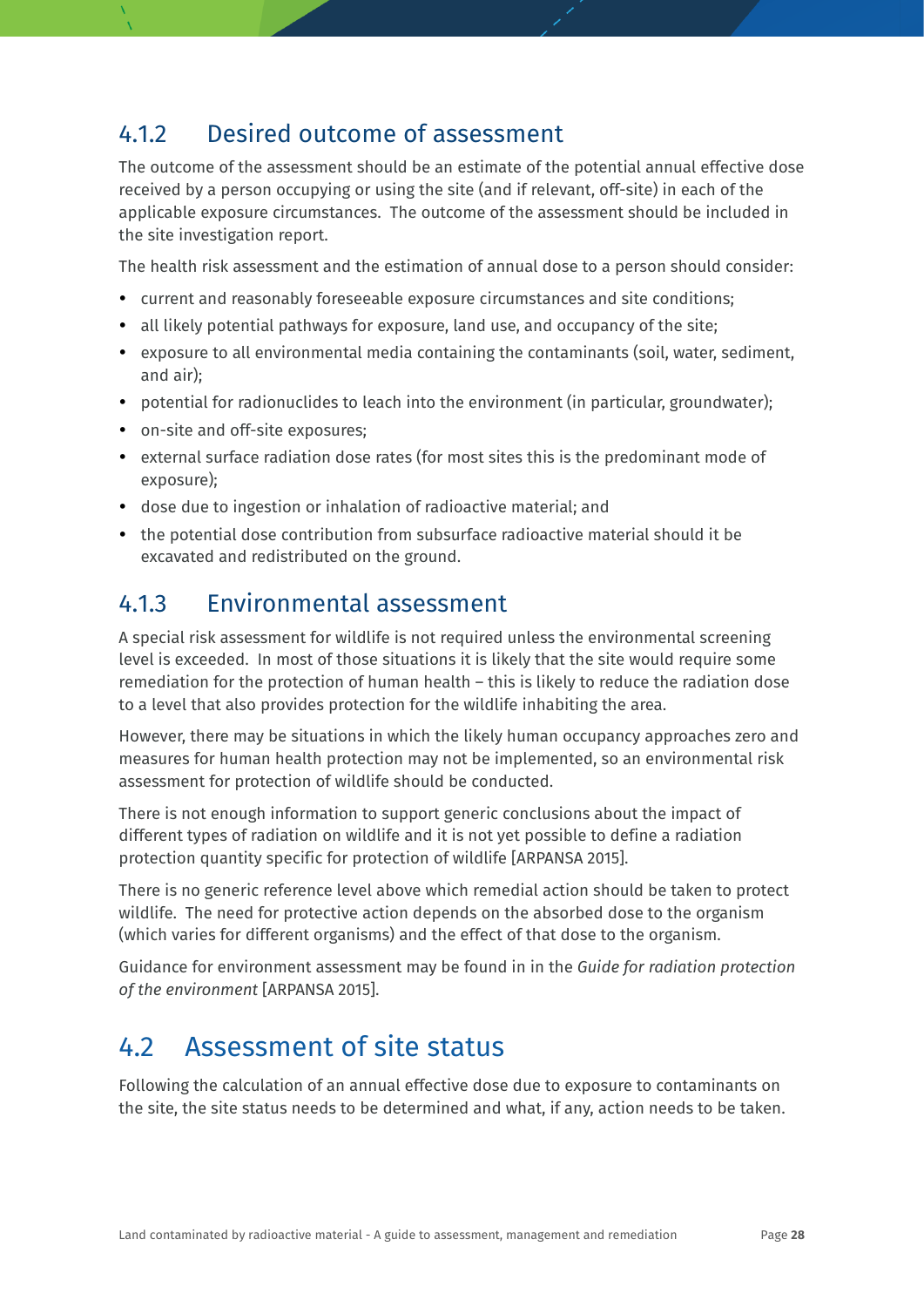### <span id="page-28-0"></span>4.2.1 Matters to consider

The assessment of the actual or potential annual dose to a person due to a contaminated site should be made considering current and reasonably foreseeable uses of the land.

In assessing the site and determining its status and what action should be recommended to reduce or manage exposure, consider the following questions:

- Is the site acceptable for its current use in its current condition?
- Will the site be acceptable for use if it were to change to a more sensitive use (e.g. a childcare centre)?
- Should the site be on the FMR or CLR?
- Does the site need to be remediated?
- If remediation is needed, how much remediation is required, and does it have to be done now or can it wait until a future development or a change of use?
- Does the site need to be controlled now, or only if it is put to a more sensitive use?
- If the site does need to be controlled now, what is the most effective way of optimising exposure?

In addition to radiation exposure, it should be acknowledged that there may be the potential for harmful effects from other (non-radioactive) contaminants on a site. When making an assessment of a site and preparing site investigation reports, remediation plans, or management plans, attention should be given to exposure to all forms of contamination on the site.

### <span id="page-28-1"></span>4.2.2 To remediate or manage?

Measures that may be used to deal with contaminated land that poses an unacceptable health risk, or where intervention is justified, are either, or both of the following:

- Remedial measures remediate the site to prevent unacceptable current or future exposure.
- Protective measures record the site on the EMR; determine acceptable uses for the land; implement a site management plan to control activities, and optimise exposures.

Radiation exposure due to a contaminated site can be reduced by dealing with the radioactive contaminant itself (source control) or by changing the way the site is used (exposure control).

The radioactive contaminant can be excavated and removed from the site, or it can be treated on-site in such a way that contains the contaminant and provides radiation shielding (e.g. placing the material in a lined cell and covering it with a layer of concrete).

If a site requires on-going management, this is achieved by recording it on the EMR and having a site management plan. The site management plan should contain measures, either physical or administrative, to restrict the current or future use of the site and modify the pathways for exposure.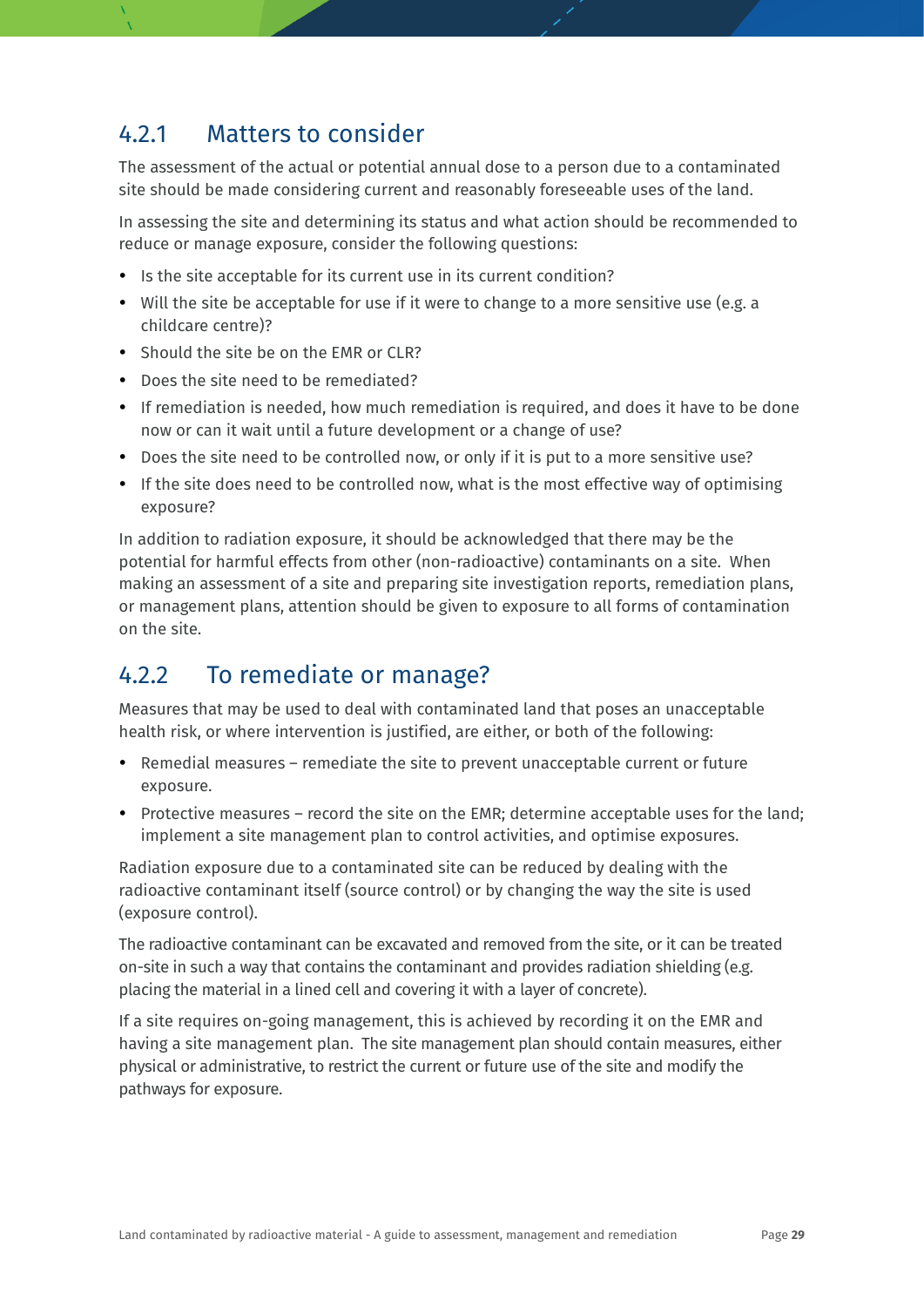### <span id="page-29-0"></span>4.3 Reference levels for deciding a course of action

Action reference levels are used to guide decisions about what action to take in response to contamination in the situations of existing exposures or planned exposures.

Where the estimated annual dose to a person fits in relation to the action reference levels will determine:

- whether the exposure is acceptable or not;
- the need for recording a site on the EMR; and
- the justification for remediation of a site.

### <span id="page-29-1"></span>4.3.1 The setting of action reference levels

For existing exposure situations, the ICRP and IAEA have recommended that action reference levels are set at an annual effective dose to a person between 1 mSv and 20 mSv and that the main factors to be considered in setting these reference levels is the practicability of controlling the situation and on experience in managing similar situations [ICRP 2007, IAEA 2014]. The action reference levels established in this guideline have been set after considering both those main factors.

The *Guide for Radiation Protection in Existing Exposure Situations* [ARPANSA 2017] adopts the IAEA recommendations for selection of reference levels and suggests an intermediate reference level of 10 mSv per year as an appropriate starting point for remediation of legacy and post-accident sites.

The Queensland experience is that most sites contaminated by radioactive material (in existing exposure situations) would have resulted in radiation doses to individuals of between 1 mSv and 10 mSv per year and that it has been, or would have been, readily achievable to remediate to a level where the annual dose is less than 5 mSv.

Consequently, action reference levels are set at 1 mSv, 5 mSv and 10 mSv per year as shown in Table 2 which provides a guide to the actions that should be taken when the estimated annual radiation dose to a person due to the radioactive contaminants on site exceeds the stated action reference level.

From a historical perspective (in existing exposure situations):

- The action reference level of 5 mSv has evolved from a level (set in 1983) at which remediation was required, through to a level (set in 1998) at which a site would be recorded on the EMR and remediation recommended.
- The action reference level at which remediation was required was set at 5 mSv in 1983, amended to 7.5 mSv in 1998, and is now set at 10 mSv (i.e. the requirements have been relaxed).

Further information about previous Queensland Health guidance is in Appendix 3 which also shows that its guidance is consistent with international and national changes.

The reference levels set for planned exposure situations are of two types:

- dose constraints used in planning a practice to ensure dose limits are not exceeded; and
- reference levels to guide the regulatory enforcement action that will be taken should a planned practice result in a release of a contaminant to the environment.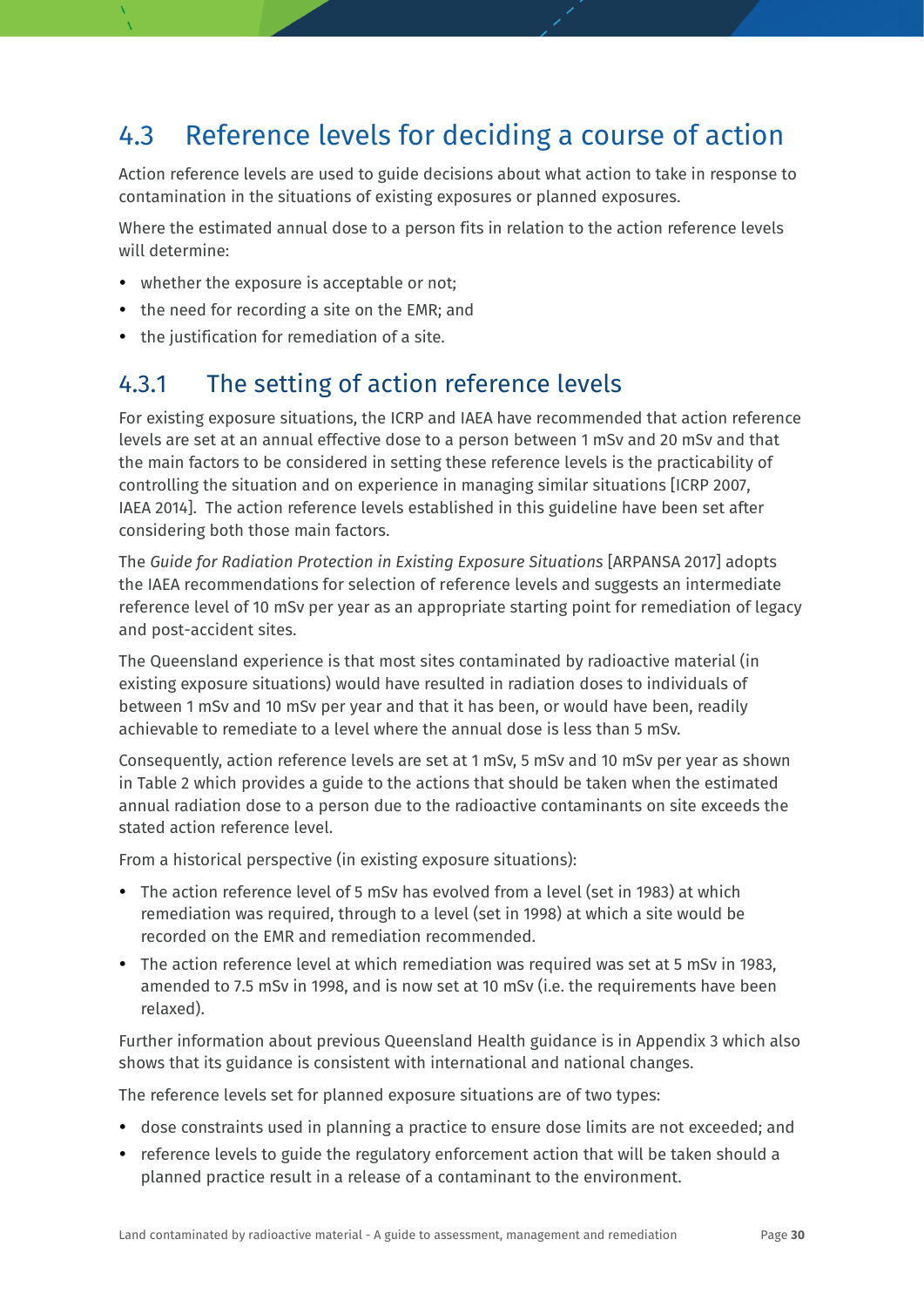| <b>Action</b><br><b>Reference</b><br>Level $3$<br>(mSv/year) | <b>Existing exposure situations</b>                                                                                                                                                                    | <b>Planned exposure situations</b>                                                                                                                                                                        |
|--------------------------------------------------------------|--------------------------------------------------------------------------------------------------------------------------------------------------------------------------------------------------------|-----------------------------------------------------------------------------------------------------------------------------------------------------------------------------------------------------------|
| 10                                                           | Consider environmental assessment on<br>sites that support a wildlife population.<br>Enforcement action may be taken to<br>ensure remediation is undertaken.<br>Remediation is necessary.              | Enforcement action taken under the<br>RS Act, or other Queensland legislation,<br>may require an environmental<br>assessment on sites that support a<br>wildlife population.<br>Remediation is necessary. |
|                                                              | Consider implementing a site<br>management plan.                                                                                                                                                       | Enforcement action taken under the<br>RS Act, or other Queensland legislation,<br>may require a site management plan.                                                                                     |
| 5                                                            | Remediation is almost always justified.<br>Site should be recorded on EMR.                                                                                                                             | Remediation is always justified.<br>Site should be recorded on EMR.                                                                                                                                       |
|                                                              | Remediation is likely to be justified.<br>Under some circumstances the land<br>should be recorded on the EMR - refer<br>to Section 4.4.1.                                                              | Remediation is almost always justified.<br>Enforcement action taken under the<br>RS Act or other Queensland legislation.<br>Site may be recorded on EMR                                                   |
|                                                              | Remediation may be justified if it is<br>reasonably easy to achieve.<br>No need for further investigation or<br>action if estimated dose is not<br>significantly different from natural<br>background. | Remediation is likely to be justified.<br>Contamination or unapproved release<br>of radionuclides dealt with under the<br>RS Act or other Queensland legislation.                                         |
| $-0.3 -$                                                     |                                                                                                                                                                                                        | Contamination or unapproved release<br>of radionuclides dealt with under the<br>RS Act or other Queensland legislation.                                                                                   |

#### <span id="page-30-0"></span>**Table 2 Action reference levels for radioactive contamination and guidance for action 1,2**

- 1. This describes the action that may be taken if the estimated actual or potential annual effective dose to a person (arrived at after a health risk assessment considering the current or a reasonably foreseeable land use) exceeds the stated action reference level.
- 2. When remediation is conducted it should be optimised to reduce the annual dose to a person to as low as reasonably achievable. The preferred endpoint is an annual dose to a person in the order of 0.3 mSv to 1 mSv. Refer to Section 5 for guidance on remediation.
- 3. The action refence level is the annual effective dose to a person as a result of exposure to the radioactive contaminants on the site.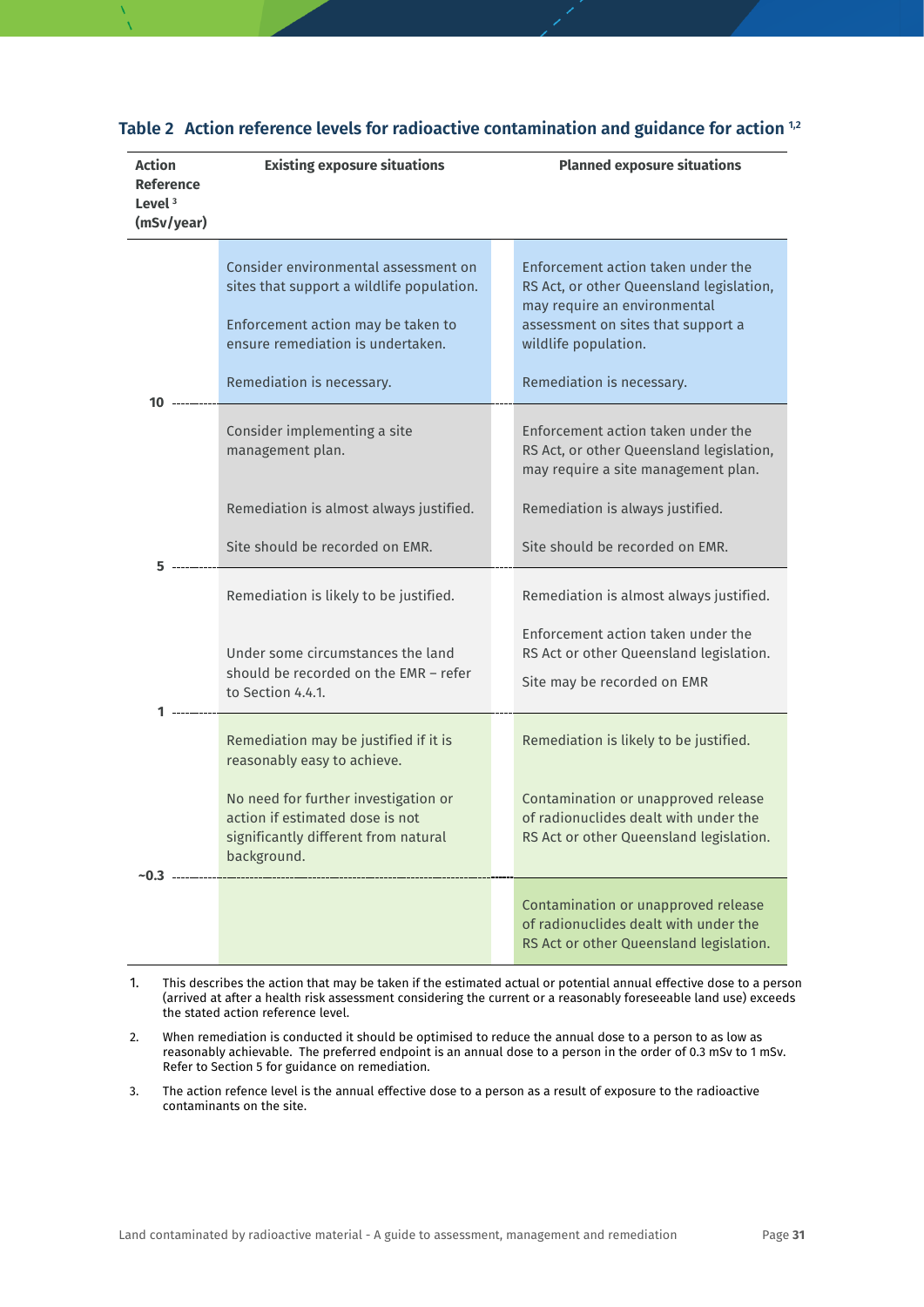The annual effective dose of ~0.3 mSv in Table 2 is:

- equivalent to a dose constraint for planned practices i.e. the consequences of disposal of radionuclides to the environment should not exceed this level; and
- approximately the level at which the radiation dose to a person due to radioactive contamination on the site starts to become significantly and noticeably different from the dose contribution from natural background levels of radioactive material.

### <span id="page-31-0"></span>4.4 Application of action reference levels

The estimated annual effective dose to a person (actual or potential) should be compared with the action reference levels shown in Table 2 to determine the status of the site and what action, if any, needs to be taken.

The action reference levels should be regarded as an upper bound. It may be justifiable in some circumstances for remediation or protective measures to be taken at a level lower than the relevant action reference level. For example, the site may be recorded on the EMR if the estimated annual dose to a person is 4 mSv (rather than 5 mSv), but it should never be the case that a site resulting in an annual dose to a person of more than 5 mSv is not recorded on the EMR.

### <span id="page-31-1"></span>4.4.1 Existing exposure situations

### **For estimated annual doses of up to 5 mSv**

Actual or potential annual doses to persons up to 5 mSv are within the tolerable range for existing exposure situations.

#### *Recording land on the EMR*

If there is no possibility, under any reasonably foreseeable situation (in the current or a future land use), that surface or buried radioactive material existing as is, or being redistributed or concentrated on site, could result in an annual dose to a person above 5 mSv, then it is unlikely that remediation of the site or recording the presence of a contaminant on the EMR is justified on solely radiological grounds.

The land should be recorded on the EMR if:

- under a foreseeable more sensitive land use, the radioactive material might lead to an annual dose to a person of above 5 mSv;
- the health risk assessment did not consider likely future land use circumstances, in particular a more sensitive land use;
- buried radioactive material is confirmed or suspected but its impact has not been assessed.

#### *Remediation*

Although annual doses to a person of up to 5 mSv are tolerable, it should be kept in mind that dose optimisation is a key principle. Remediation is more likely to be justifiable as the annual dose to a person approaches 5 mSv, whereas an annual dose to a person in the region of 1 mSv may only be justifiable if easy to achieve.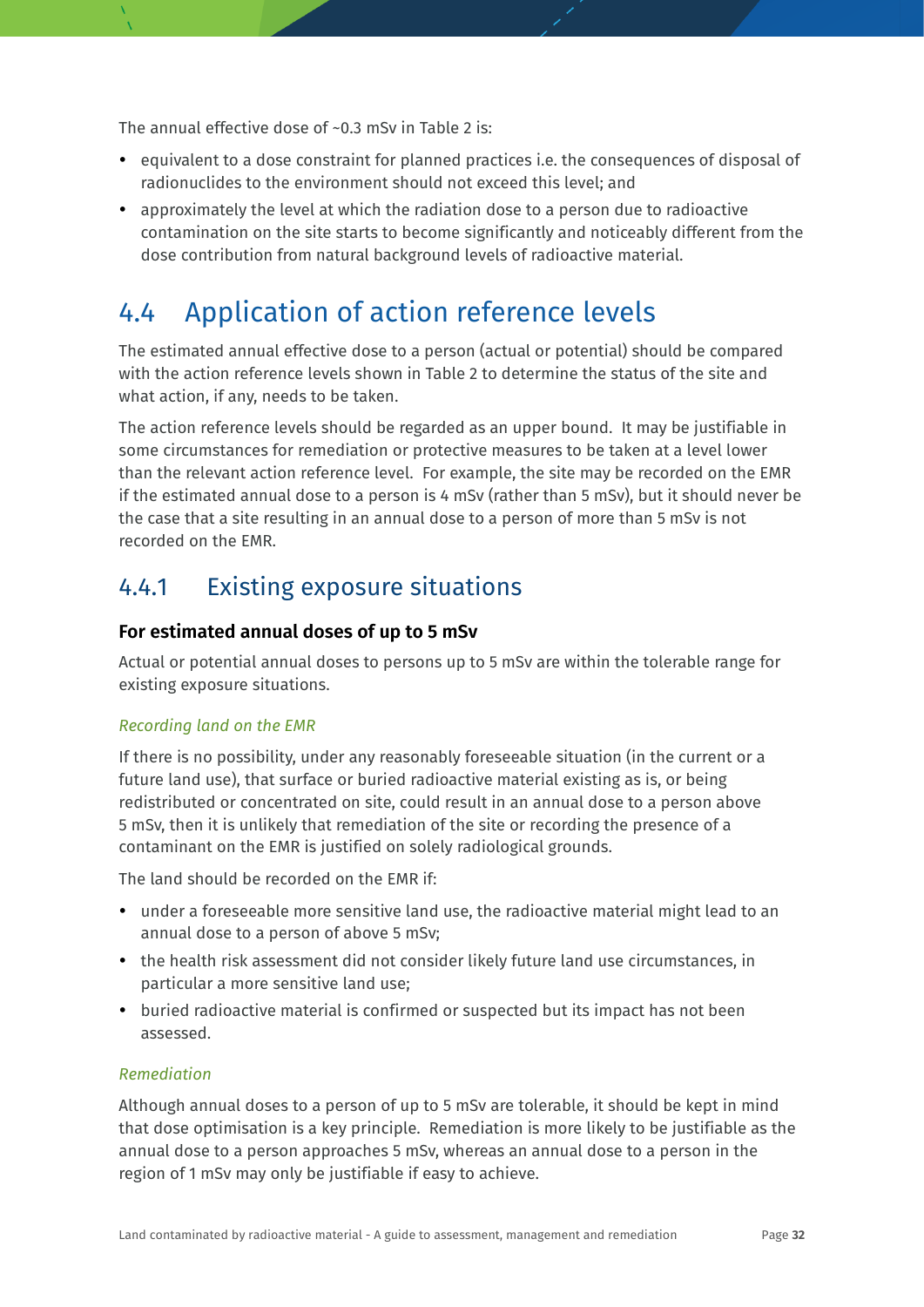Remediation of land, on purely radiological grounds, where annual doses to persons are less than 1 mSv would be difficult to justify unless it is very easy to achieve (e.g. by removing a small stockpile on the surface).

However, remediation should always be suggested as an option to the landowner in terms of cost versus benefit.

#### *Reassessment of sites already assessed or registered*

Many of the known contaminated sites were previously assessed in the mid-1980s as having surface dose rates less than the relevant action level at the time and were not recorded on the EMR during the reassessment program of the mid-1990s. These sites are not likely to be reassessed unless concern is raised by a landowner in the future.

There are also contaminated sites within this range that were previously assessed in the mid-1980s as having tolerably low surface dose rates (giving rise to annual doses to persons of less than 5 mSv), but were recorded on the EMR because of the nature of the activities that occurred on the site or the likelihood of buried material being brought to the surface, thereby resulting in unacceptable doses.

These sites are likely to remain on the EMR and may only be reassessed if triggered under environmental or planning legislation, or if a landowner seeks to have the site reinvestigated.

### **For estimated annual doses of between 5 mSv and 10 mSv**

Although annual doses to persons between 5 mSv and 10 mSv are within the tolerable range, they are elevated enough to justify some level of remediation or management.

#### *Recording land on the EMR*

It is expected that sites resulting in, or having the potential to result in, annual doses to a person of between 5 mSv and 10 mSv, will be recorded on the EMR. These sites should therefore have a site management plan to ensure measures to minimise exposure as far as reasonably achievable are in place for current and future land uses.

#### *Remediation*

If annual doses of between 5 mSv and 10 mSv are indicated, remediation (rather than simply relying on site management) should be considered as an option since it is almost always justified in this dose range.

#### *Reassessment of sites already assessed or registered*

Some contaminated sites assessed in the mid-1980s as having surface dose rates greater than the action level at the time (a level that would result in an annual dose to a person of 5 mSv) were recommended or required to be remediated. The contamination status of these sites is not clear since there was no regulatory means to enforce remediation or to require notification that remediation had occurred.

During the reassessment program of the late 1990s, all these sites were recorded on the EMR and are only likely to be reassessed if triggered under environmental or planning legislation, or initiated by a landowner.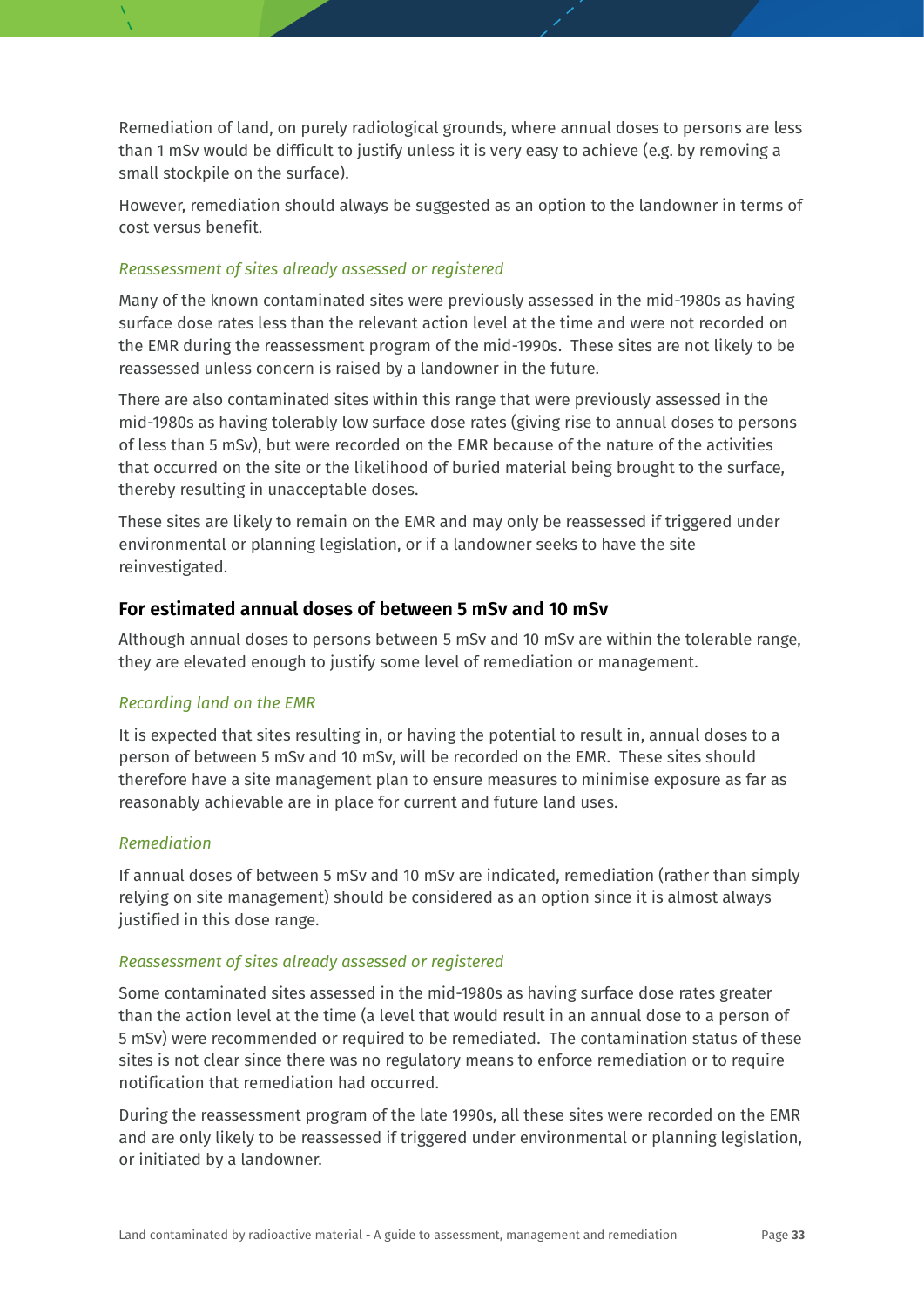#### **For estimated annual doses of 10 mSv or more**

Actual or potential doses to a person of above 10 mSv are not acceptable, and remediation and management in all cases is justified. If circumstances warrant it, enforcement action under Queensland legislation can be taken to ensure some level of remediation is undertaken.

#### *Recording land on the EMR*

Sites resulting in, or having the potential to result in, an annual dose to a person above 10 mSv should be recorded on the EMR. If actual or potential annual doses to a person are well above 10 mSv, consideration should be given to recording the site on the CLR, particularly where it is necessary to take regulatory action to remediate the land.

These sites should also have a site management plan which details the measures in place to minimise exposure or restrict access to the site before remediation is carried out.

#### *Remediation*

Remediation must be carried out as it is always justifiable in this dose range. For such sites, regulatory action may be taken to enforce remediation.

#### *Environmental assessment*

An annual dose greater than 10 mSv may indicate the presence of a large quantity of radioactive material such that, if the land supports a wildlife population, an environmental assessment should be considered.

### <span id="page-33-0"></span>4.4.2 Planned exposure situations

Current radiation practices are planned and regulated - these are 'planned exposure situations'. Annual public doses are limited to 1 mSv and are generally constrained to an annual effective dose of 0.3 mSv or less. Any disposal of radioactive material to the environment allowed under the RS Act is planned so that it should not exceed the dose constraint (and will not be regarded as contamination).

The contamination of land due to a disposal that is not allowed is not acceptable, so responses to remedy the consequences of such disposals are always justified. It is a regulatory and societal expectation that any newly contaminated land be dealt with in a way that restores the environment to a condition similar to that before the contamination occurred. However, if contamination did occur, it is recognised that restoration to the original condition may not be achievable in practice.

Nevertheless, the person responsible for the contamination will be held accountable for decontamination and site management, and the matter may be dealt with under the RS Act or other relevant Queensland legislation.

As part of any enforcement action under the RS Act, it will be a requirement that all site investigations, assessment and decontamination activities be done in consultation with the Radiation Health Unit in Queensland Health. This includes activities that result in the preparation of contaminated land investigation documents which must be submitted to DES.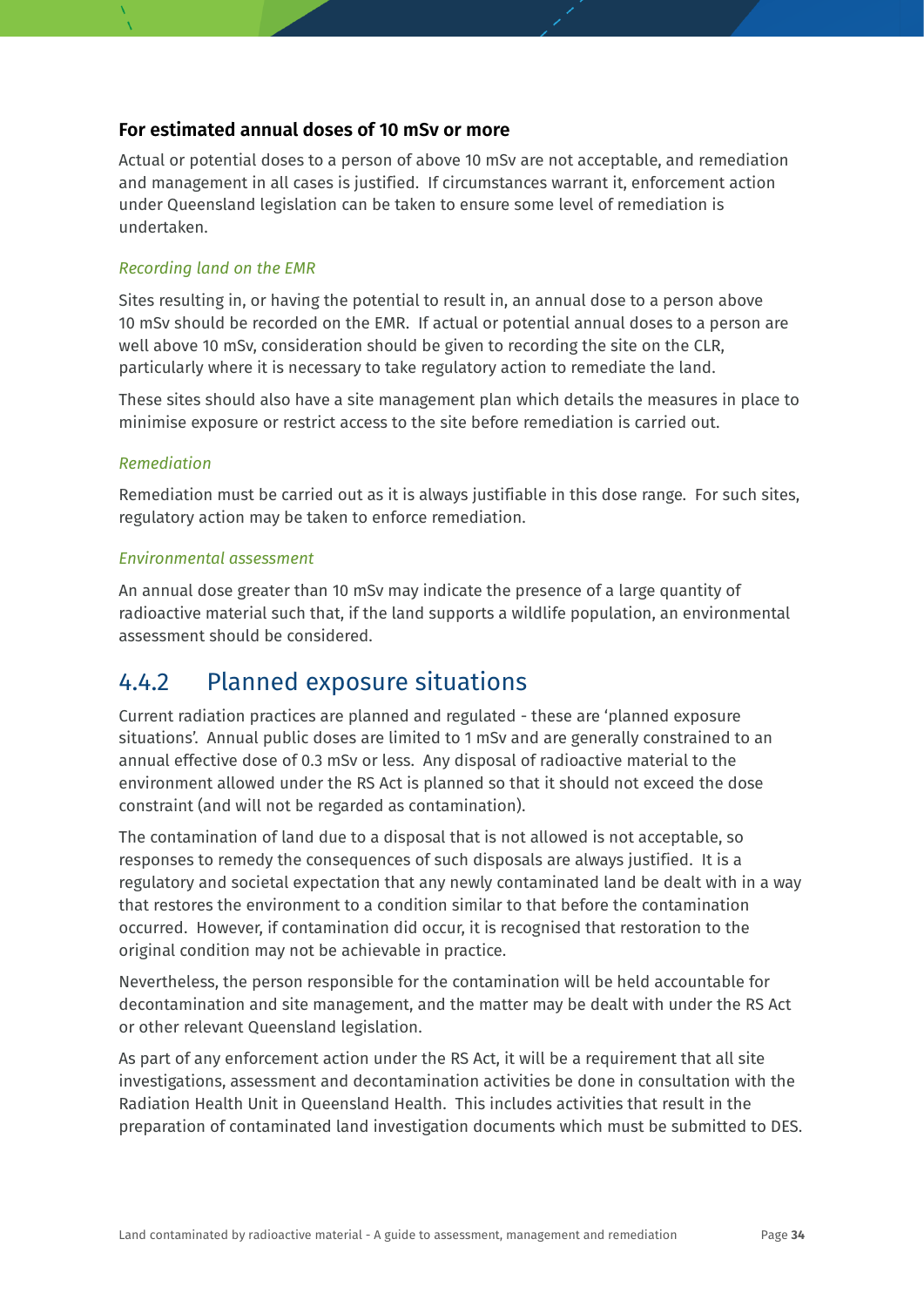#### *Recording land on the EMR*

If decontamination of a site is not possible, or not carried out within a reasonably short time following the contamination, the site may be recorded on the EMR if the estimated actual or potential annual dose to a person is of the order of, or greater than, 1 mSv. Recording the site on the CLR will be considered if the estimated annual dose to a person is above 10 mSv.

#### *Remediation*

The justification for remediation depends on the level and nature of contamination. For any given annual exposure there is greater justification for decontaminating a site contaminated by a planned practice than there is for remediating an existing exposure situation.

Where the potential annual dose to a person is:

- less than 1 mSv, remediation is likely to be justified if it is simple to achieve;
- from 1 mSv to 5 mSv, remediation is almost always justified;
- greater than 5 mSv, remediation is always justified.

If the contaminant is a short-lived radionuclide, an acceptable alternative to remediation is that the site is managed, or its access restricted, until the level of radioactivity has reduced to an acceptably low level.

#### *Environmental assessment*

If radioactive contamination occurs on land that supports a wildlife population, it may be a requirement of any enforcement action that an environmental assessment is undertaken.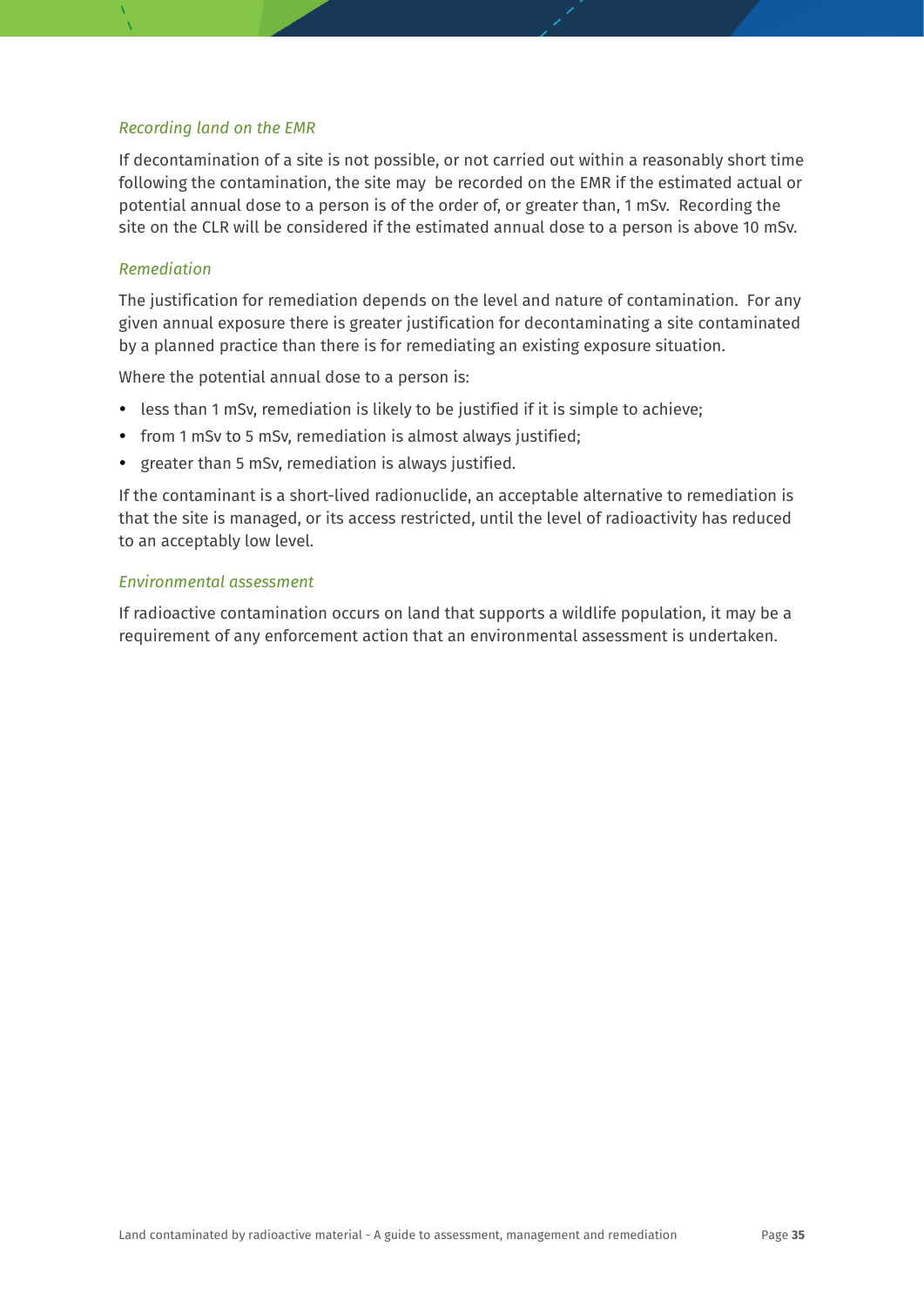### <span id="page-35-0"></span>4.4.3 Case study

The following case study is a simplified one that serves to illustrate how the results of an assessment can be used to determine what should happen with a site.

| Current site condition:                                                                  | Vacant unimproved urban land                                                                                                                                                                            |  |
|------------------------------------------------------------------------------------------|---------------------------------------------------------------------------------------------------------------------------------------------------------------------------------------------------------|--|
| <b>Exposure situation:</b>                                                               | An existing exposure situation caused by a past practice<br>contaminating the surface with radioactive material that<br>gives rise to an above ground radiation level of 2.5 $\mu$ Gy.h <sup>-1</sup> . |  |
| Exposure pathway:                                                                        | The critical exposure group is commuters who walk over this<br>land while going to and from work, being exposed for a total<br>of 10 minutes per day.                                                   |  |
| Predicted annual dose:                                                                   | 0.1 mSv per person                                                                                                                                                                                      |  |
| An annual dose of 0.1 mSv to a person is acceptable for existing exposure situations and |                                                                                                                                                                                                         |  |

An annual dose of 0.1 mSv to a person is acceptable for existing exposure situations and would not, by itself, be cause for a site to be recorded on the EMR nor for any protective measures to be implemented.

However, the assessment should consider reasonably foreseeable exposures and site conditions the intended use of the site may change to the more sensitive use of residential.

| Future site condition: | Residential                                                                                                                                                             |
|------------------------|-------------------------------------------------------------------------------------------------------------------------------------------------------------------------|
| Pathway for exposure:  | A person occupies a ground floor residence for 10 hours for<br>each working day and 18 hours each weekend day. The<br>person is away from the site for 4 weeks per year |
| Predicted annual dose: | 10.3 mSv to the person                                                                                                                                                  |
|                        |                                                                                                                                                                         |

This potential dose is unacceptable.

The potential dose is unacceptable, and it may be argued that even the radiation dose arising from the current site condition is able to be reduced. Reasonable measures that may be taken now to prevent or minimise current and future exposures are:

#### *Remedial measures:*

Remediate the site to a level where foreseeable future exposure is acceptable. Since it is found that the contamination is only on the surface, it is justifiable to remediate the vacant land and it would be reasonable to optimise the remediation so that the foreseeable annual dose to a person due to the contaminant is less than 0.3 mSv and approaches a trivial dose of 0.01 mSv.

#### *Protective measures:*

Fence or vegetate the site to act as a control barrier (a reasonable measure to prevent or optimise exposure).

Record the site on the EMR with a site management plan to maintain the exposure controls and restrict the use of the site to no more than its current use (i.e. vacant unimproved) until such time that remediation does occur.

Restrict the unauthorised removal of the radioactive contaminant to prevent it from ending up on land which has a sensitive use.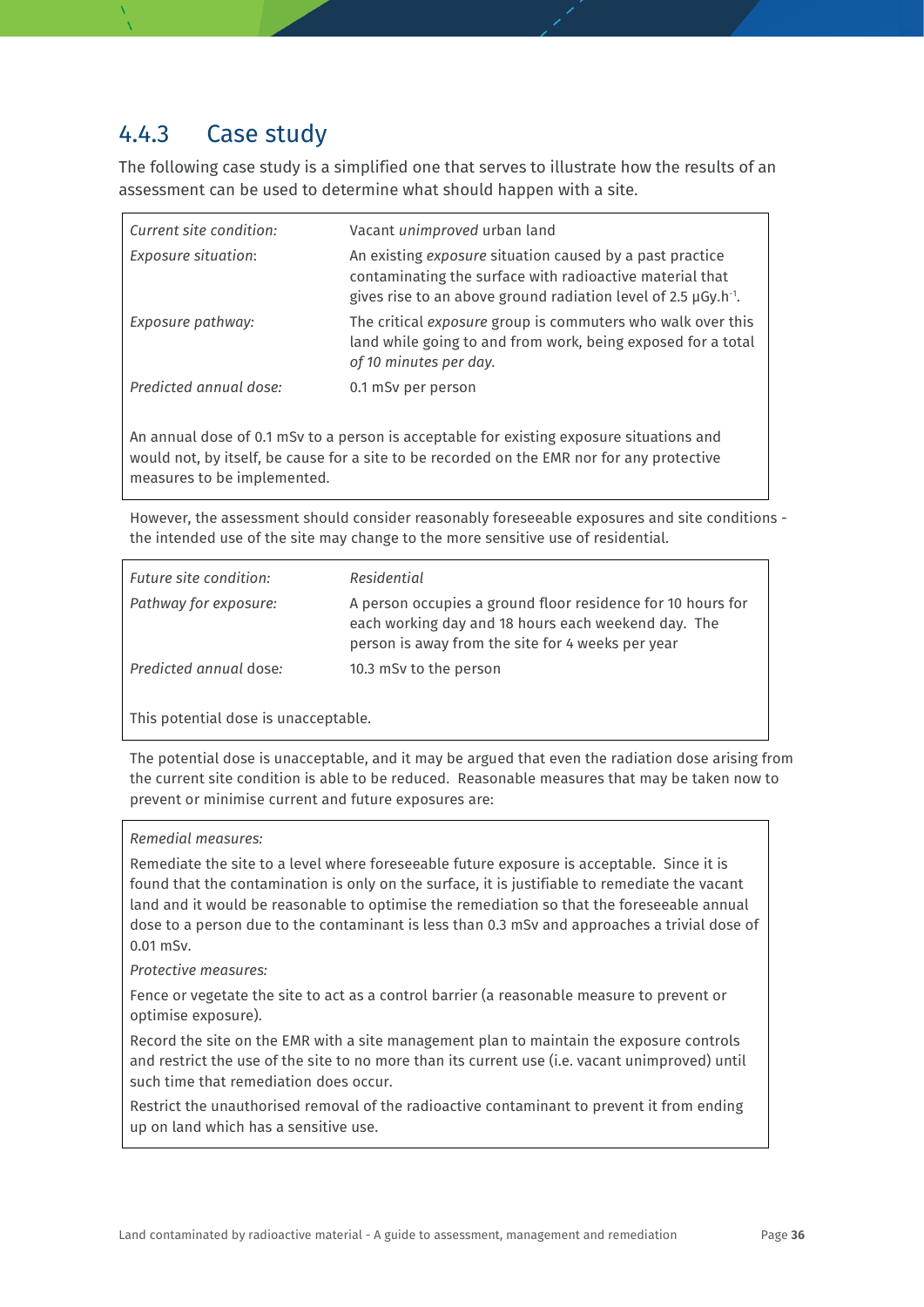## <span id="page-36-0"></span>**5 Site remediation**

The aim of remediation is to reduce the potential radiation doses to exposed persons or wildlife to as low as reasonably achievable (optimisation). The scale and type of remedial action will depend on the desired endpoint and on the realities of what is reasonably achievable in each situation.

Any remediation or disposal activity (including the transport of radioactive material) is a planned activity and hence is subject to current environmental and radiation safety legislation. In regard to radiation safety, there are requirements for occupational and public radiation dose limits, storage and handling of radioactive material, and the final disposal of radioactive material.

Remediation must be carried out in a way that ensures no member of the public receives an annual radiation dose in excess of 1 mSv as a result of the remediation.

Remediation and disposal activities should not cause radioactive material to contaminate other sites, or to adversely affect persons or the environment on or off site.

### <span id="page-36-1"></span>5.1 Remediation strategies

Remediation methods should be chosen with regard to the scale of contamination and how well optimised it can be. There is little or no justification for remediation of one site by removal of its radioactive contaminant if that contaminant ends up causing a radiation health problem at another site.

Any material brought onto the site (for example, fill used to replace contaminated soil removed from the site) should be 'clean'; it should not give rise to an annual radiation exposure any more than that of the site's natural background.

### <span id="page-36-2"></span>5.1.1 Remediation technologies

If remediation is required it may be undertaken using the following technologies:

- on-site treatment or containment of the contaminated material;
- on-site dilution and dispersal of the contaminated material;
- removal of the contaminated material to an off-site approved landfill or other disposal facility; or
- management and decay.

### *Management and decay*

For short half-life radionuclides, an alternative to physical remediation is to manage the site until the radionuclides have decayed to a level where remediation would not be justified.

#### *Beneficial re-use*

Instead of merely excavating a contaminant and disposing of it, there may be more useful ways of dealing with it, particularly in the case of mineral sands.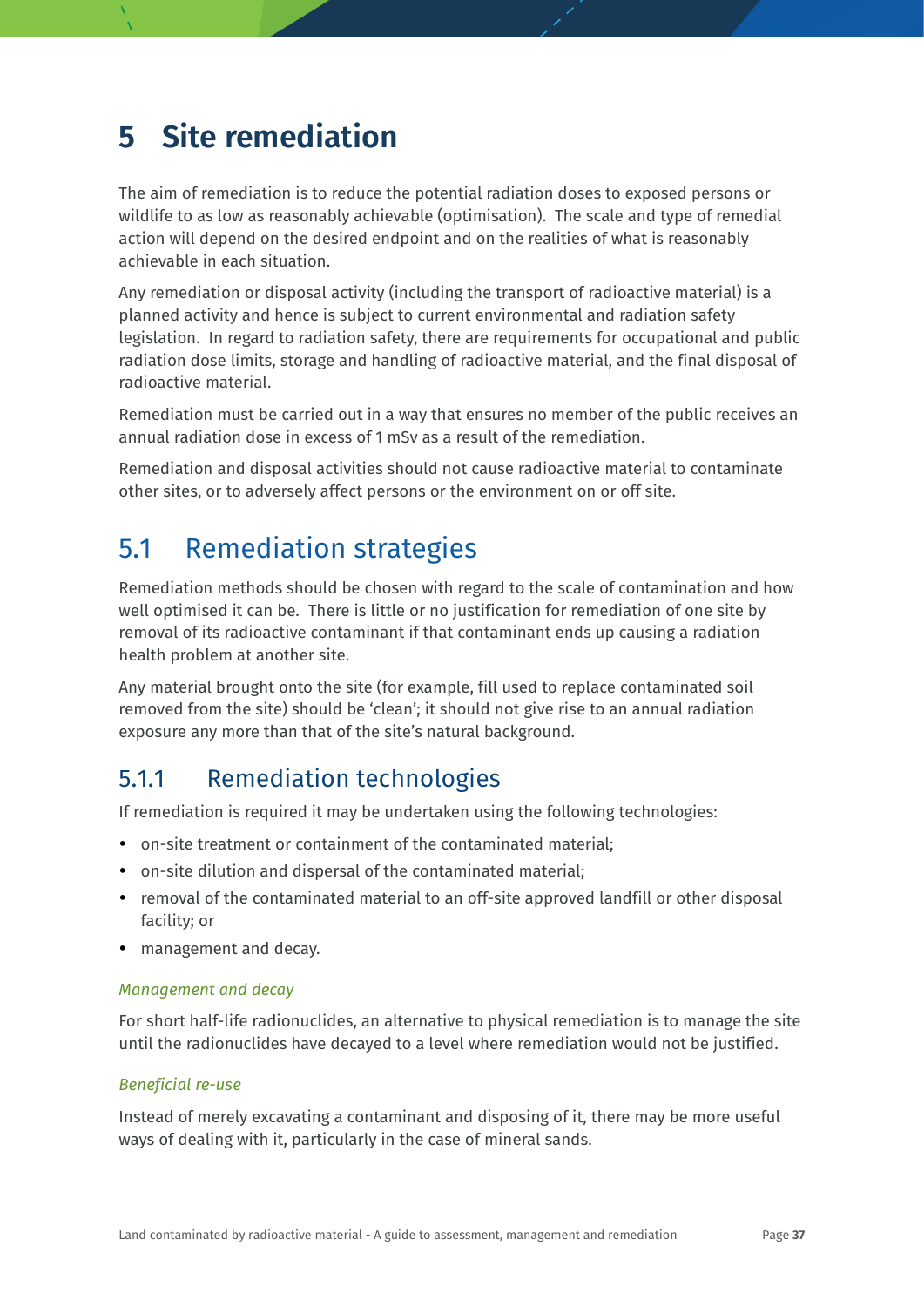At the time when mineral sand contamination happened there may have been little commercial value in dealing with it in a more beneficial way. That may not be the case now, and if a site is contaminated by large amounts of mineral sand it may be worth reprocessing the material, creating a useful product to be taken off-site for beneficial use, and leaving leftover material remaining on-site or removed for disposal.

Reprocessing contaminated material may result in a situation somewhere between the following extremes depending on what the useful product is:

- The useful product contains most of the radionuclides and the leftover material is of sufficiently low concentration that it can remain on site as 'clean' material.
- The useful product is clean and the leftover material is more highly concentrated, in a reduced volume, and must now be disposed of at an approved location.

### <span id="page-37-0"></span>5.1.2 Remediation target levels

Before remediation begins, its desired outcome should be established. This should include measurable end-points such as the target radiation dose rates or soil activity concentrations of radionuclides.

If remediation is carried out it should aim to reduce the radiation dose rate or activity concentration to at least the level at which remediation would not have been required. If it is reasonably achievable, the site should be remediated further to a level where the dose is trivial.

For sites that have, or could foreseeably have, a sensitive use, the preferred endpoint for remediation is that sufficient radioactive contaminant is removed so that a person's annual exposure due to the contaminant is no more than about 0.3 mSv to 1 mSv. If that preferred endpoint cannot be reasonably achieved there should be sufficient explanation to demonstrate why that is the case.

The target endpoint for remediation may not be complete rehabilitation or the return to environmental conditions existing before the contamination occurred. It may be the case that radiation exposure will remain elevated but low enough to be acceptable without having to place restrictions on the use of the site. In other cases the endpoint may be a tolerable level but one that requires the site to be on the EMR and subject to a site management plan.

### <span id="page-37-1"></span>5.1.3 Optimisation

Optimisation requires that the radiation risks are as low as can be reasonably achieved, taking into account social and economic factors.

There may be a trade-off between radiation dose levels and use of the site: a high residual dose rate should imply restrictions on land use; a low residual dose rate would indicate the site is suitable for unrestricted use.

The ICRP says that optimisation is not the same as minimisation of dose – optimised protection is the result of an evaluation, which carefully balances the detriment from the exposure and the resources available for the protection of individuals. The best option is not necessarily the one with the lowest dose [ICRP 2007].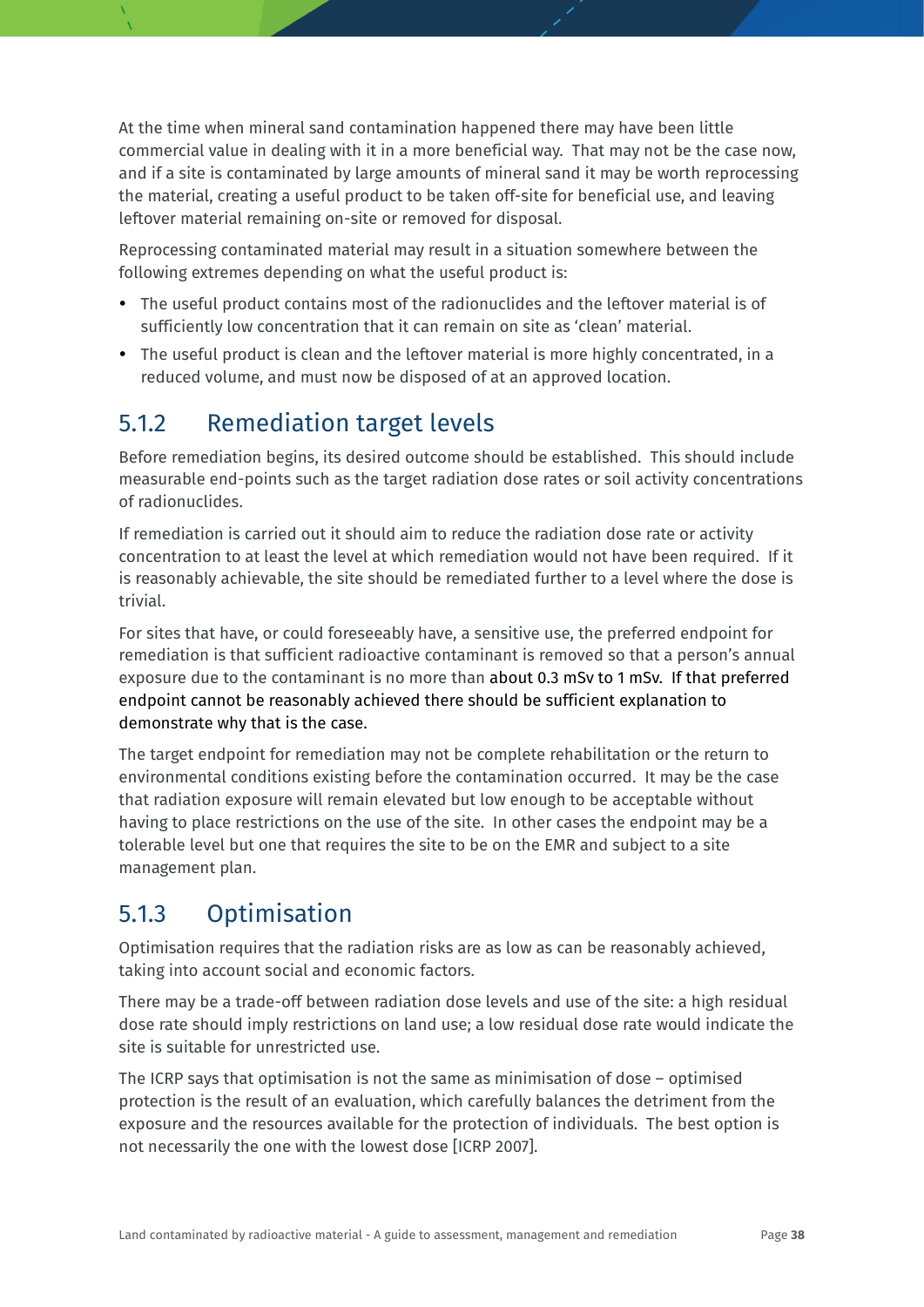The IAEA, in TECDOC 987 [IAEA 1998] notes that:

One particular issue that may be relevant in implementing optimisation is whether options involving restrictions on use of land should be treated on an equal basis to those that would allow unrestricted use. In this context, sustainability may be an important additional factor to be considered in carrying out the optimisation – short term restrictions on the use of small areas are unlikely to be of major concern, but a situation in which large areas are subject to long term restrictions may not be sustainable, and the expected value of assumed benefits will therefore be reduced. There may be social and equity considerations associated with passing uncertainty in the level of protection to future generations.

### <span id="page-38-0"></span>5.1.4 Consideration of adjoining sites

Remediation activities on the subject site should not adversely affect adjoining sites. If adjoining sites are also contaminated, an assessment should be made of whether contaminated material on the adjoining site is capable of re-contaminating the remediated subject site (through leaching or soil transport mechanisms). This is a particular problem at site boundaries and consideration could be given to extending remediation work onto the adjoining site if the adjoining site owner is amenable to that.

The assessment of the subject site and any decision about recording it on the EMR should be based on the radiation exposure due to material on the subject site. Radiation exposure that is due to a contaminant on an adjoining site should not adversely affect the assessment of the subject site – that should be a matter for the management of the adjoining site.

### <span id="page-38-1"></span>5.2 Development of a remediation action plan

The remediation action plan should include:

- a description of the intended remedial work (e.g. the technology to be used) and of the fate of the radioactive contaminant;
- the desired measurable outcomes including the target radiation dose rates or radionuclide activity concentrations;
- a description of any expected residual contamination;
- details of the persons who will be involved in the remediation;
- a program for the conduct of radiation monitoring surveys while the remediation is being carried out to verify that remediation is proceeding effectively;
- measures for contamination control (e.g. measures for control of dust and soil and water run-off) and prevention of public exposure; and
- radiation safety and protection measures for the protection of persons carrying out the remedial work (e.g. the use of safety devices, personal protective equipment, and personal radiation monitoring devices).

A suitably qualified person should be on-site often enough to ensure that the remediation is being carried out according to the plan and should always be available for radiation safety related advice and guidance.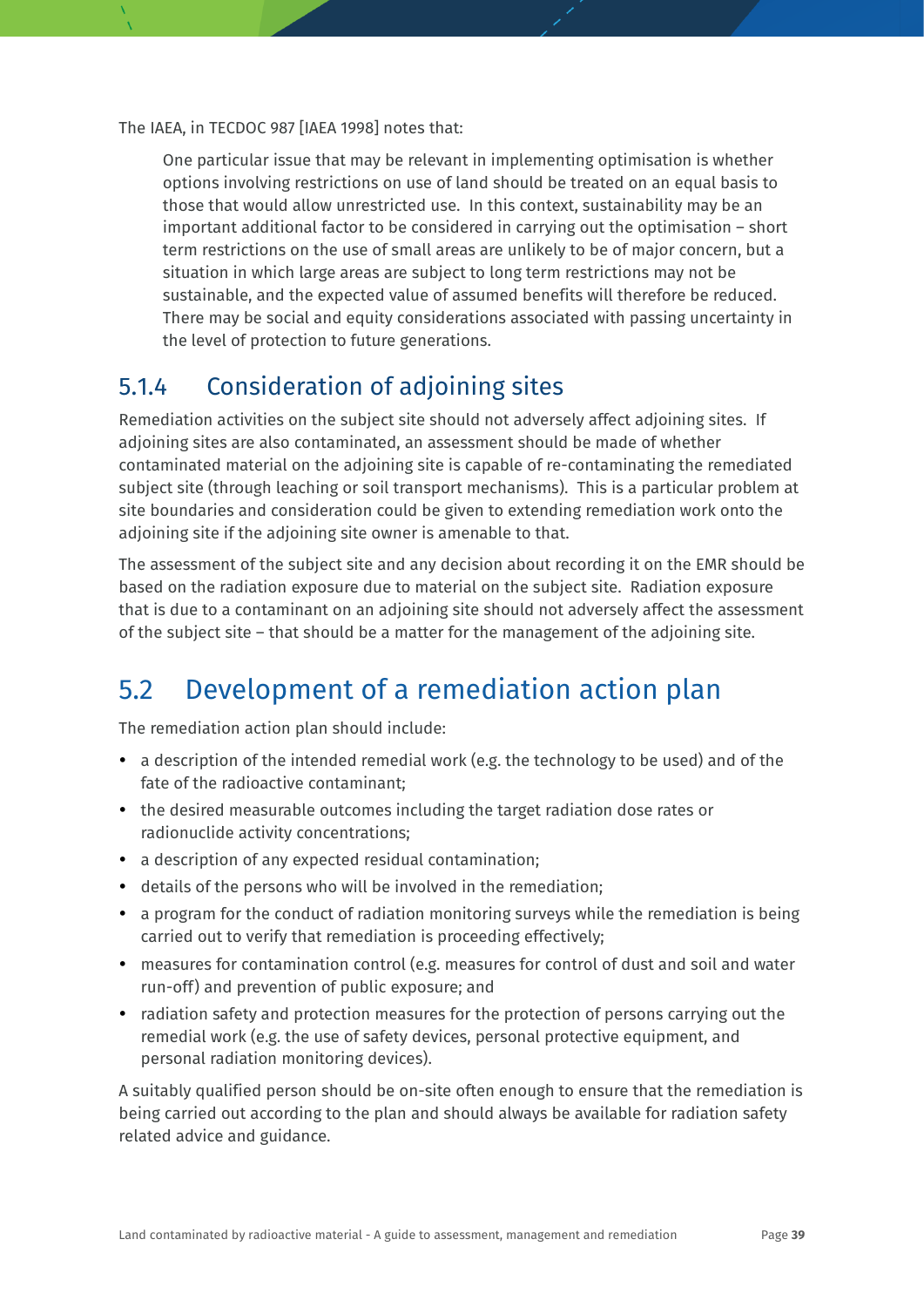## <span id="page-39-0"></span>5.3 Disposal of contaminated material

Disposal of contaminated material must be in accordance with relevant requirements of the RS Act and EP Act. Contaminated material removed from a site must only be disposed of at an approved place, such as a controlled landfill approved by DES, or a place approved in accordance with an Approval to Dispose issued under the RS Act.

Note that an approved landfill may have conditions on its operation that restrict the volume or concentration of radioactive material that it may accept.

Removal or disposal of contaminated material from a site must be done in a way that ensures no person receives an annual radiation dose in excess of 1 mSv from exposure to the material following its removal or disposal.

## <span id="page-39-1"></span>5.4 Validation of remediation

Validation is the process of assessing whether remediation has been successful and whether the potential annual doses to persons have been reduced to the intended level.

The effectiveness of any remedial action and the contents of the site investigation report and validation report will determine the status of the site following remediation.

### <span id="page-39-2"></span>5.4.1 Validation survey and report

A radiation survey, similar to the survey carried out in the detailed site investigation, should be conducted in order to validate the site.

As a guide, validation of the surface dose rate should be measured on a 2 m grid across the whole of the site after remediation has taken place.

Validation may be carried out progressively. As one part of a site is remediated and radiation levels reduced to the target levels, it can be validated provided that it can be ensured that the validated area is not subsequently contaminated by remediation activities carried out on the remainder of the site.

The external gamma radiation dose from a contaminated adjoining site (shine) should be accounted for when measuring the gamma dose rate on the subject site.

The actual or potential radiation exposure from the remediated site should be reassessed and compared with the action reference levels in Table 2 to determine the continued need for the site to be recorded on the EMR, or to have a site management plan.

The validation report should include a description of the success, or otherwise, of any remediation, and a revised health and environmental risk assessment with an estimate of the actual or potential annual effective dose to a person from exposure to residual radioactive material on the remediated site.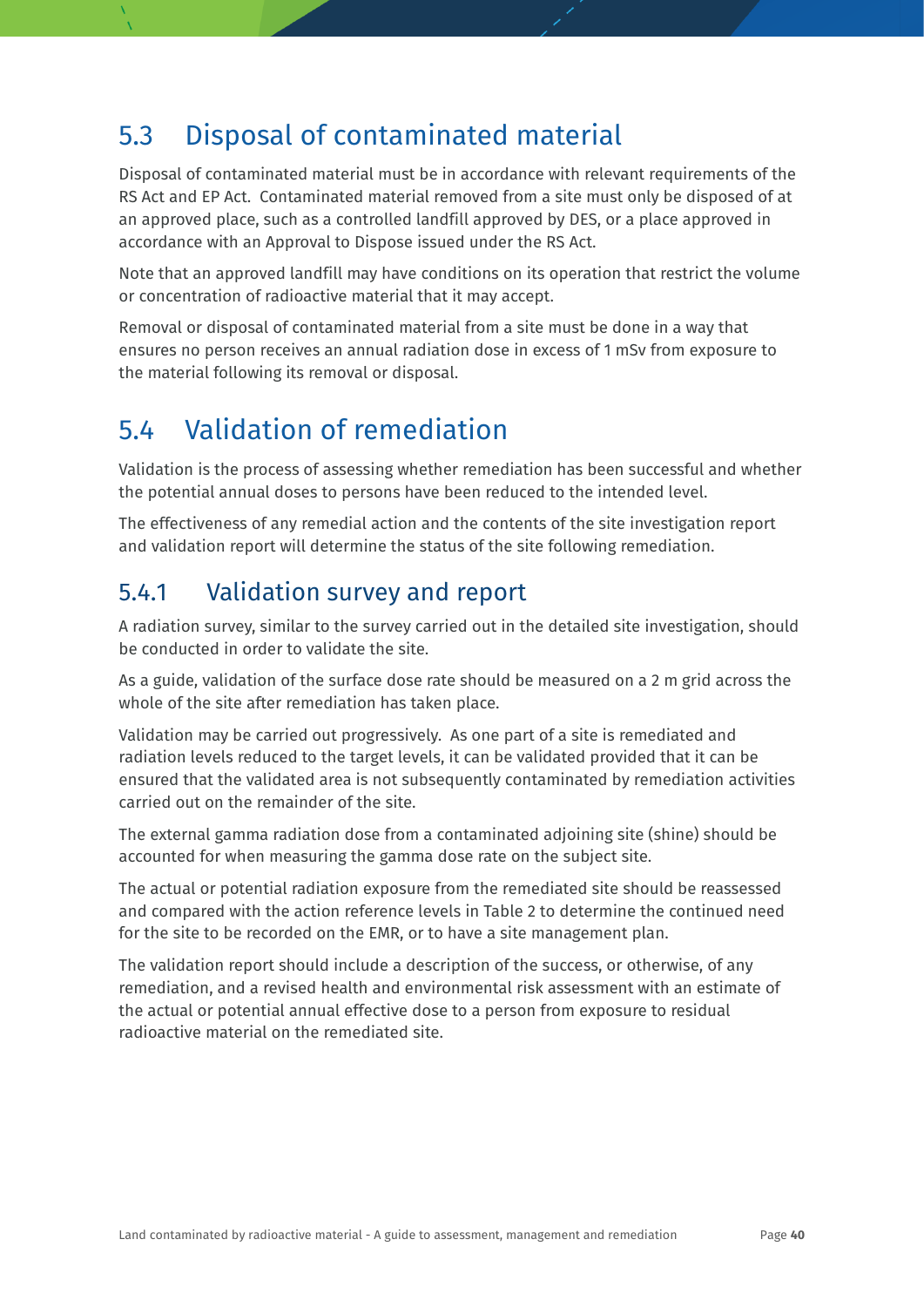### <span id="page-40-0"></span>5.4.2 Criteria for removal of a site from the EMR

The purpose of most remediation activity is to make a contaminated site suitable for a particular use.

Removal of land from the EMR requires the site to be suitable for any use, in addition to radiological, environmental and administrative criteria having been met.

If remediation is required, it must be optimised to minimise exposure to as low as reasonably achievable, with economic and social factors being taken into consideration, in addition to meeting the purpose of having the property removed from the EMR.

The radiological criteria to be met for removal of a site from the EMR is that:

- the radiological condition of the site following remediation is such that it would not be recorded on the EMR if it were to be assessed as a new site; and
- no person should receive an annual dose in excess of 1 mSv from exposure to any radioactive contaminant remaining on the site; and
- remediation is such that radiation levels are as low as can be reasonably achieved.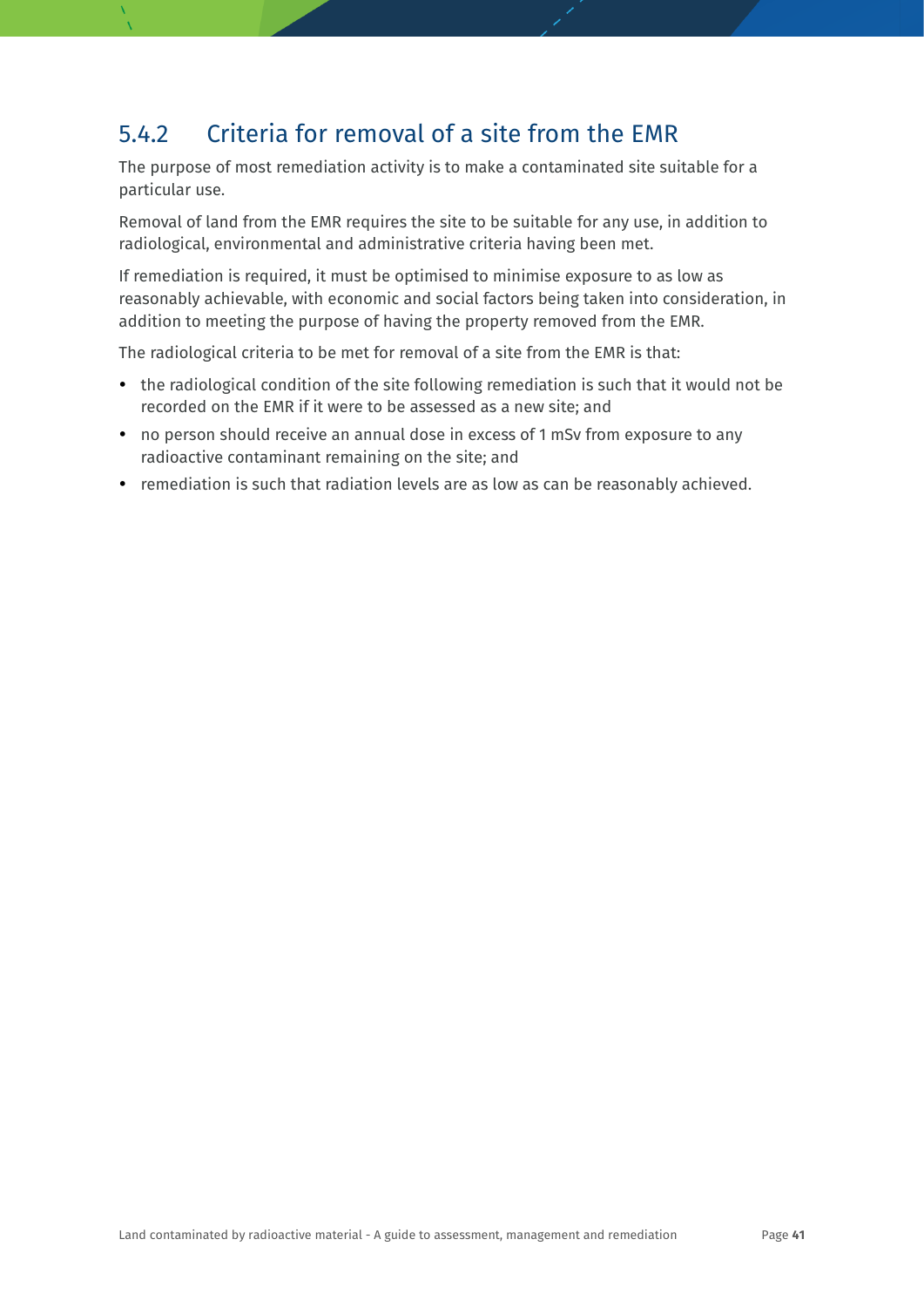## <span id="page-41-0"></span>**6 Site management plans**

If a site is recorded on the EMR it may also require a site management plan (SMP).

The purpose of the SMP is to ensure the site is managed in a way that minimises radiation doses to its occupants. In some cases, the SMP may be written to ensure material is not disturbed, in others it may be to establish procedures while the site is being disturbed during remediation.

A basic SMP should contain a description of the existing and potential radiation hazards on the site, and measures to:

- prevent or minimise exposure to radioactive contaminants; and
- prevent the spread of contamination and the off-site movement of the radioactive contaminant (by wind, water, human action).

For a small site, such as a residential owner-occupier block, the site management plan may simply be that the radioactive material is not to be disturbed – the owner will easily be able to ensure the plan is followed.

A large or complex site may require more advanced measures and the SMP may also include:

- a detailed characterisation of the nature and extent of the radioactive contaminant;
- administrative procedures for site access and the activities conducted on site;
- measures for the maintenance of any engineered physical structure or landscaping designed and built to control or limit access to the radioactive material;
- provision for an on-going radiation monitoring program (external, groundwater, air monitoring);
- consideration of long-term chemical changes to residual contaminants; and
- consideration of the potential for changes to exposure pathways over time.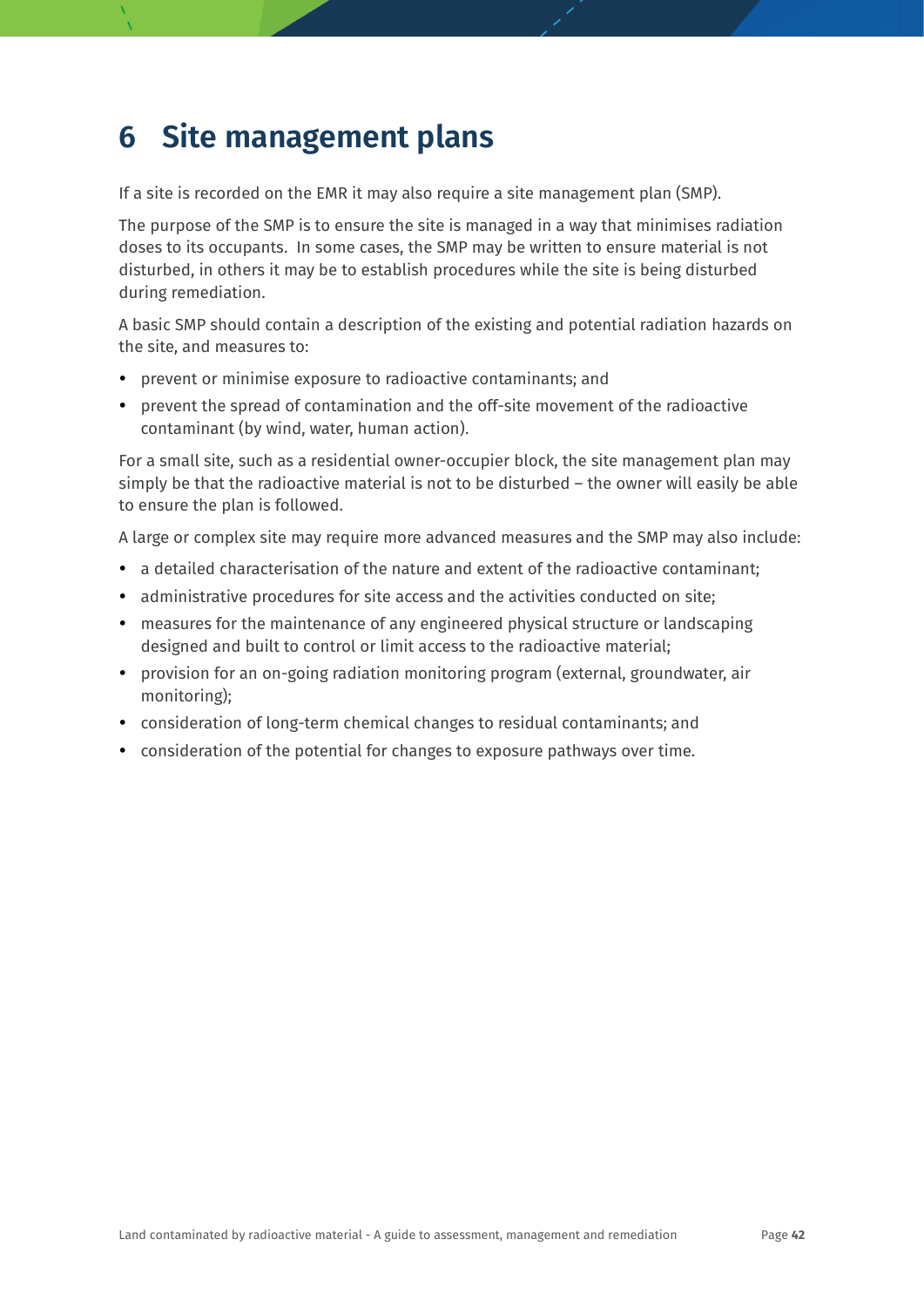## <span id="page-42-0"></span>**Appendix 1 Supplementary assessments**

### Assessment of natural background radiation

### **External gamma dose rate**

If during the preliminary site investigation (described in Section 3) it is found that the measured external gamma dose rate is greater than the relevant screening reference level, an assessment should be made of what the natural background radiation level is.

The preferred method is to measure the background dose rate in the close vicinity of the subject site at a place which is known not to be, or is very unlikely to be, contaminated.

If that is not possible or reasonable to do, then a default value may be used. Table 3 shows the results of Australian studies of background radiation. The default value is derived from these values.

It is proposed that, for the purpose of applying this guideline, the default external background radiation dose rate is 0.08  $\mu$ Gy.h<sup>-1</sup>.

The total default background dose rate is comprised of:

- 0.05 µGy.h<sup>-1</sup> for the terrestrial component, and
- 0.03 µGy.h<sup>-1</sup> for the cosmic component.

#### <span id="page-42-1"></span>**Table 3 Natural background radiation level**

| Parameter                                                                   | Value                                      | Reference                      |
|-----------------------------------------------------------------------------|--------------------------------------------|--------------------------------|
| Proposed generic Queensland<br>terrestrial air kerma rate                   | 49 ± 69 nGy.h <sup>-1</sup>                | [Kleinschmidt &<br>Watson 2016 |
|                                                                             | Values range up to 120 nGy.h <sup>-1</sup> |                                |
| Average annual gamma dose rate in<br>Oueensland homes <sup>1</sup>          | 740 ± 265 µSv                              | [Langroo et<br>al, 1991]       |
|                                                                             | Values range up to 1,535 µSv               |                                |
| Cosmic radiation at sea level for<br>latitudes $10^{\circ}$ to $30^{\circ}$ | $0.030 \mu Sv.h^{-1}$                      | UNSCEAR 2000                   |

1 This includes both the terrestrial and cosmic components.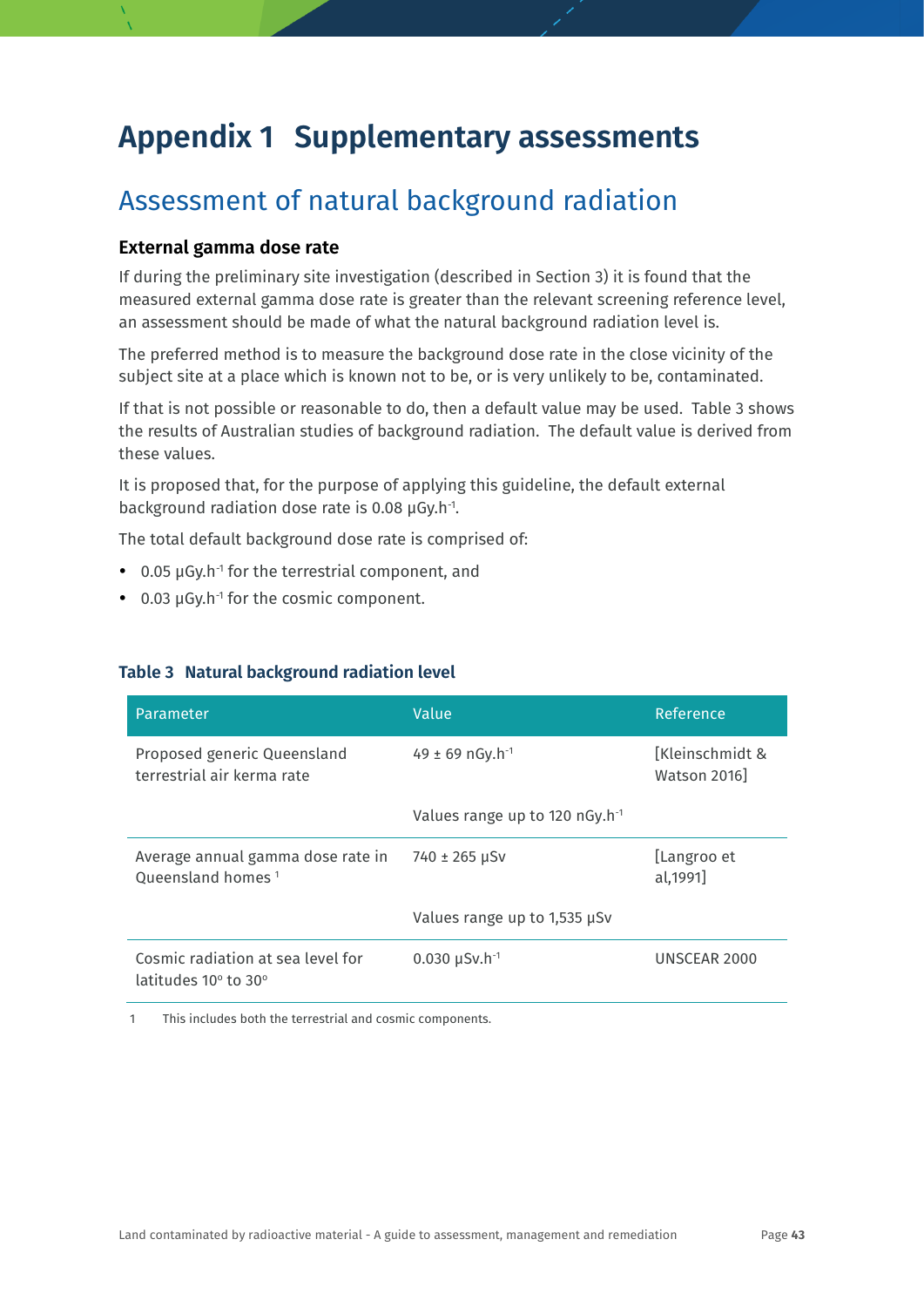### Environmental screening assessment

Deciding whether the environmental screening reference level is exceeded is more complex than basing the decision on a simple measurement. The absorbed dose rate is not a directly measurable quantity. It requires knowledge of the radionuclide concentrations in soil or water, the organisms present in the environment, and the dose coefficients for internal and external exposure for that organism.

To simplify this, at least at the preliminary site investigation stage, some derived easily measurable quantity is required – the easiest being external gamma dose rate.

A simple assessment using the ERICA assessment tool [ERICA 2020] was carried out in an effort to derive a measurable screening level that can be used to give an indication of whether or not an environmental screening assessment is warranted.

The assessment was a Tier 2 assessment using three selected organisms (small mammal, bird, and shrub) exposed to typical concentrations of thorium-232 and uranium-238 in soil.

The soil activity concentrations were 30 Bq.kg<sup>-1</sup> for <sup>232</sup>Th, and 35 Bq.kg<sup>-1</sup> for <sup>238</sup>U [UNSCEAR 2000].

The output of the assessment showed the absorbed dose rates to be:

- small mammal 4.7 nGy.h<sup>-1</sup>
- $\bullet$  bird 1.3 nGy.h<sup>-1</sup>
- $\bullet$  shrub 93 nGv.h<sup>-1</sup>

By comparison the external dose rate would be expected to be about 25 nSv.h<sup>-1</sup> (using the dose coefficients 0.604 nGy.h<sup>-1</sup> per Bq.kg<sup>-1</sup> for <sup>232</sup>Th series, and 0.462 nGy.h<sup>-1</sup> per Bq.kg<sup>-1</sup> for <sup>238</sup>U series).

It would require the soil to contain about 100 times the concentration of Th & U for the environmental screening level to be reached in the case of the shrub.

At that elevated concentration the external gamma dose rate is expected to be about 3 µGy.h<sup>-1</sup>. This would appear to be a reasonable derived screening level at which to require an environmental screening assessment to be carried out.

In the situation of environmental exposure, radiation protection is applied to populations rather than to critical individual organisms. The effect on a particular individual organism that happens to live in a localised area with elevated concentrations of radionuclides is of less concern. For this reason, the average dose rate over the entire part of the site that supports a population of wildlife is to be used when making a comparison with the derived environmental screening level.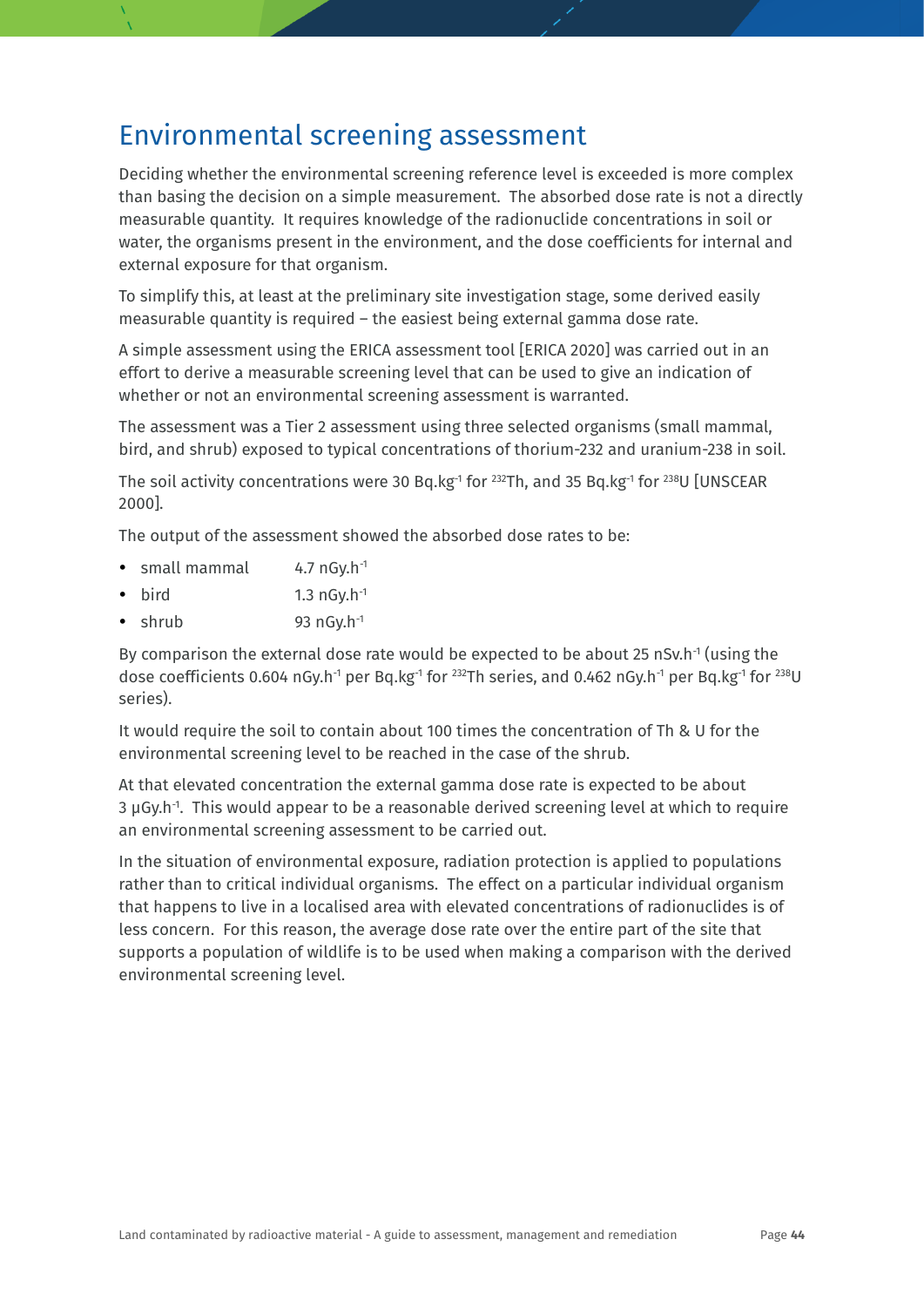## <span id="page-44-0"></span>**Appendix 2 Screening reference levels**

### Screening reference levels for radionuclides in soil

The screening reference levels in Table 4 are selected from NCRP Report No. 129 *Recommended screening limits for contaminated surface soil and review of factors relevant to site-specific studies* [NCRP 1999].

| Radionuclide | <b>Activity concentration</b><br>$(Bq.kg^{-1})$ | Radionuclide | <b>Activity concentration</b><br>$(Bq.kg^{-1})$ |
|--------------|-------------------------------------------------|--------------|-------------------------------------------------|
| Am-241       | 330                                             | Pm-147       | 8,900                                           |
| Ba-133       | 280                                             | Po-210       | 44                                              |
| Cd-109       | 120                                             | Pu-238       | 320                                             |
| $Cf-252$     | 340                                             | Ra-226       | 3.7                                             |
| $Co-57$      | 540                                             | $S-35$       | 27                                              |
| $Co-60$      | 23                                              | Se-75        | 82                                              |
| $Cs-137$     | 110                                             | $Sr-89$      | 190                                             |
| Gd-153       | 4,200                                           | $Sr-90$      | 8                                               |
| Ge-68        | 5.6                                             | Tc-99        | 17                                              |
| $I-125$      | 220                                             | $Th-232$     | 2.3                                             |
| $Ir-192$     | 450                                             | $Tl-204$     | 140                                             |
| $Na-22$      | 30                                              | $U-238$      | 620                                             |
| Pb-210       | 14                                              |              |                                                 |

### <span id="page-44-1"></span>**Table 4 Screening reference levels for radionuclides in soil**

For each radionuclide, the screening reference level is the most conservative value from the range of land-use scenarios presented in the NCRP report. The screening levels are designed to restrict the total annual dose to any exposed person from a single contaminated site to no more than 250 µSv.

The radionuclides listed here are those with a half-life more than 30 days and are the more common radionuclides in the possession of Queensland licensees.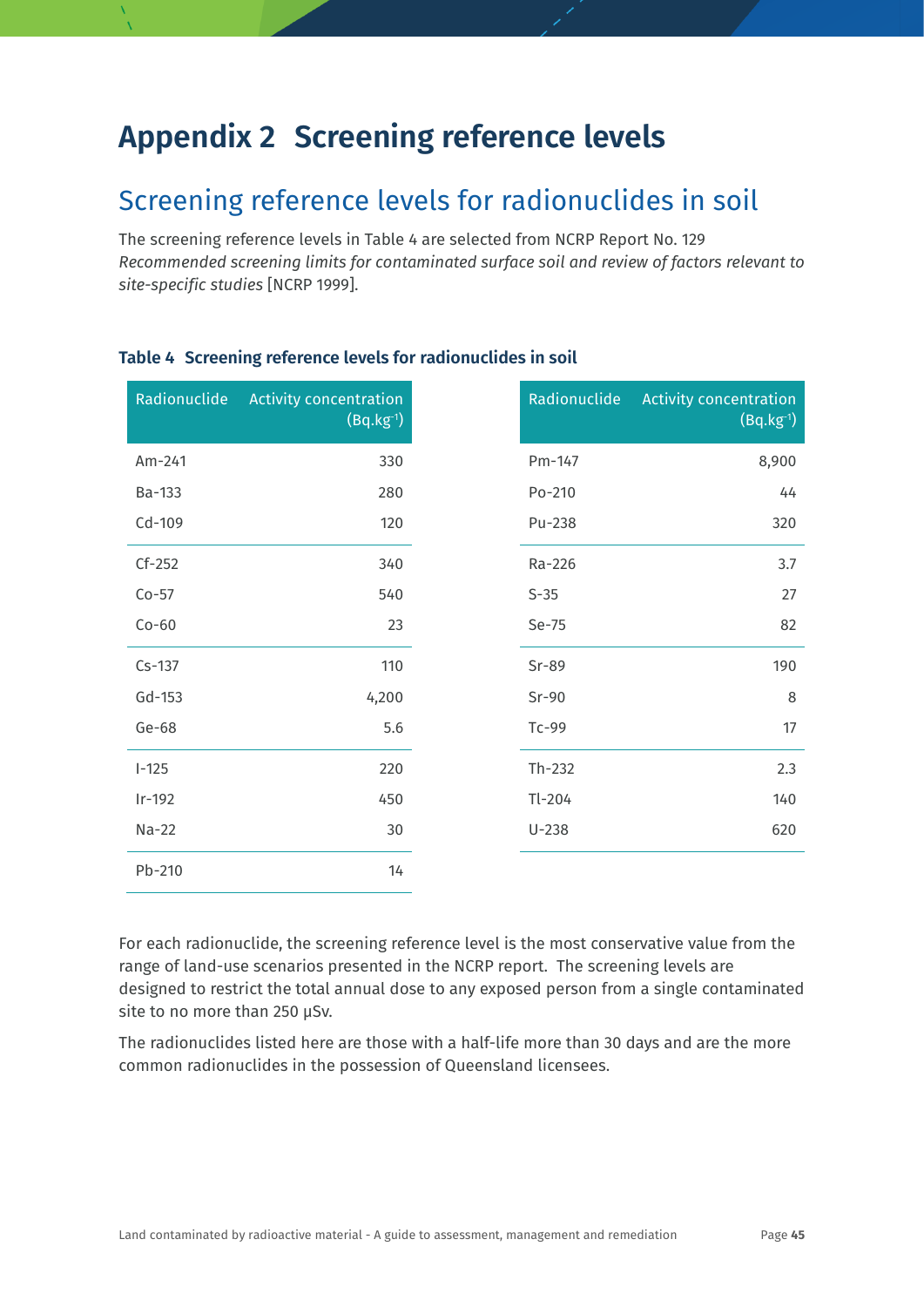## <span id="page-45-0"></span>**Appendix 3 A short history of contaminated land management and the basis for setting reference levels**

The current screening and action reference levels presented here have evolved from past Queensland Health guidance and are based on established national and international radiation protection standards and recommendations.

The reference levels applied in this guide are consistent with the approach taken in the past by Queensland Health, and have been shown to be achievable and practicable.

This appendix describes the evolution of Queensland's guidance for assessing and managing land contaminated by radioactive material and incudes an annotated bibliography of the relevant national and international standards upon which that guidance has been based.

Table 5 displays the reference levels proposed by the ICRP and the IAEA in comparison to the reference levels adopted by Queensland Health.

### Pre 1980 and early 1980s

### **International & national standards**

#### *ICRP 26 - Recommendations of the International Commission on Radiological Protection [ICRP 1977]*

ICRP 26 described the principles of justification and optimisation within planned practices, and the setting of dose limits and reference levels based on tolerable risks. The recommended annual dose limits for members of the public were:

- 5 mSv (one-tenth of the occupational limit) in situations where exposures are planned and optimised, recognising that the application of a 5 mSv annual dose limit provides the necessary degree of safety and would most likely result in annual doses to individuals in the order of ~0.5 mSv provided that the practices exposing the public are few and cause little exposure outside of the critical group used to assess exposures; and
- 1 mSv as a prudent limit for other circumstances and in those situations where the annual dose to individuals is found to approach the 5 mSv limit over a prolonged period.

ICRP 26 described the use of reference levels to determine a course of action when the value of a certain radiation quantity exceeds its reference level.

#### *NHMRC RHS No.1 - Recommended radiation protection standards for individuals exposed to ionising radiation [NHMRC 1981]*

The NHMRC in its recommended radiation protection standards adopted the dose limits described in ICRP 26 for use in Australia.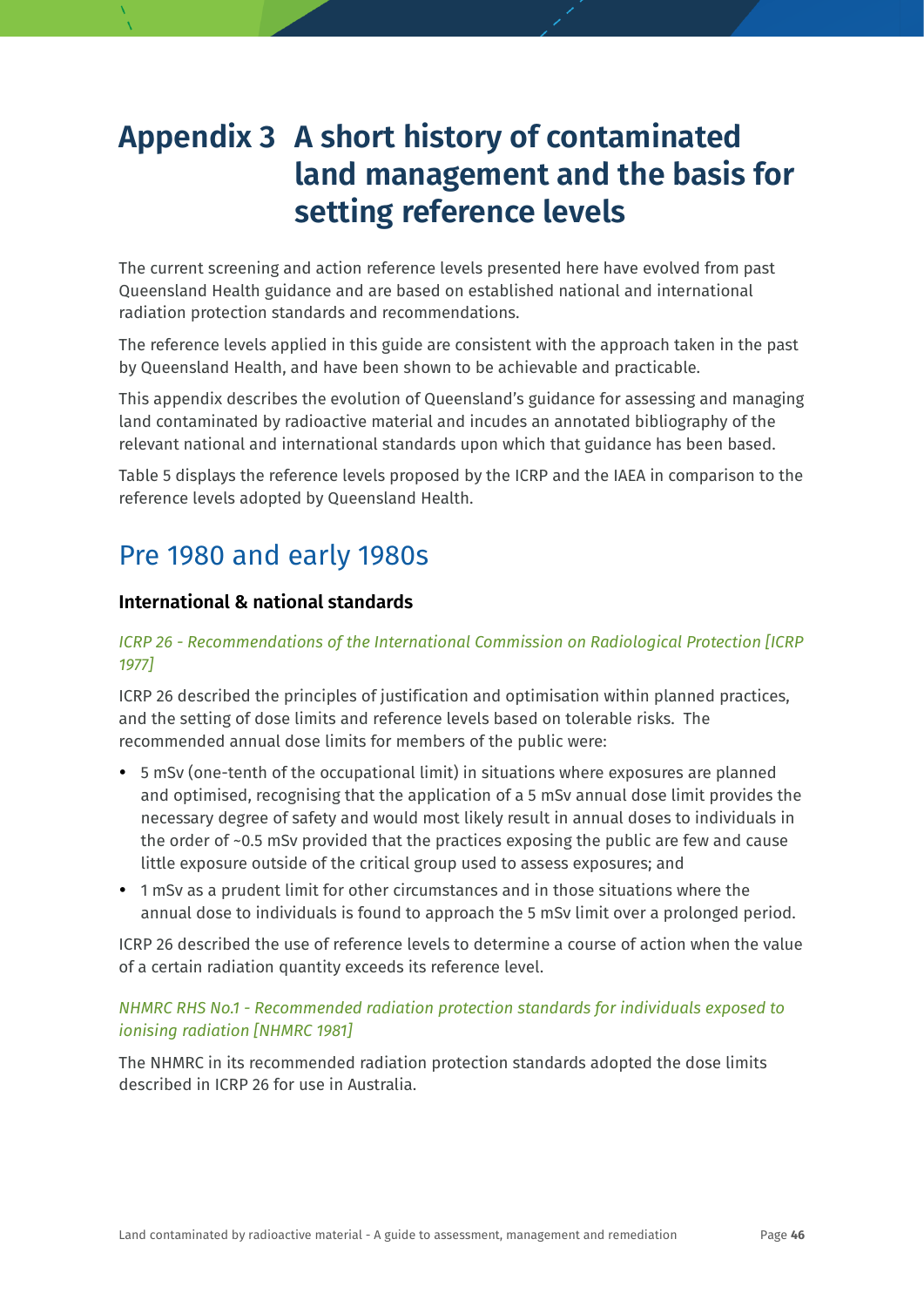### **Queensland measures for management of contamination**

Prior to the early 1980s radioactive residues from the mining and milling of mineral sands were used as land fill on various residential and commercial properties, and public spaces, in southeast Queensland. This resulted in the potential for elevated radiation doses due to exposure to the radioactive material present. It was also found that some sites on which abrasive blasting media containing elevated levels of radioactive material had been used, were also contaminated.

This was not a problem confined to Queensland and discussions about how best to deal with this matter were held at the national level between the governments of the States and the Commonwealth.

In Queensland, following radiation surveys to determine the location and extent of contamination, a program of remediation was initiated by the responsible agencies, the Department of Environment and Heritage and the Department of Health. The program was only partially successful, mainly due to the lack of legislation to enforce remediation.

The assessment and remediation of sites contaminated by radioactive material was outside the regulatory scope of the *Radioactive Substances Act 1958* and there was no environmental legislation to deal effectively with contaminated land. Owners of affected properties were advised of the radioactive contamination and of suggestions for remediation. Although a number of properties were remediated by excavating and removing contaminated soil to approved disposal sites, many owners did not carry out remediation.

Despite the lack of a specific legislative mechanism, the Department of Health provided comment and advice on all land related radiation safety issues in the interest of public health and it was in this role that the Department commenced keeping records of land affected by radioactive material.

It was noted at the time that the future use of radioactive materials from existing and future dry mills used to process mineral sands was subject to control under the *Mines Regulation Act* then administered by the Department of Mines.

### 1983

### **Queensland measures for management of contamination**

#### *Action levels for radiological control and remedial measures – Mineral sand practices [QH 1983]*

This document described the action levels (reference levels) that had been developed for application to two types of exposure situations related to contamination by radioactive mineral sand. It was assumed that the ALARA principle would be applied to remediation so that final radiation levels should be below the action levels.

#### *Sources 'under control'*

Practices associated with mineral sand mining and processing capable of being controlled and complying with an appropriate radiation protection program were regarded as being 'under control'. For those practices it was required that the concentration of radionuclides in any material disposed of offsite from operational practices be limited so that the external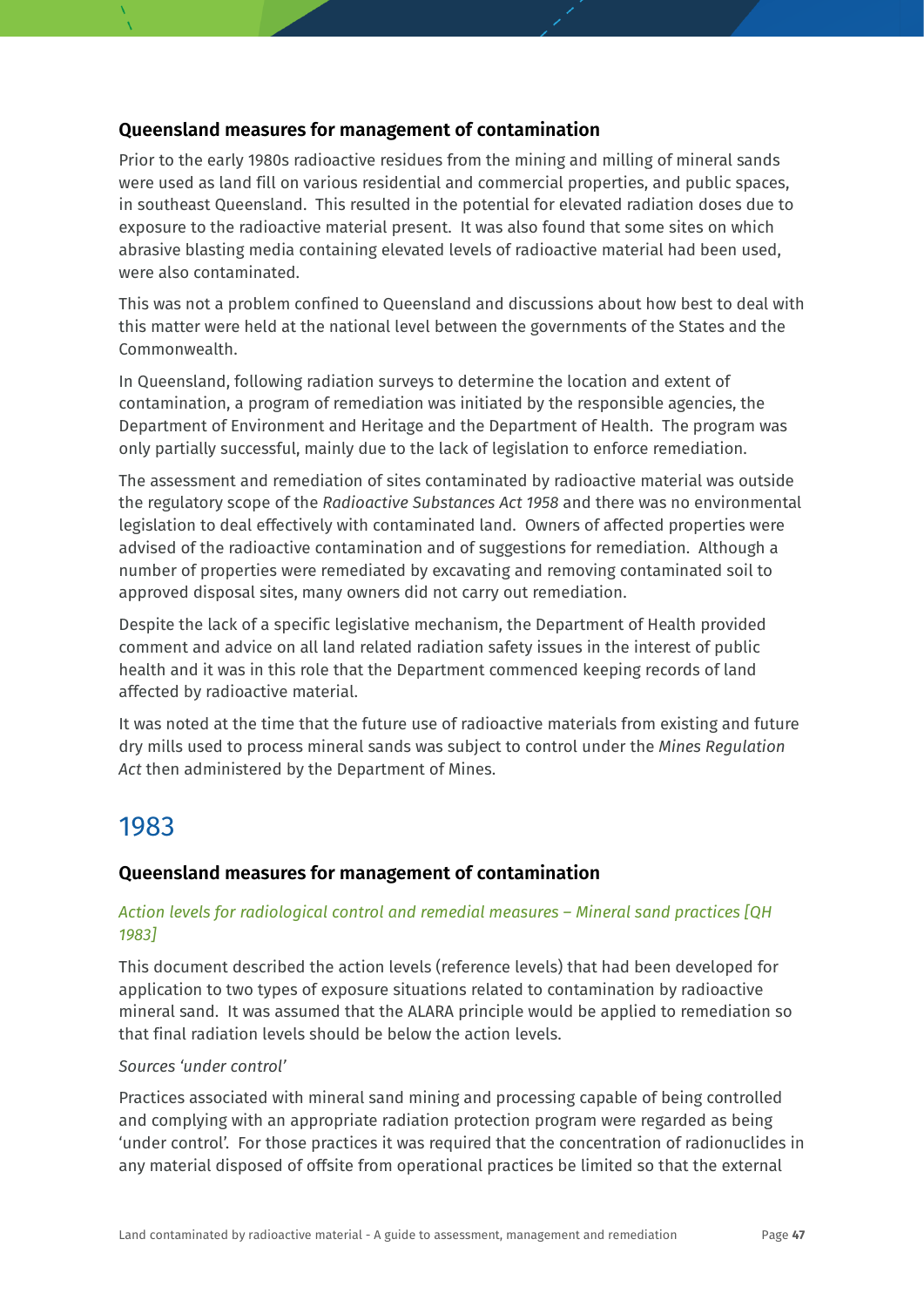effective dose rate due to the radioactive material should not exceed 0.1 µSv/h in areas used, or likely to be used, for residential, school, commercial or industrial purposes, and not exceed 2.5 µSv/h in other areas accessible to the public.

The 0.1 µSv/h action level had the effect of limiting the annual effective dose to no more than 1 mSv, the dose limit for members of the public stated in the 1981 NHMRC recommendations for situations where exposure to the same individuals could result in annual doses approaching 5 mSv over a prolonged time (as it could be in some 'out of control' situations).

#### *Sources 'out of control'*

Situations where sites were no longer under the control of operators (such as decommissioned processing plants, old stockpile sites) and sites where the deposition of radioactive mineral sand residues for landfill or top-dressing had already taken place, were termed 'out of control'. The action level for instituting counter-measures on sites where radioactive mineral sand residues were already deposited was an external dose rate of 0.6 µSv/h (inclusive of natural background radiation).

This action level was set to restrict the annual dose to a person from the contaminant to less than 5 mSv, the same level as the annual dose limit for members of the public recommended by the NHMRC, and a level that was reasoned to be acceptable considering the social and other costs of remedial action. It was also consistent with the action levels in counter-measures for sand mining practices in Western Australia and New South Wales.

The preferred method of dealing with the contaminated material was its removal from the site and its disposal at a place where the long term impact on the environment would be acceptably low. An alternative, short term, measure was to place restrictions on the use of the site.

At the time of first determining the 0.6 µSv/h action level, it was based on the conservative assumption that for exposure to the complex spectrum of radiation emitted by the radionuclides in mineral sand, exposure was equivalent to effective dose.

### 1984

### **Australian guidelines**

### *Guidelines for remedial action in areas where residues from mineral sand mining and processing have been deposited [NHMRC 1984]*

The aim of the NHMRC guidelines was to minimise exposure to radiation from mineral sands residues which had been deposited in areas occupied by members of the public.

The guidelines set action levels based on the occupancy, or likely occupancy, of contaminated areas, above which, remediation was required. The action levels were expressed in terms of derived limits based on the annual member of public dose limit of 5 mSv recommended in ICRP26 and adopted by the NHMRC in its 1981 recommendations.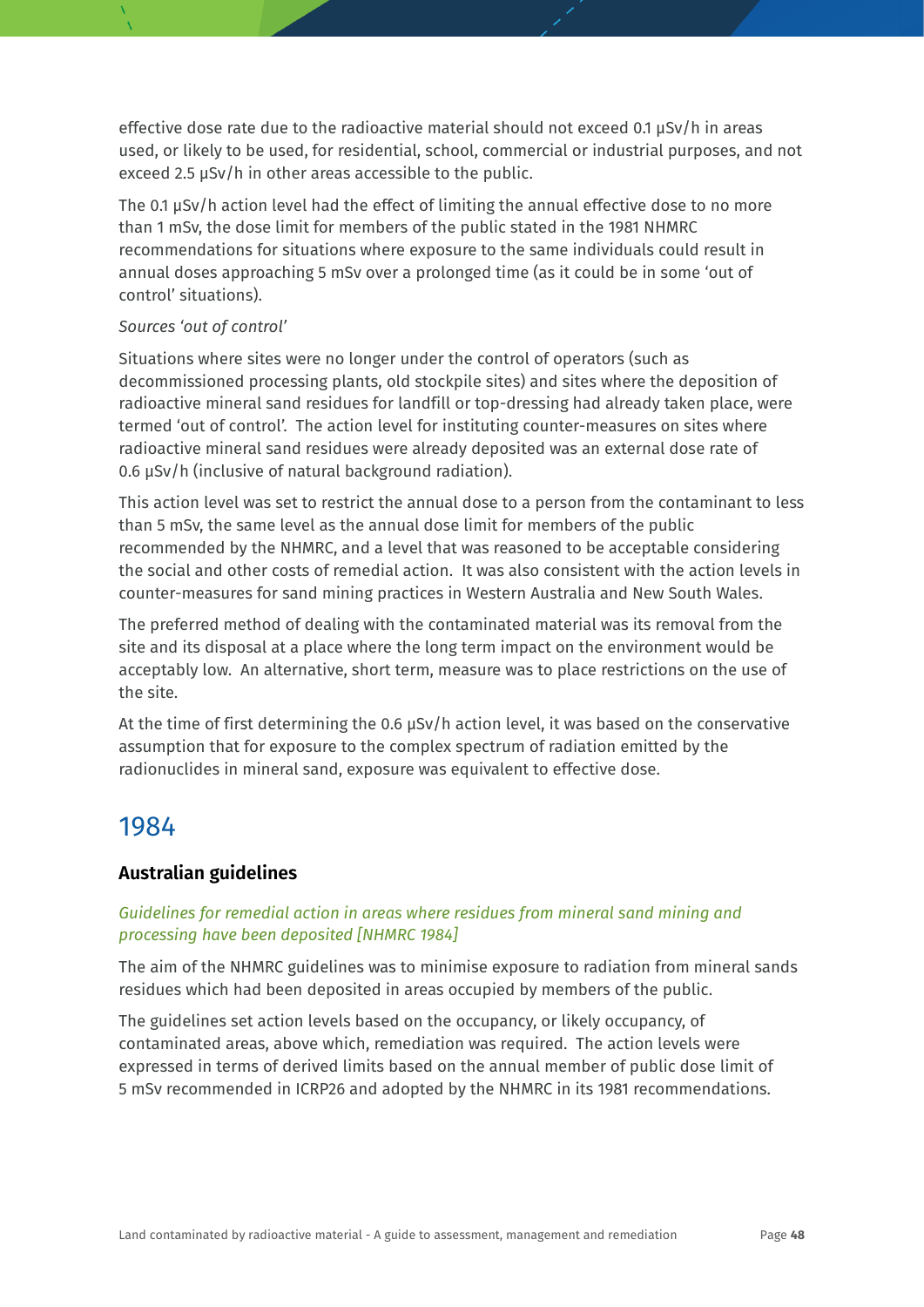The proposed action levels for remedial action (inclusive of natural background) were:

- 0.7 µGy/h on sites where occupancy by the same individuals occurs regularly on a day by day basis (e.g. dwellings, schools, businesses, factories);
- $\cdot$  1.0  $\mu$ Gy/h in areas where occupancies are for a few hours per week by individuals (e.g. public gardens, places of entertainment); and
- 2.5 µGy/h in areas with intermittent occupancy (e.g. roads, paths).

The action levels were to be measured one metre above the areas of concern. The value for natural background radiation was given as 0.1 µGy/h.

### 1985

### **International & national standards**

#### *ICRP Statement from the 1985 Paris meeting of the International Commission on Radiological Protection [ICRP 1985]*

The ICRP issued a supplementary statement to its 1977 recommendations (ICRP 26). Its revised view was that the principal dose limit for planned practices is 1 mSv in a year but that it was permissible to use a subsidiary dose limit of 5 mSv in a year for some years provided the average annual effective dose over a lifetime does not exceed the principal limit of 1 mSv in a year.

### 1989

### **Queensland measures for management of contamination**

Queensland Health was authorized to provide to the Registrar of Titles, particulars relating to properties having dose rates above 0.6 µSv/h and request the entry of these particulars on the Administrative Advice file maintained by the Department of Freehold Titles.

### 1991

### **International & national standards**

#### *ICRP 60 - 1990 Recommendations of the International Commission for Radiological Protection [ICRP 1991]*

ICRP 60 describes the principles of justification and optimisation within planned practices, and the setting of dose limits and reference levels based on tolerable risks. For exposure to radiation from planned practices the recommended annual dose limit for members of the public was set at 1 mSv.

The recommended system of protection applied to practices in which prospective doses are limited and constrained, and to interventions in which existing doses are reduced through intervention.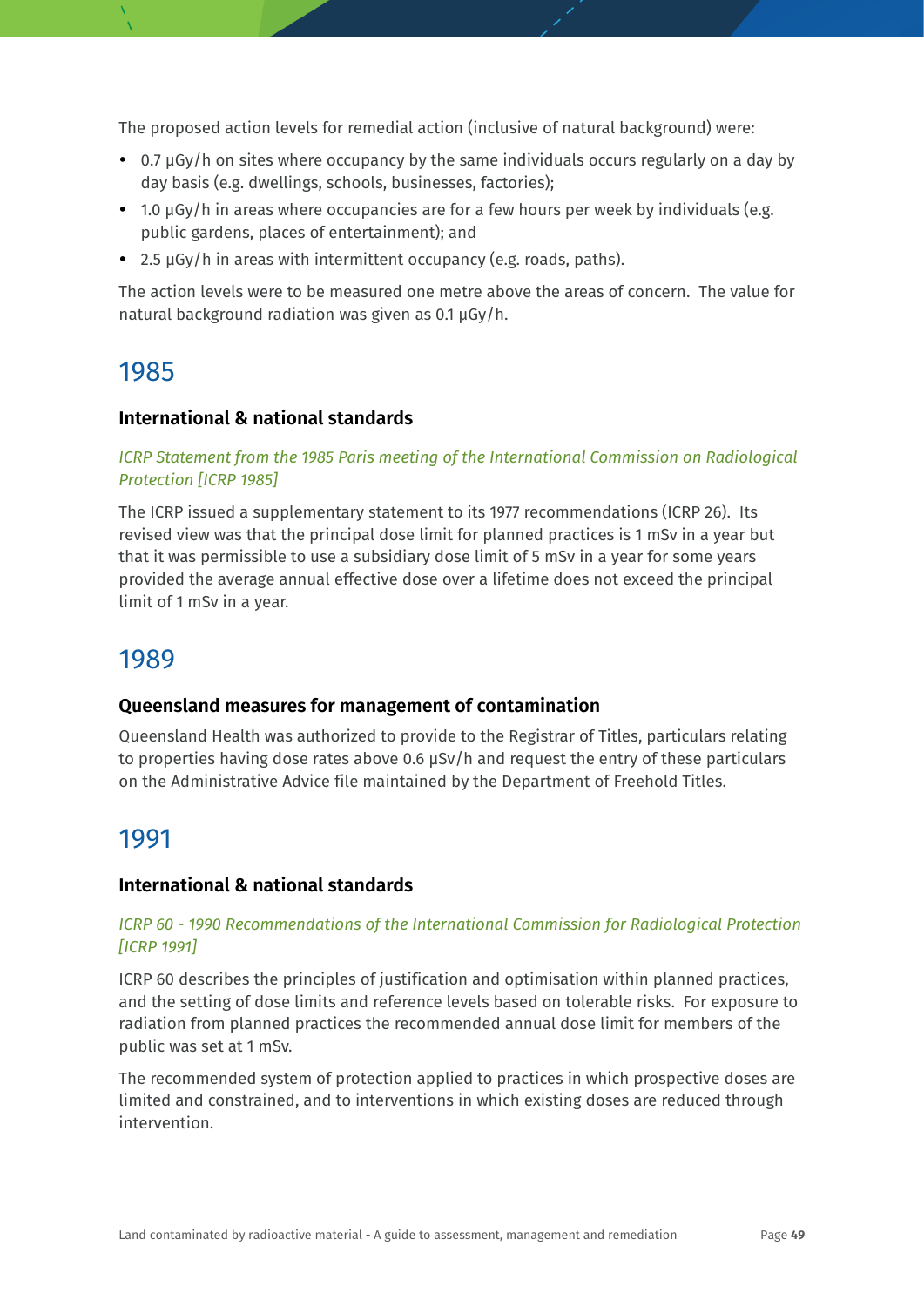### *NHMRC RHS No. 33 - Interim statement on Australia's radiation protection standards (1991) [NHMRC 1991]*

The NHMRC issued a statement adopting the recommendations contained in ICRP 60.

### 1992

### **Environmental & radiation safety legislation**

The *Contaminated Land Act 1991* commenced on 1 January 1992 providing a framework for identifying and managing contaminated land and preventing further contamination. The Act established a Contaminated Sites Register. The Act dealt with land contaminated by hazardous substances but did not apply to land on which radioactive substances were stored or used, and radioactivity was not explicitly identified as a property that would cause a substance to be a hazardous substance.

The Council of Australian Governments (COAG) signed an Intergovernmental Agreement on the Environment, establishing the National Environment Protection Council with responsibility for developing national environmental protection measures to ensure a nationally consistent approach to environmental protection.

### **Australian guidelines**

#### *Australian and New Zealand guidelines for the assessment and management of contaminated sites [ANZECC, NHRMC 1992]*

The Australian and New Zealand Environment and Conservation Council (ANZECC) and the National Health and Medical Research Council (NHMRC) published the Australian and New Zealand Guidelines for the Assessment and Management of Contaminated Sites. The purpose of the guidelines was to provide a framework for the proper assessment and management of contaminated sites.

Some of the key principles of the guidelines were:

- Contamination, or further contamination, of a site should be prevented and appropriate precautionary measures need to be taken when decommissioning practices.
- The fundamental goal of remediation is to render the site acceptable for long-term continuation of its existing use or proposed use, and to maximize to the extent practicable its potential future use.
- Clean-up of a site should not proceed if the process is likely to create a greater adverse effect than leaving the site undisturbed.

#### **Queensland measures for management of contamination**

Queensland Health started providing information about properties known to be affected by radioactivity in mineral sands to the Department of Environment and Heritage for inclusion in its contaminated sites register with a classification of 'restricted'.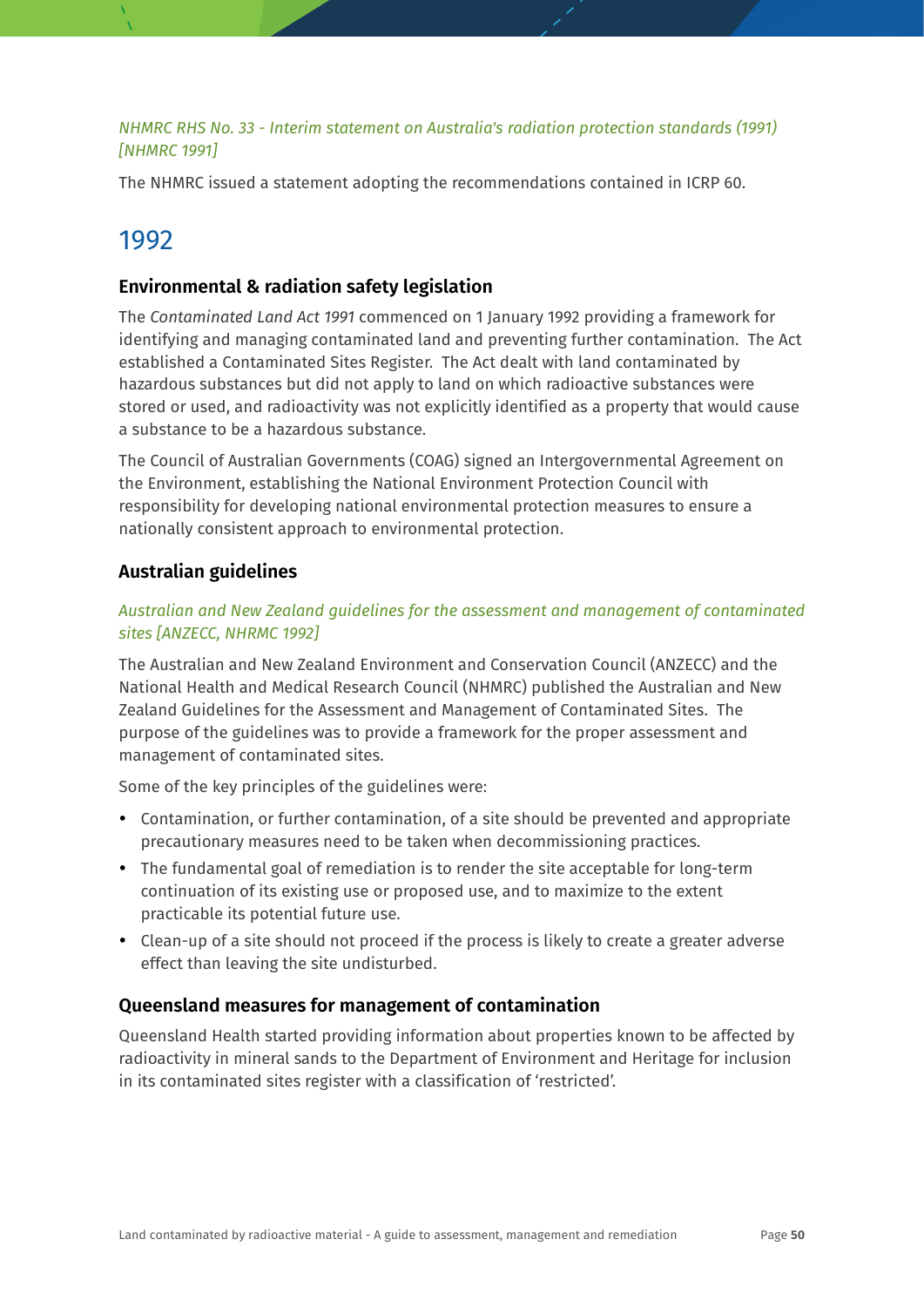### *Design and action levels adopted by the Queensland Department of Health for practices involving technically enhanced sources of radiation from mineral sands deposited on the ground [QH 1992]*

Queensland Health issued a statement about its derived design and action levels applying to sites where the radiation dose pathway from mineral sands is via external gamma radiation.

Practices under regulatory control at the time ('under control' practices) were to be designed and managed in a way such that no member of the public received more than an annual dose of 1 mSv.

The derived design levels (which did not include natural background radiation) were:

- 0.1 µSv/h on sites where the occupancy factor was 'total' i.e. occupancy by the same individuals occurs regularly on a day by day basis; and
- 0.2 µSv/h in areas where occupancies were 'partial' i.e. a few hours per week.

Derived action levels for use in 'out of control' practices were based on an annual dose to a person of 5 mSv and calculated for sites with 'total', 'partial' and 'intermittent' occupancy. Sites having a dose rate more than the applicable action level were required to be remediated to below the action level with the possibility of restricted future use.

The derived action level of 0.6 µSv.h<sup>-1</sup> including background applying to sites with a 'total' occupancy was retained and the action levels for sites with partial or intermittent occupancy described in the 1984 NHMRC guidelines were adopted. It was noted that for sites on which the higher action levels were applied would have their future use restricted to partial or intermittent occupancy.

- 0.6 µSv/h on sites where occupancy by the same individuals occurs regularly on a day by day basis (e.g. dwellings, schools, businesses, factories);
- 1.0 µSv/h in areas where occupancies are for a few hours per week by individuals (e.g. public gardens, places of entertainment); and
- 2.5 µSv/h in areas with intermittent occupancy (e.g. roads, paths).

#### *Guidelines for the assessment of contaminated land [CHEM 1992]*

The Chemical Hazards and Emergency Management Unit (CHEM Unit) within the Bureau of Emergency Services issued guidelines for the assessment of contaminated land, based on the 1992 Australian and New Zealand guidelines published by ANZECC & NHMRC.

### 1993

#### **Environmental & radiation safety legislation**

A regulation under the Health Act 1937 was implemented in 1994 to regulate levels of radioactivity in abrasive blast media. This regulation was intended to prevent future contamination of those sites where abrasive blasting was practised.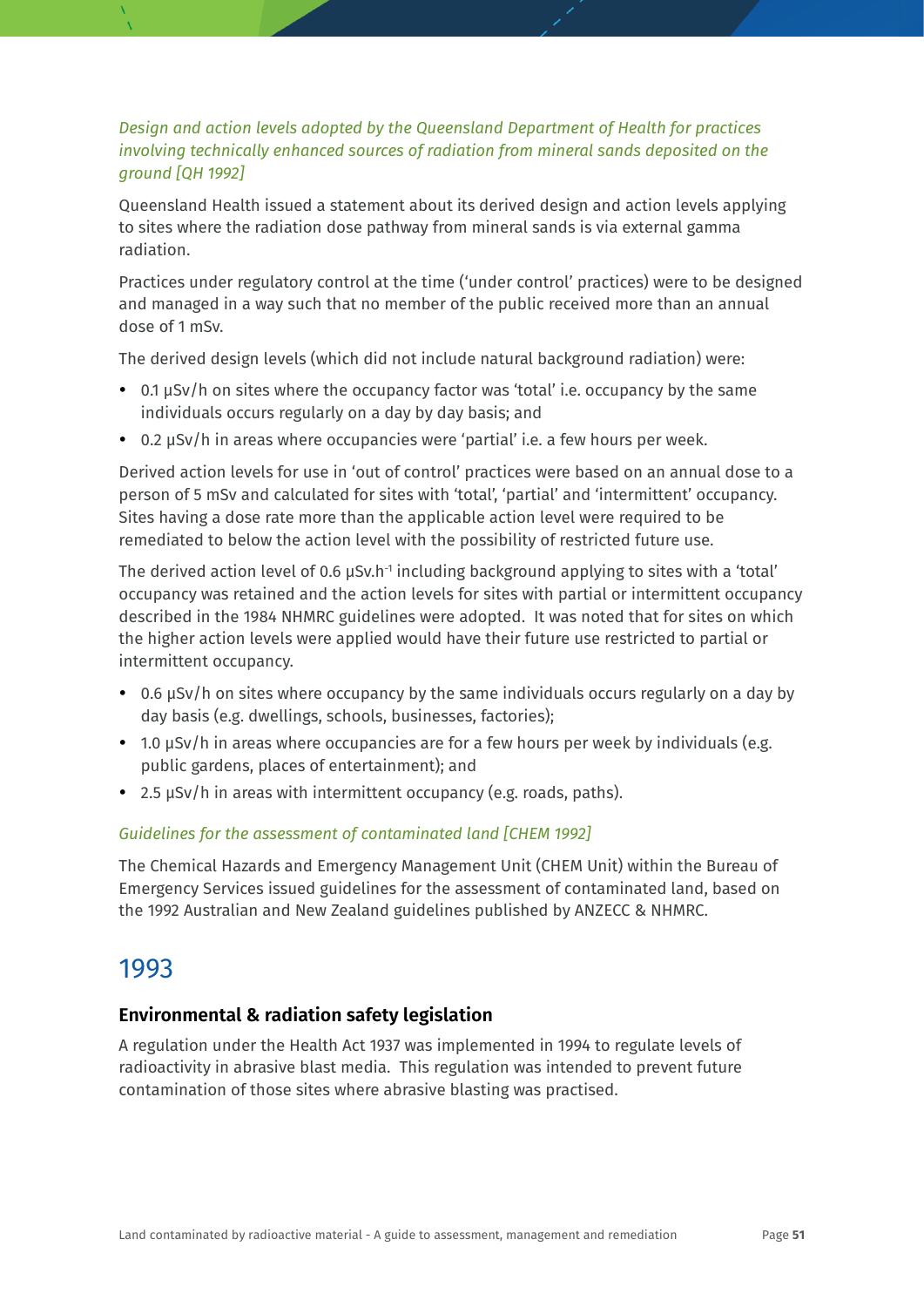#### **International & national standards**

#### *NHMRC RHS 39 - Recommendations for limiting exposure to ionizing radiation [NHMRC 1995]*

The NHMRC in its 1995 recommendations for limiting exposure adopted the general principle and dose limits described in ICRP 60. It also contained a discussion about the setting of reference levels for intervention in situations where sources of radiation exposure were already present but did not give specific guidance on what those levels should be.

#### **Environmental & radiation safety legislation**

The *Environmental Protection Act 1994*, commenced on 1 March 1995. Its objective was to protect Queensland's environment while allowing for ecologically sustainable development. The EP Act made it an offence to cause environmental harm due to a contaminant unless the harm is authorised under an environmental authority or similar instrument.

#### **Queensland measures for management of contamination**

#### *Radiation dose levels for properties where mineral sand residues are deposited on the ground [QH 1995]*

Queensland Health updated its 1992 contaminated land guidance to describe in greater detail how the radiation dose levels were to be applied. The derived design and action levels for remediation remained unchanged.

Key points clarified in the update were:

- Removal of radioactive contaminant from a site is classified as an 'under control' practice and subject to an annual dose limit of 1 mSv.
- Properties requiring remediation may require a site history and a radiation hazard assessment which, together with the remediation program, will determine the contamination status of the property following the remediation.
- If, after remediation to below the relevant action level, there is still potential for enhanced radiation levels if radioactive material were to be disturbed or redistributed, then a management plan is required.
- Radioactive contaminants removed from a site may only be disposed of at sites approved by Queensland Health.

### 1997

### **International & national standards**

#### *IAEA TECDOC 987 - Application of radiation protection principles to the cleanup of contaminated sites [IAEA 1997]*

This report proposed an approach to developing radiation related criteria for use in decisions about the cleanup of contaminated areas.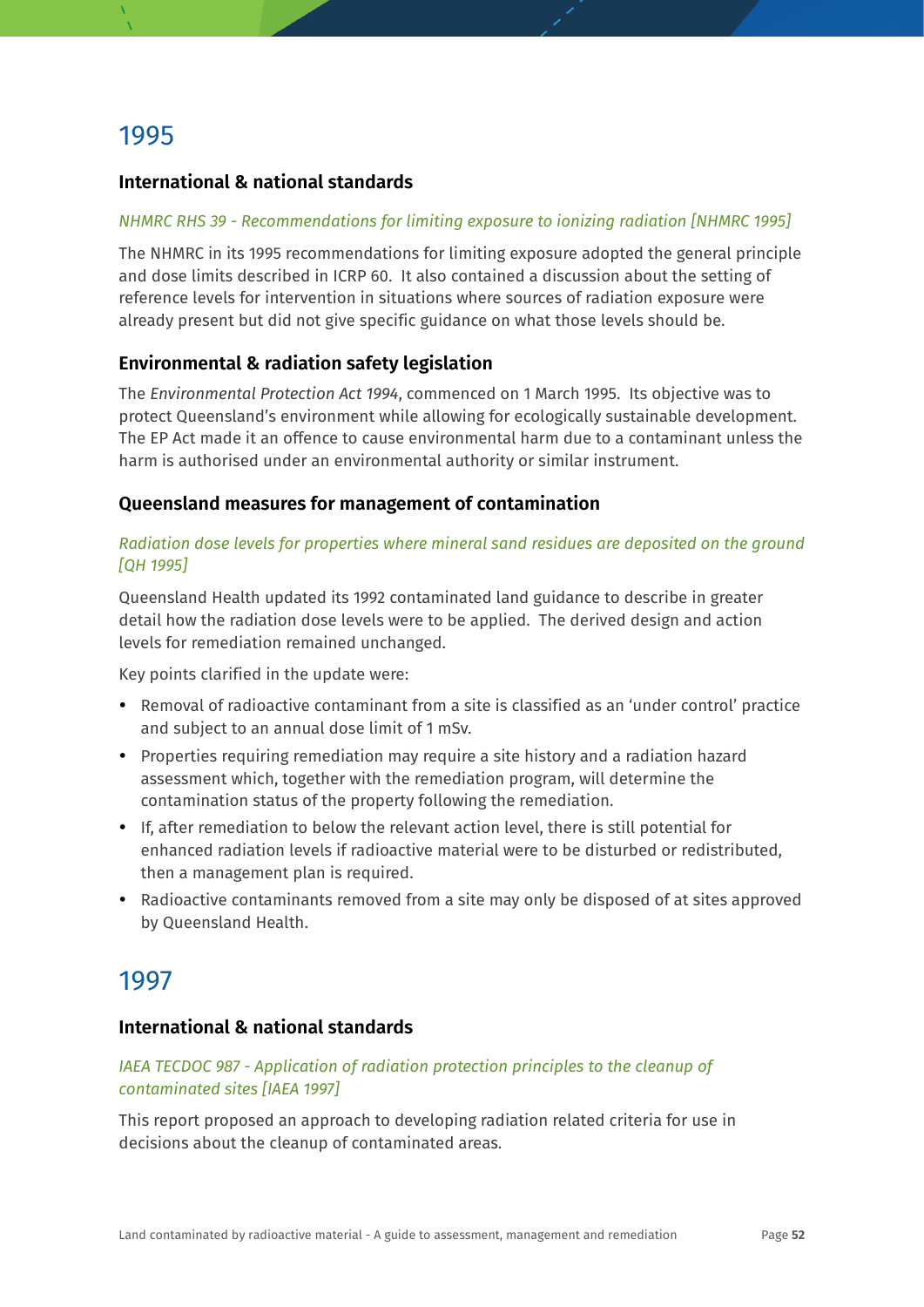The report discusses in some detail the principles of justification and optimization as they apply to practices and interventions (in relation to past practices).

The report proposed six exposure bands (increasing in decades) of annual dose to persons, discussing the acceptability, or otherwise, of exposures in those bands and providing guidance for the justification of cleanup of contaminated areas giving rise to those exposures.

The exposure bands and the key elements within them are shown in Table 5.

Two of those bands are worthy of noting:

- Annual doses in the range 1 mSv to 10 mSv are not normally considered to be acceptable if they are deliberately imposed on the public, but are low enough that they would be tolerable in a range of other situations, including individuals living in areas of naturally elevated background radiation. Radiation risks of this magnitude are routinely accepted from natural sources, and variations in the magnitude of levels of background radiation do not appear to influence people's behaviour or have demonstrable health effects. Decisions about the cleanup of a contaminated site are to be based on justification and optimization. For practices subject to dose limits and dose constraints, cleanup is almost always justified; for interventions in past practices, cleanup is usually justified.
- Annual doses > 10 mSv are unacceptable and a contaminated site must always, or almost always, be remediated and have its use restricted or prevented.

### **Queensland measures for management of contamination**

Radiation Health began a program of reassessing the known existing contaminated sites to determine whether they should be subject to continuing management or remediation.

### 1998

### **Environmental & radiation safety legislation**

In July 1998 the *Environmental and Other Legislation Amendment Act 1997* repealed the *Contaminated Land Act 1991* and incorporated its contaminated land provisions into an amended *Environmental Protection Act 1994* (EP Act). Radioactivity was also included within the definition of a hazardous contaminant thus allowing it to be regulated under the contaminated land provisions. The updated EP Act also established the two land registers: the Environmental Management Register (EMR) and the Contaminated Land Register (CLR).

### **Queensland measures for management of contamination**

### *Policy on land affected by radioactive materials due to past practices [QH 1998]*

Radiation Health reviewed its previous guidance and published a new policy to enable assessment and management of land contaminated by radioactive materials to be consistent with the new legislative framework for contaminated land then managed by the Department of Environment and Heritage.

The policy described how Queensland Health was to assess and classify sites and make recommendation to DEH about inclusion or removal of sites from the new EMR. The policy only applied to existing exposure situations caused by past practices.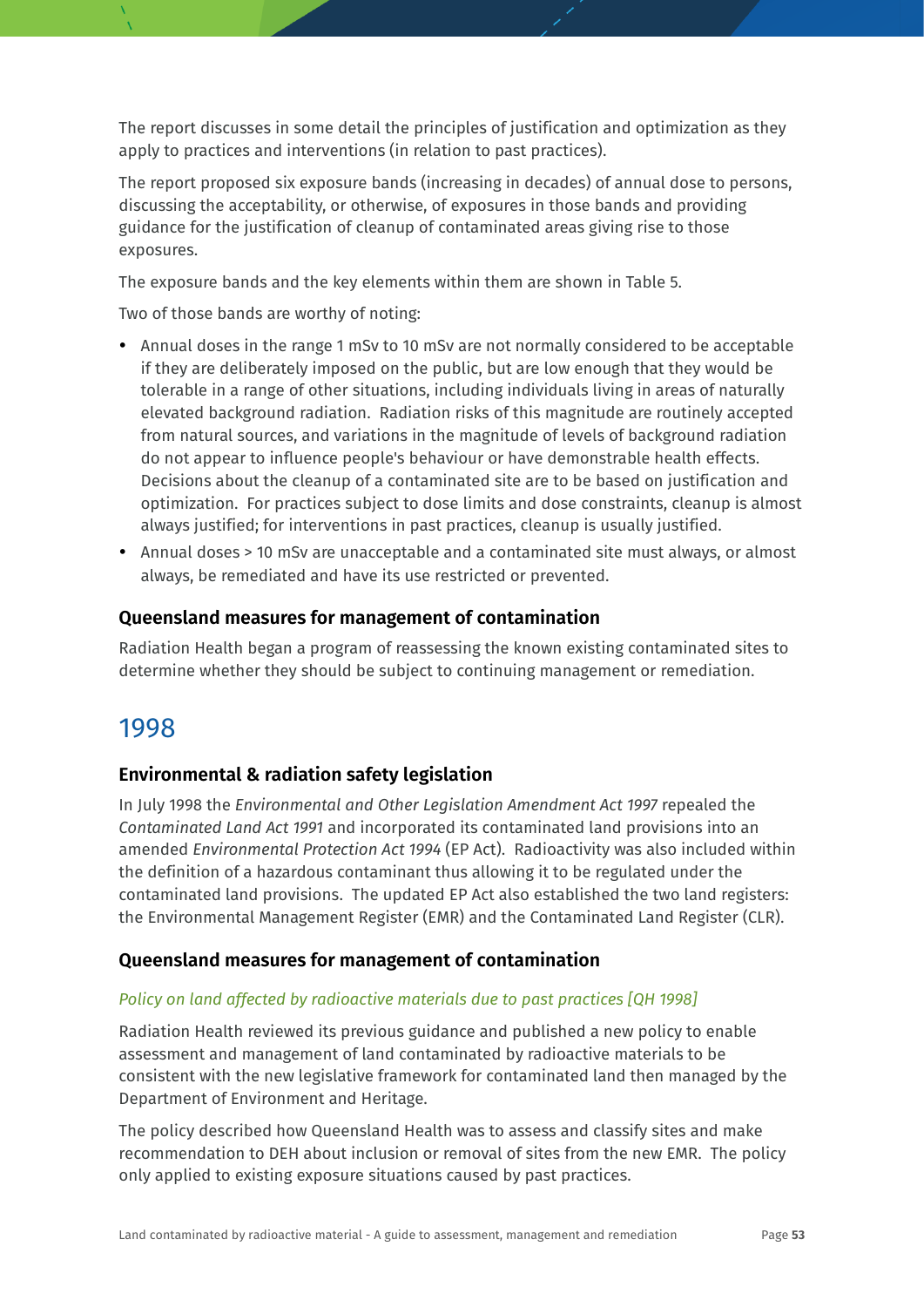The reference level at which remediation was required increased from 5 mSv to 7.5 mSv per year. This was chosen as an acceptably conservative but optimised level that was:

- above the NHMRC level of 5 mSv per year which by then was thought to be unnecessarily restrictive; and
- less than the generic reference level of 10 mSv per year which was at that time being proposed by the IAEA as an upper level for tolerable chronic exposure situations [IAEA 1998].

The derived action level based on an annual dose to a person of 5 mSv was raised to 0.7 µGy/h (inclusive of natural background radiation). This is consistent with the action level in the 1984 NHMRC guideline and accounts for a more appropriate dose conversion coefficient than had previously been used.

A site was to be included on the EMR in the following circumstances:

- where average radiation levels were between 0.7  $\mu$ Gy.h<sup>-1</sup> and 1.0  $\mu$ Gy.h<sup>-1</sup>, (inclusive of natural radiation background of 0.1 µGy.h-1 ); or
- where there was confirmation or a reasonable suspicion that radioactive material was buried on site (regardless of the surface dose rate); or
- where surface radiation dose rates were below the action level for remediation, but for which future activities on the land needed to be monitored in case of redistribution or disturbance of contaminated soil.

A site was required to be remediated, if the average dose rate on the site were greater than 1.0 μGy.h<sup>-1</sup> (inclusive of natural radiation background of 0.1 μGy.h<sup>-1</sup>).

A remediated site was to be cleared from the requirement for further action if:

- no person could receive an annual dose of more than 5 mSv (calculated for full occupancy of the site); and
- the extent of contamination was known, and no potential existed for a person's annual dose to exceed 5 mSv following any disturbance or re-distribution of any contaminated material remaining on the site

#### *Draft guidelines for the assessment and management of contaminated land in Queensland [DoE 1998]*

The Department of Environment (DoE) published draft guidelines for the assessment and management of contaminated land to establish best practice for managing land contamination through the planning and development control practice.

The draft guidelines included mechanisms to manage contamination and reduce the environmental impact of remediation activities, and procedures for identifying, reporting, investigating assessing and remediating contaminated land.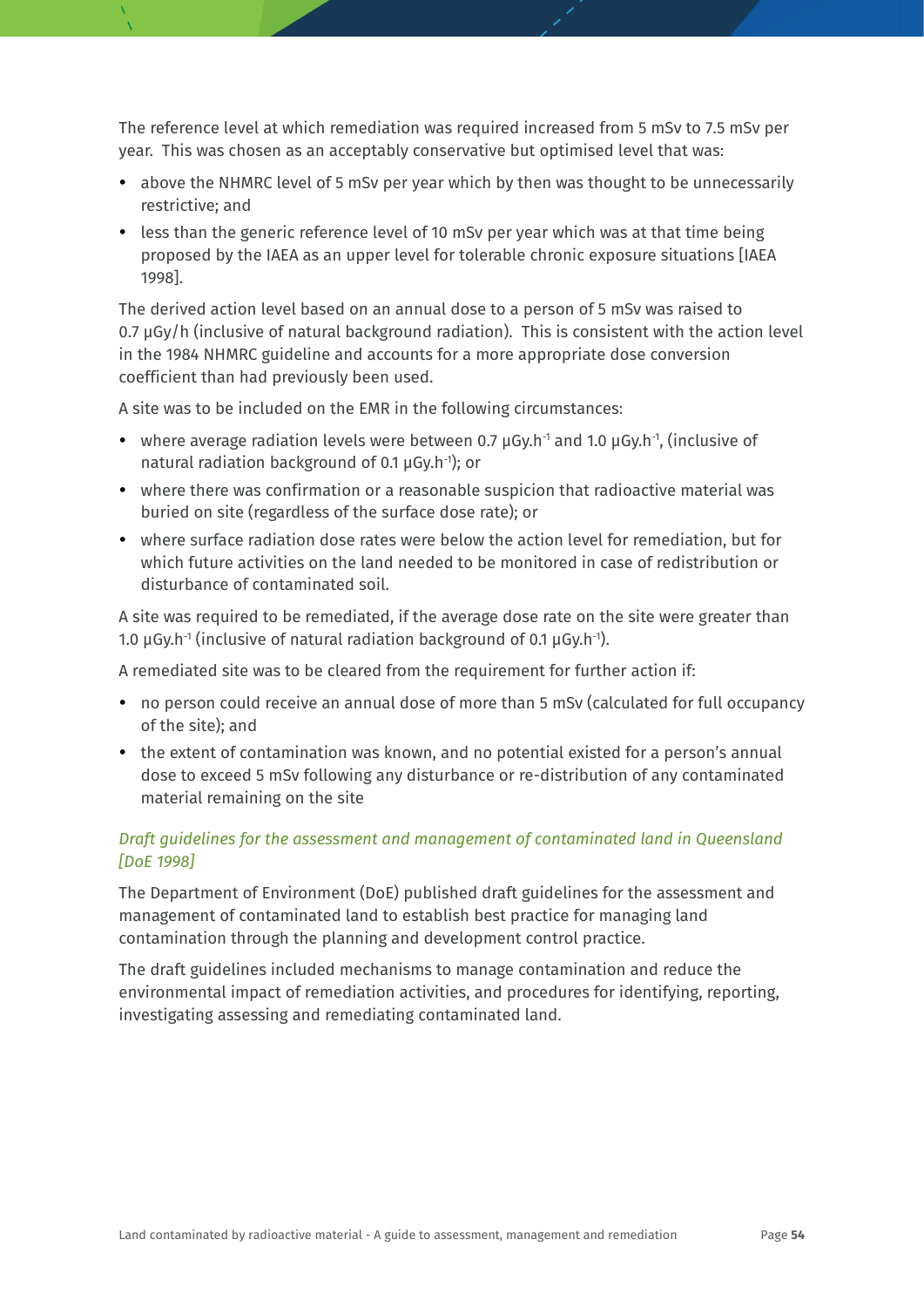### **International & national standards**

#### *ICRP 82 Protection of the public in situations of prolonged radiation exposure [ICRP 1999]*

This report provides guidance on the ICRP's system of protection as it applies to prolonged exposure to radiation in the exposure situations of practices and interventions.

Key points of this report are:

- An annual dose to a person above 100 mSv is intolerable.
- Intervention may be necessary at annual doses greater than 10 mSv and is almost always justified as the dose rises toward 100 mSv.
- Protective actions are justified at annual doses greater than 10 mSv.
- $\bullet$  An existing annual dose approaching ~10 mSv may be used as a generic reference level below which intervention is not likely to be justifiable for some prolonged exposure situations.
- Between 1 mSv and 10 mSv per year intervention might be justified if the protective action is fairly simple or is the result of optimisation.
- Protective action is not necessarily applicable below 1 mSv per year.
- Dose constraints for practices (planned exposures) should be set at about 0.3 mSv per year, and at about 0.1 mSv for the prolonged exposure component.

### **Environmental & radiation safety legislation**

#### *National Environment Protection (Assessment of Site Contamination) Measure 1999 [NEPC 2020]*

The *National Environment Protection (Assessment of Site Contamination) Measure 1999* (the ASC NEPM) is made under the Commonwealth's *National Environment Protection Council Act 1994* and was given effect in Queensland by *National Environment Protection Council (Queensland) Act 1994* and the DES guidelines.

The NEPM for the assessment of site contamination (ASC NEPM) does not specifically deal with radioactive material: it recognises that the assessment of a site contaminated by radioactive material requires specialised forms of assessment, and that guidance should be sought from the relevant jurisdictional environmental or health authority for assessment requirements.

#### **Queensland measures for management of contamination**

The Department of Health and the Department of Environment and Heritage sign a Memorandum of Understanding for the purpose of describing the anticipated roles, responsibilities and obligations of each of the parties with respect to the administration and enforcement of the provisions of the EP Act as they related to land contaminated by radioactive substances.

Following its reassessment of contaminated sites Radiation Health was in a position to notify DES of sites that should be recorded on the EMR.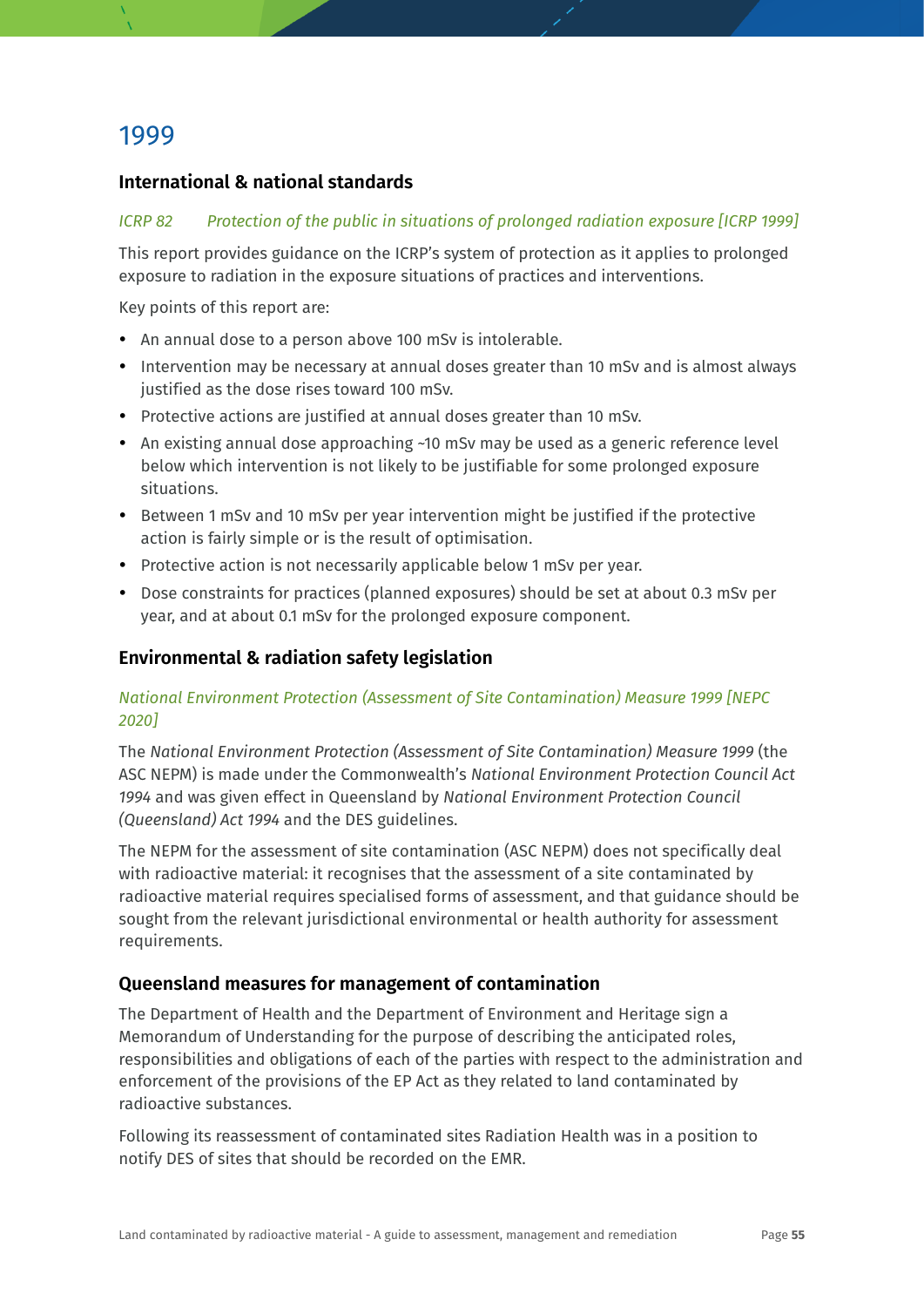### **Queensland measures for management of contamination**

#### *Guidelines for the assessment and management of land contaminated wth radioactive material [QH 2002]*

Queensland Health replaced its 1998 policy with updated guidance intended to be used in conjunction with the 1998 DoE Draft Guidelines. At the time it was proposed that technical guidelines for land contaminated by radioactive material be included as an appendix in a future amended DEH Guideline.

Although the 1998 DoE Draft Guidelines catered for radioactive contamination in general terms, there was no radiation-specific guidance (similar to the ASC NEPM). The updated QH guideline was designed to provide specialist input to supplement DEH and ASC NEPM documents.

The updated guidelines:

- retained the radiation dose levels at which sites where past practices occurred would be recommended for remediation and recording on the EMR;
- contained guidance to deal with sites where current regulated practices take place; and
- introduced an investigation level (derived from an annual dose to a person of 0.3 mSv) that was used as a trigger for a detailed site investigation; a target for remediation and a criteria below which remediation was not required.

### 2007

#### **International & national standards**

#### *ICRP 103 - The 2007 Recommendations of the International Commission on Radiological Protection [ICRP 2007]*

ICRP 103 evolved from the previous process-based approach of practices and interventions as described in ICRP 26 and ICRP 60, to an approach based on the characteristics of exposure situations (i.e. planned exposure, existing exposure and emergency exposure situations).

The report reinforced that the principle of optimisation of protection should be applicable in a similar way to all exposure situation with restrictions on doses achieved by the use of dose constraints on planned exposure situations and reference levels in existing exposure situations.

Some relevant key points in ICRP 103 are that:

- Annual exposure greater than 100 mSv is not justified.
- Intervention is almost always justified if the annual dose to a person is between 20 mSv and 100 mSv.
- For existing exposure situations, reference levels should be set within the exposure range of 1 mSv to 20 mSv per year, determined according to the situation.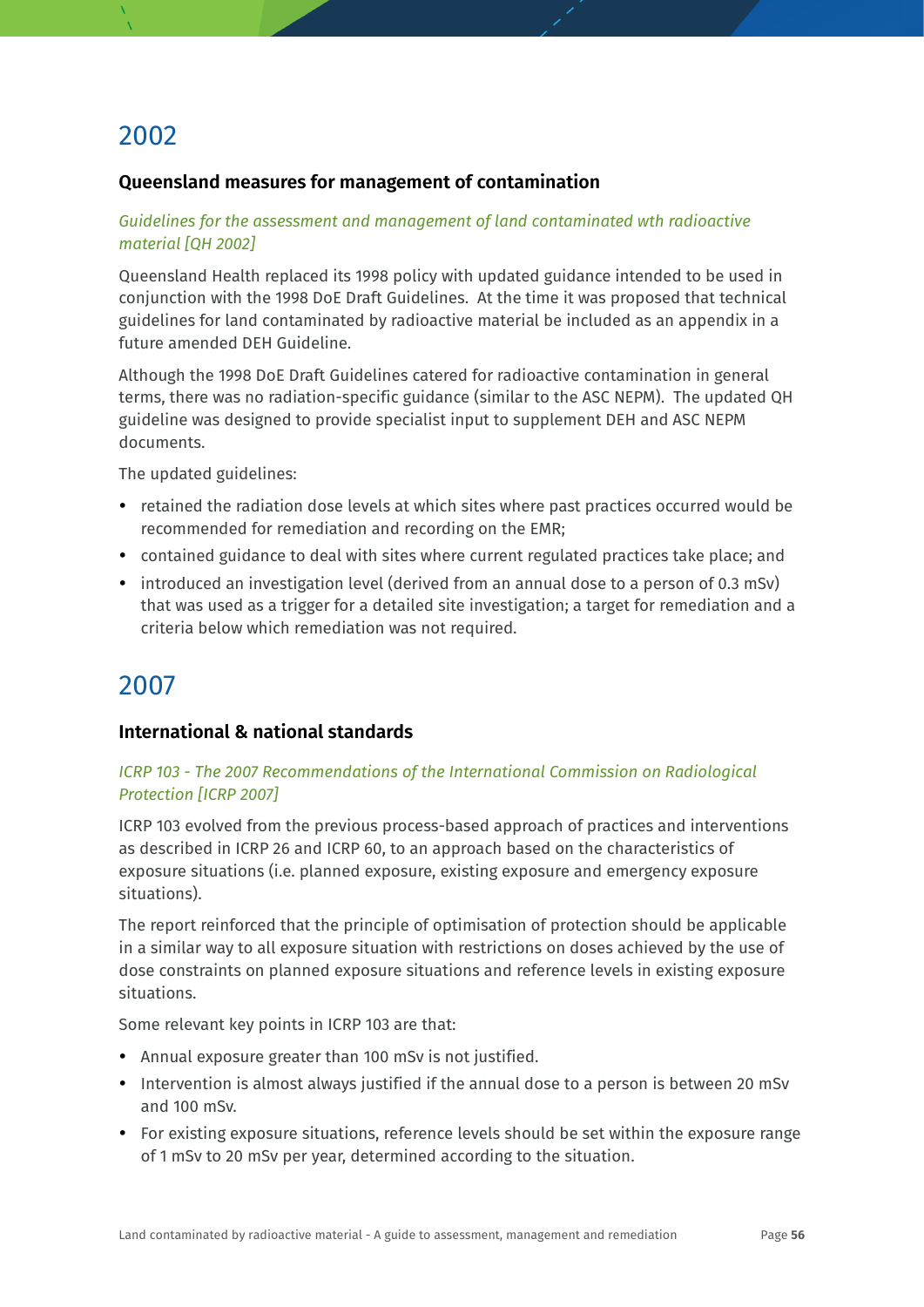- The main factor in setting the reference level is the practicability of controlling the situation and on past experience in managing similar situations.
- For planned exposure situation, reference levels should be set below about 1 mSv per year, with the typical public dose constraint for prolonged exposure set at about 0.3 mSv or less, and set at about 0.1 mSv for the prolonged component from long-lived radionuclides.

### **International & national standards**

### *IAEA GSR Part 3 - Radiation Protection and Safety of Radiation Sources: International Basic Safety Standards [IAEA 2014]*

These Standards represent the international benchmark for radiation safety requirements and are based on the recommendations of the ICRP.

Some of the points reaffirmed by the IAEA in GSR Part 3 are:

- Dose >100 mSv over a short period or in one year is unacceptable except under specific circumstances relating to the planned exposure of emergency workers.
- Reference levels for exposure of the public in emergency exposure situations should be in the range 20 mSv to 100 mSv.
- Reference levels for annual exposure of the public in existing exposure situations should be set in the range from 1 mSv to 20 mSv.
- The actual value of the reference level depends on the feasibility of controlling the situation and on experience in managing similar situations.
- All reasonable steps shall be taken to prevent doses from remaining above the reference levels.
- Dose constraints or reference levels for exposure to planned exposure situations should be set below about 1 mSv per year.

### 2017

### **International & national standards**

### *Guide for Radiation Protection in Existing Exposure Situations [ARPANSA 2017]*

The Guide is derived from ICRP and IAEA recommendations and in particular it aims to promote, within Australia, the relevant requirements of the 2014 IAEA Standards.

Key points of the Guide are:

- Reference levels for annual exposure of the public in existing exposure situations should be set in the range from 1 mSv to 20 mSv.
- An annual dose to a person of 10 mSv is an appropriate starting point as a reference level for the remediation of legacy and post-accident sites.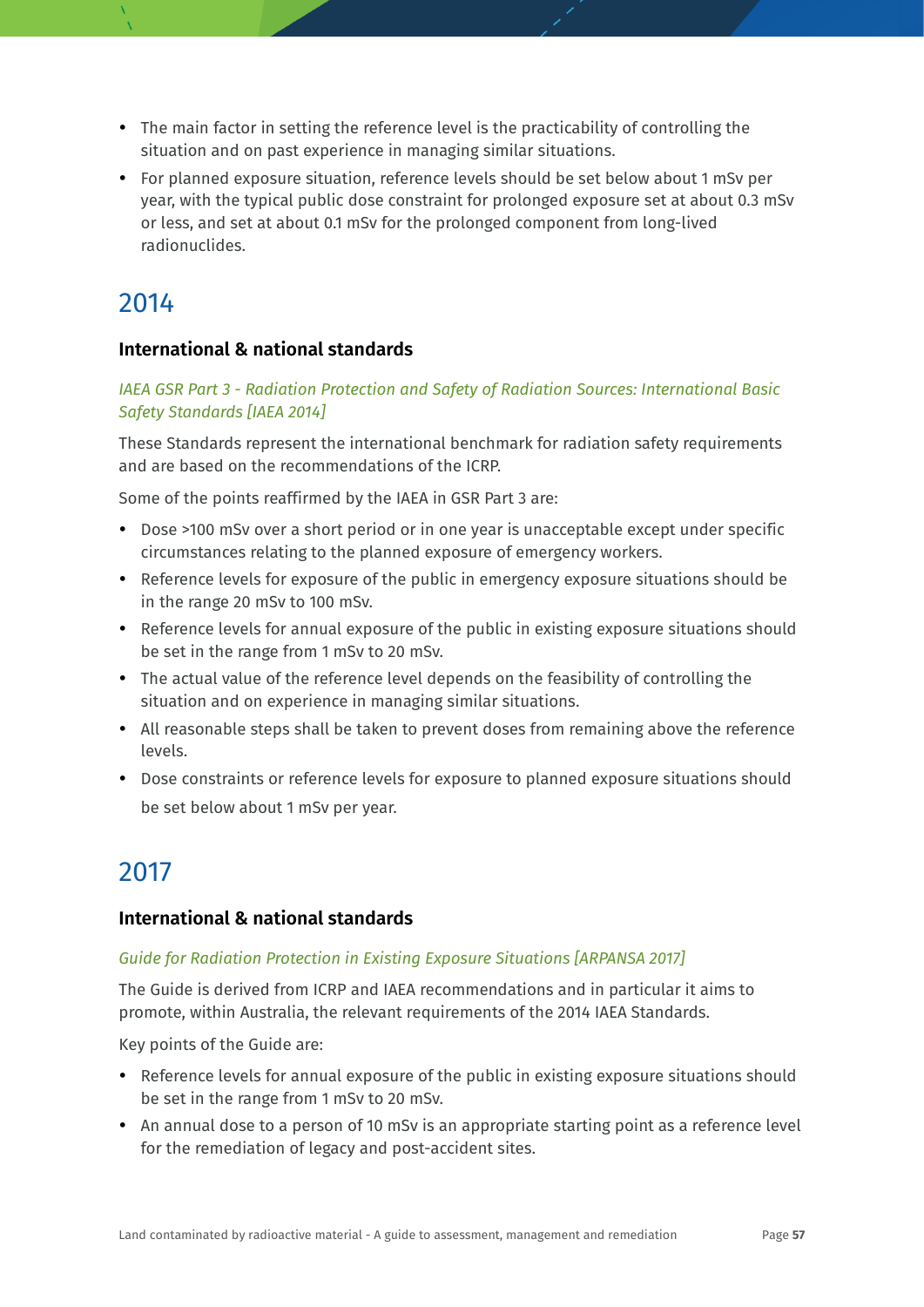### <span id="page-57-0"></span>**Table 5 Summary of reference levels, dose limits and constraints for public exposure to land contaminated by radioactive material**

| <b>Reference level</b>           | Natural<br>background                     | IAEA - TECDOC 987 - Application of radiation<br>protection principles to the clean-up of<br>contaminated areas, 1997                                                                                                                                                                      | ICRP 82 - Protection of the public in<br>situation of prolonged radiation<br>exposure, 1999                                                                                                         |
|----------------------------------|-------------------------------------------|-------------------------------------------------------------------------------------------------------------------------------------------------------------------------------------------------------------------------------------------------------------------------------------------|-----------------------------------------------------------------------------------------------------------------------------------------------------------------------------------------------------|
| Annual dose to a<br>person (mSv) |                                           | Exposure bands & principles applying to<br>Practices with constraint (Planned exposures)<br>$\bullet$<br>Practices without constraint (Existing<br>$\bullet$<br>exposures)                                                                                                                | Principles applying to:<br>Practices (Planned exposures)<br>$\bullet$<br>Interventions (Existing exposures)<br>$\bullet$                                                                            |
|                                  |                                           | <b>Exposure Band 6</b><br>Existing dose >100 mSv - (Intolerable risk)<br>Clean-up or prevent use<br>Always remediate regardless of whether a constraint<br>is applied                                                                                                                     | Annual dose above 100 mSv is<br>intolerable<br>Intervention<br>(remediation)<br>almost<br>always justifiable                                                                                        |
| 100                              |                                           | Not suitable for release<br><b>Exposure Band 5</b><br>10 mSv < Existing dose < 100 mSv (Unacceptable                                                                                                                                                                                      | Protective action justified<br>Intervention may be necessary at                                                                                                                                     |
| 20                               |                                           | risk)<br>Clean-up or restrict use                                                                                                                                                                                                                                                         | annual doses greater than 10 mSv and<br>is almost always justified as the dose<br>rises toward 100 mSv                                                                                              |
|                                  |                                           | No constraint - Almost always remediate<br>With constraint - Always remediate<br>Not suitable for release                                                                                                                                                                                 | Protective action justified                                                                                                                                                                         |
| 10                               | Elevated<br>background<br>(UNSCEAR, 2000) |                                                                                                                                                                                                                                                                                           |                                                                                                                                                                                                     |
|                                  |                                           | Exposure Band 4<br>1 mSv < Existing dose < 10 mSv<br>(Risk is not normally acceptable if deliberately<br>imposed. Tolerable risk in certain situations e.g.<br>natural exposure)<br>Clean-up decisions are based on justification &<br>optimisation. Clean-up is more likely as 10 mSv is | An existing annual dose approaching<br>~10 mSv may be used as a generic<br>reference level below which<br>intervention is not likely to be<br>justifiable for some prolonged exposure<br>situations |
| 5                                | Global average<br>$(2.4$ mSv $)$          | approached.<br>No constraint - Usually remediate;<br>With constraint - Almost always remediate<br>Release may be possible subject to regular review of<br>situation                                                                                                                       | Between 1 mSv and 10 mSv per year<br>intervention might be justified if the<br>protective action is fairly simple or is<br>the result of optimisation.<br>Protective action optional                |
| 1                                | Australian<br>average (1.2 mSv)           |                                                                                                                                                                                                                                                                                           |                                                                                                                                                                                                     |
|                                  |                                           | <b>Exposure Band 3</b><br>0.1 mSv < Additional dose < 1 mSv<br>(Tolerable risk from justified and optimised<br>practices)<br>Clean-up decision are based on justification &                                                                                                               | Public dose limit for practices = 1 mSv<br>Protective action is not necessarily<br>applicable below 1 mSv per year                                                                                  |
|                                  |                                           | optimisation<br>No constraint - Sometimes remediate;<br>With constraint - Usually remediate                                                                                                                                                                                               |                                                                                                                                                                                                     |
| 0.3                              |                                           | Release possible - situation may need occasional<br>review                                                                                                                                                                                                                                | Dose constraint for practices ~0.3 mSv                                                                                                                                                              |
| 0.1                              |                                           | <b>Exposure Band 2</b><br>0.01 mSv < additional dose < 0.1 mSv<br>(Acceptable risk from planned justified actions)<br>Clean-up unlikely to be necessary on the basis of<br>radiological risks:<br>No constraint - Rarely remediate; With constraint -<br>Sometimes remediate;             | Dose constraint for prolonged exposure<br>component of practices ~0.1 mSv                                                                                                                           |
| 0.01                             |                                           | Release likely - review only if problem is apparent<br>Exposure Band 1 (trivial risk)<br>No clean-up necessary; Can be released without<br>controls                                                                                                                                       |                                                                                                                                                                                                     |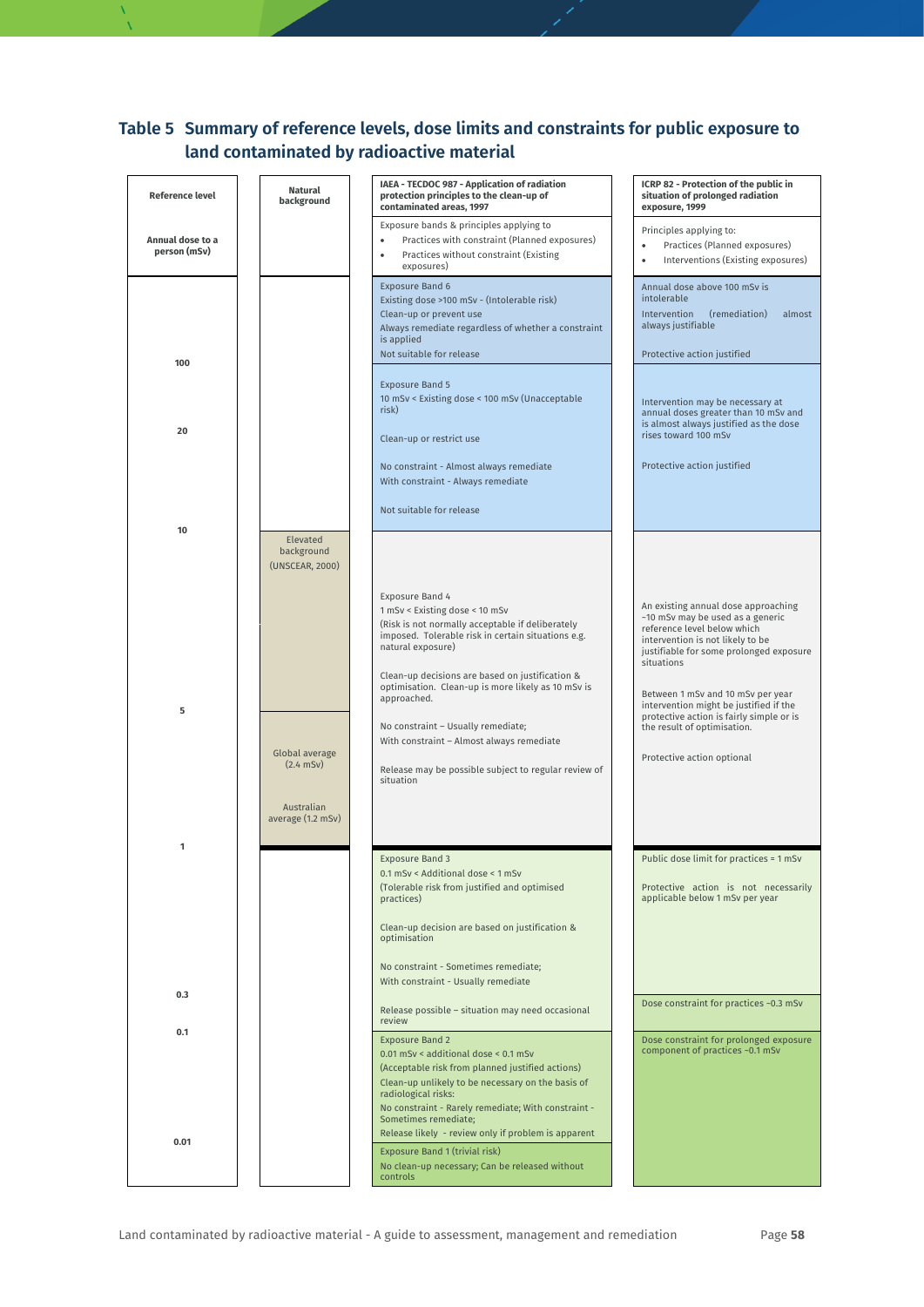| <b>ICRP 103 - The 2007 Recommendations</b><br>of the International Commission on<br>Radiological Protection, 2007                                                                                                                                                                                                                                                                                                                                      | IAEA - GSR Part 3 - Radiation<br>protection and safety of radiation<br>sources: International basic safety<br>standards, 2014                                                                                                                                                                                                                                                                                                                                                              | QH - Land contaminated by radioactive material -A guide to<br>assessment, management and remediation, 2020                                                                                                                                                  |                                                                                                                                                                                                                                                                                                                                                                                                           |
|--------------------------------------------------------------------------------------------------------------------------------------------------------------------------------------------------------------------------------------------------------------------------------------------------------------------------------------------------------------------------------------------------------------------------------------------------------|--------------------------------------------------------------------------------------------------------------------------------------------------------------------------------------------------------------------------------------------------------------------------------------------------------------------------------------------------------------------------------------------------------------------------------------------------------------------------------------------|-------------------------------------------------------------------------------------------------------------------------------------------------------------------------------------------------------------------------------------------------------------|-----------------------------------------------------------------------------------------------------------------------------------------------------------------------------------------------------------------------------------------------------------------------------------------------------------------------------------------------------------------------------------------------------------|
| Exposure bands applying to:<br>Planned exposure situations<br>$\bullet$<br>Existing exposure situations                                                                                                                                                                                                                                                                                                                                                | Reference levels applying to:<br>Planned exposure situations<br>$\bullet$<br>$\bullet$<br>Existing exposure situations                                                                                                                                                                                                                                                                                                                                                                     | <b>Existing exposure situations</b><br>(Past practices)                                                                                                                                                                                                     | <b>Planned exposure situations</b><br>(Current practices)                                                                                                                                                                                                                                                                                                                                                 |
| Doses above 100 mSv are not justified<br>Band 3 (annual dose >20 mSv to<br>100 mSv)<br>An annual dose rising toward 100 mSv<br>will almost always justify intervention                                                                                                                                                                                                                                                                                 | Dose >100 mSv over a short period<br>or one year is unacceptable except<br>under specific circumstances<br>relating to the planned exposure<br>of emergency workers<br>Reference levels for exposure of<br>the public in emergency exposure<br>situations to be in the range<br>20 mSv to 100 mSv.                                                                                                                                                                                         | Consider environmental<br>assessment on sites that<br>support a wildlife population.<br>Enforcement action may be<br>taken to ensure remediation<br>is undertaken<br>Remediation is necessary.                                                              | Enforcement action taken under<br>the RS Act, or other Queensland<br>legislation, may require<br>environmental assessment on<br>sites that support a wildlife<br>population.<br>Remediation is necessary.                                                                                                                                                                                                 |
| Band 2 (annual dose >1 mSv to 20 mSv)<br>Reference levels, above which<br>remediation is justified, for existing<br>exposure situation should be set within<br>the 1 mSy to 20 mSy hand<br>Main factors for setting reference level<br>is feasibility of controlling the situation<br>and past experience in managing similar<br>situations<br>Requirement for remediation in existing<br>exposure situations is determined<br>according to situation. | Reference levels for exposure of<br>the public in existing exposure<br>situations - used when the<br>exposure situation (but not<br>necessarily the exposure itself)<br>usually benefits individuals<br>The actual value of the reference<br>level depends on the feasibility of<br>controlling the situation and on<br>experience in managing similar<br>situations in the past.<br>All reasonable steps shall be taken<br>to prevent doses from remaining<br>above the reference levels. | Consider implementing a site<br>management plan.<br>Remediation is almost always<br>justified.<br>Site should be recorded on<br>EMR.<br>Remediation is likely to be<br>justified.<br>Under some circumstances<br>the land should be recorded<br>on the EMR. | Enforcement action taken under<br>the RS Act, or other Queensland<br>legislation, may require a site<br>management plan.<br>Remediation is always justified.<br>Site should be recorded on<br>EMR.<br>Remediation is almost always<br>justified.<br>Enforcement action taken under<br>the RS Act, or other Queensland<br>legislation.                                                                     |
| Public dose limit for planned exposure<br>situations = 1 mSv<br>Band 1 (annual dose <= 1 mSv)<br>Reference levels set (usually) in this<br>band for planned exposures.<br>Dose constraint for members of the<br>public in planned exposure situation are<br>set at $~0.3$ mSv                                                                                                                                                                          | Dose constraints or reference level<br>for exposure to planned exposure<br>situations set below ~1 mSv                                                                                                                                                                                                                                                                                                                                                                                     | Remediation may be justified<br>if it is reasonably easy to<br>achieve.<br>No need for further<br>investigation or action if<br>estimated dose is not<br>significantly different from<br>natural background.                                                | Dose limit for planned<br>exposures = 1 mSv<br>Remediation is likely to be<br>justified.<br>Contamination or unapproved<br>release of radionuclides dealt<br>with under the RS Act or other<br>Queensland legislation.<br>Dose constraint for planned<br>exposures ~0.3 mSv<br>Contamination or unapproved<br>release of radionuclides dealt<br>with under the RS Act or other<br>Queensland legislation. |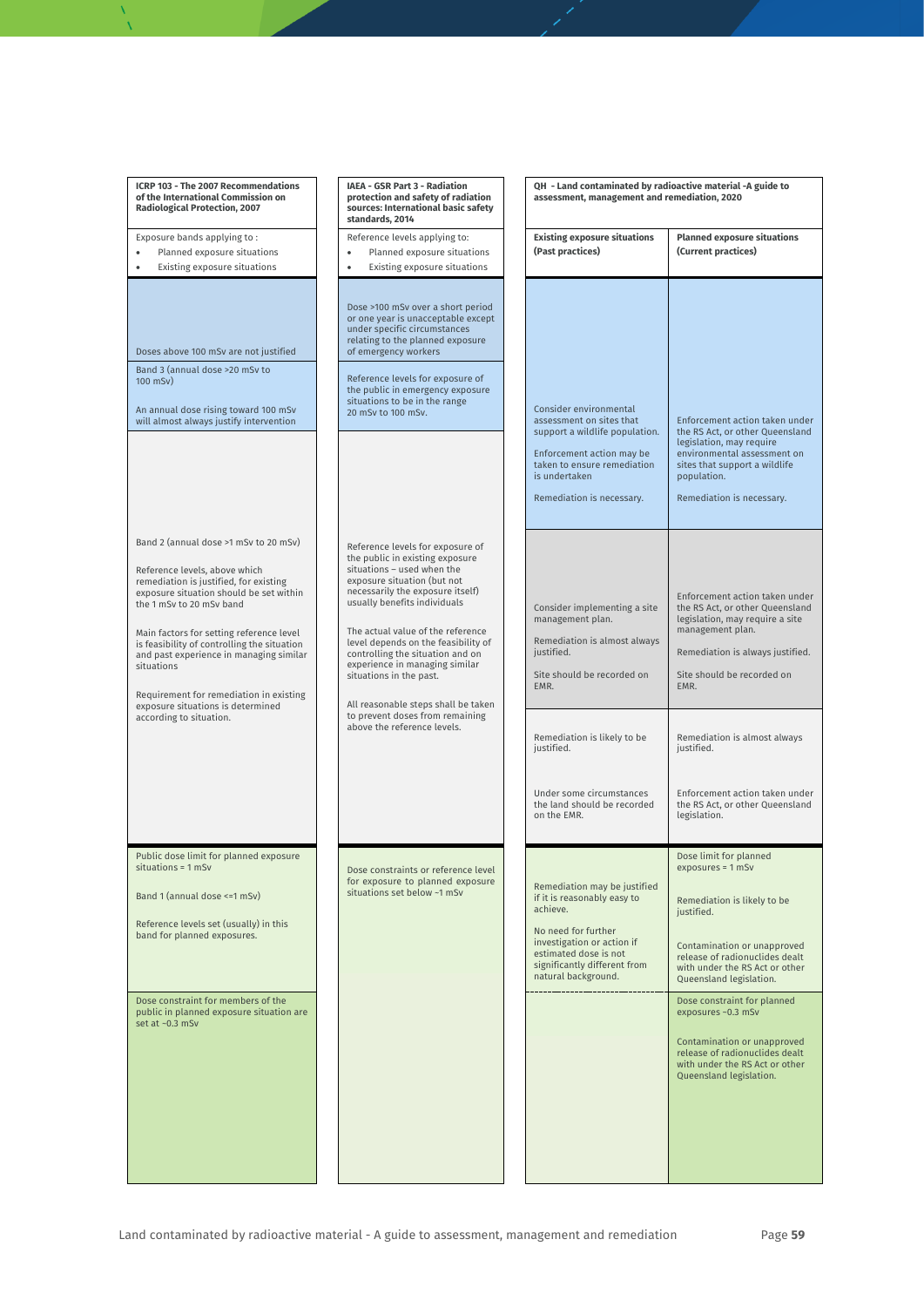## <span id="page-59-0"></span>**Abbreviations**

| <b>ARPANSA</b>  | Australian Radiation Protection and Nuclear Safety Agency                                                          |  |
|-----------------|--------------------------------------------------------------------------------------------------------------------|--|
| <b>CLR</b>      | Contaminated Land Register                                                                                         |  |
| <b>DES</b>      | Department of Environment and Science                                                                              |  |
|                 | The department responsible for regulating environmental protection has had<br>several names since the early 1980s: |  |
|                 | Department of Environment and Heritage Protection,                                                                 |  |
|                 | Department of Environment;                                                                                         |  |
|                 | Department of Environment and Heritage;                                                                            |  |
|                 | Department of Environment and Resource Management;                                                                 |  |
|                 | Environmental Protection Agency.                                                                                   |  |
|                 | For the sake of convenience these are all referred to as DES                                                       |  |
| <b>EMR</b>      | Environmental Management Register                                                                                  |  |
| <b>EP Act</b>   | <b>Environmental Protection Act 1994</b>                                                                           |  |
| <b>IAEA</b>     | International Atomic Energy Agency                                                                                 |  |
| <b>ICRP</b>     | International Commission on Radiological Protection                                                                |  |
| <b>NCRP</b>     | National Council on Radiation Protection and Measurements                                                          |  |
| <b>ASC NEPM</b> | National Environment Protection (Assessment of Site Contamination) Measure                                         |  |
| <b>NHMRC</b>    | National Health and Medical Research Council                                                                       |  |
| <b>RS Act</b>   | <b>Radiation Safety Act 1999</b>                                                                                   |  |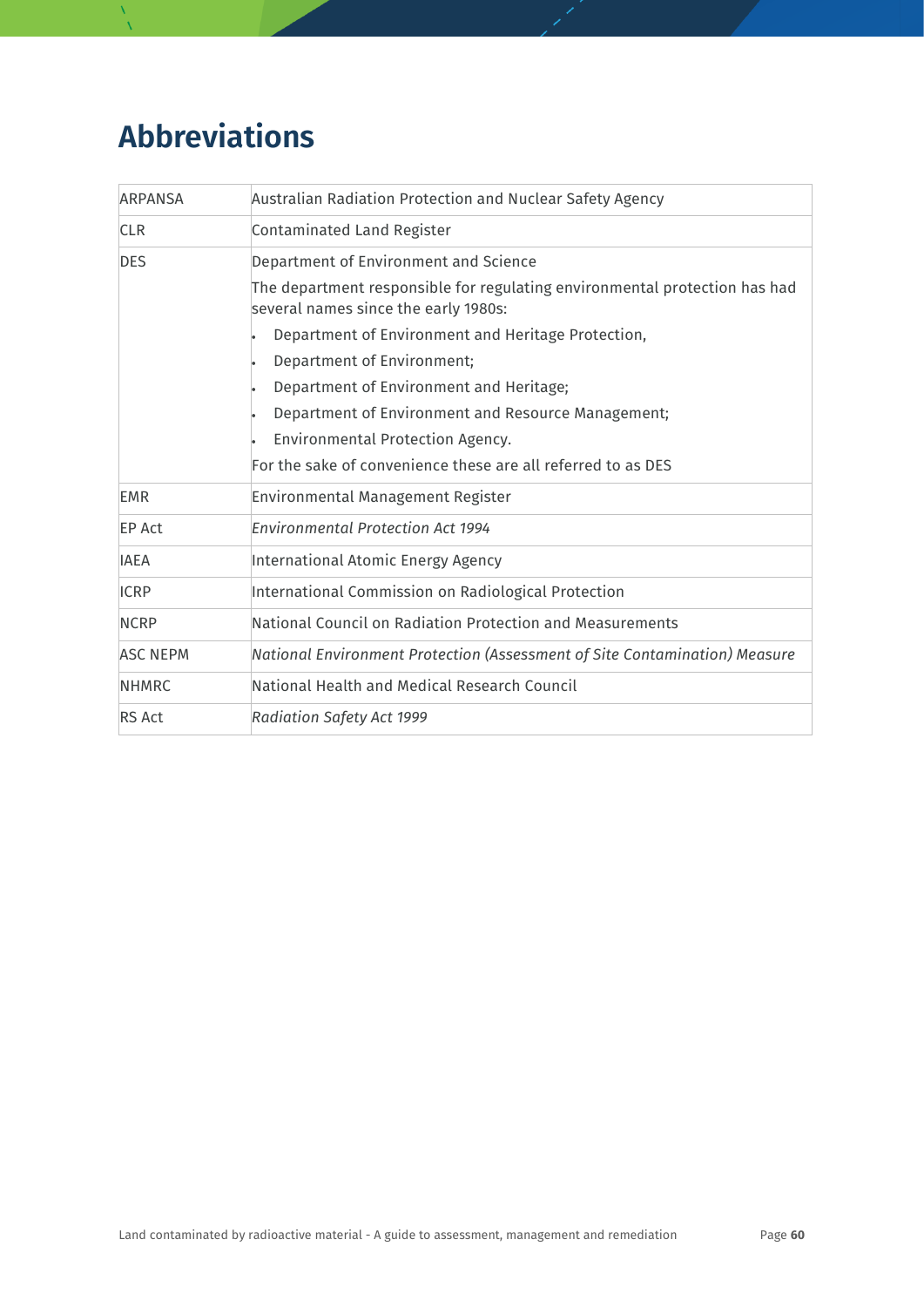## <span id="page-60-0"></span>**Glossary**

| Contamination                                  | of the environment is the release (whether by act or omission) of<br>a contaminant into the environment.                                                                                                                                                                                                                                                                                                                                                                                                                                                                                                                                                                                                                                  |
|------------------------------------------------|-------------------------------------------------------------------------------------------------------------------------------------------------------------------------------------------------------------------------------------------------------------------------------------------------------------------------------------------------------------------------------------------------------------------------------------------------------------------------------------------------------------------------------------------------------------------------------------------------------------------------------------------------------------------------------------------------------------------------------------------|
| Contaminated land                              | Land contaminated by a hazardous contaminant (a contaminant<br>can be a radioactive contaminant                                                                                                                                                                                                                                                                                                                                                                                                                                                                                                                                                                                                                                           |
| Contaminated land<br>investigation<br>document | A site investigation report, draft site management plan or<br>validation report                                                                                                                                                                                                                                                                                                                                                                                                                                                                                                                                                                                                                                                           |
| Critical group                                 | An individual or group of individuals whose exposure to a<br>radioactive contaminant is such that they will receive the<br>greatest personal dose from exposure to the contaminant.                                                                                                                                                                                                                                                                                                                                                                                                                                                                                                                                                       |
| Dose                                           | A generic term that may mean absorbed dose or effective dose<br>depending on the context.                                                                                                                                                                                                                                                                                                                                                                                                                                                                                                                                                                                                                                                 |
| Dose constraint                                | A prospective and source-related restriction on the individual<br>dose from a source, which provides a basic level of protection<br>for the most highly exposed individuals from a source, and<br>serves as an upper bound on the dose in optimisation of<br>protection for that source. For occupational exposures, the dose<br>constraint is a value of individual dose used to limit the range of<br>options considered in the process of optimisation. For public<br>exposure, the dose constraint is an upper bound on the annual<br>doses that members of the public should receive from the<br>planned operation of any controlled source.                                                                                         |
| Environment                                    | A collective term for all of the physical, chemical, and biological<br>conditions within which wild animals and plant normally live.<br>Under the EP Act 'environment' includes:<br>• ecosystems and their constituent parts, including people and<br>communities; and<br>· all natural and physical resources; and<br>• the qualities and characteristics of locations, places and areas,<br>however large or small, that contribute to their biological<br>diversity and integrity, intrinsic or attributed scientific value or<br>interest, amenity, harmony and sense of community; and<br>• the social, economic, aesthetic and cultural conditions that<br>affect, or are affected by, things mentioned in the above<br>paragraphs. |
| Environmental<br>exposure                      | The exposure of wildlife to ionising radiation including the<br>exposure of animals, plants and other organisms in the natural<br>environment.                                                                                                                                                                                                                                                                                                                                                                                                                                                                                                                                                                                            |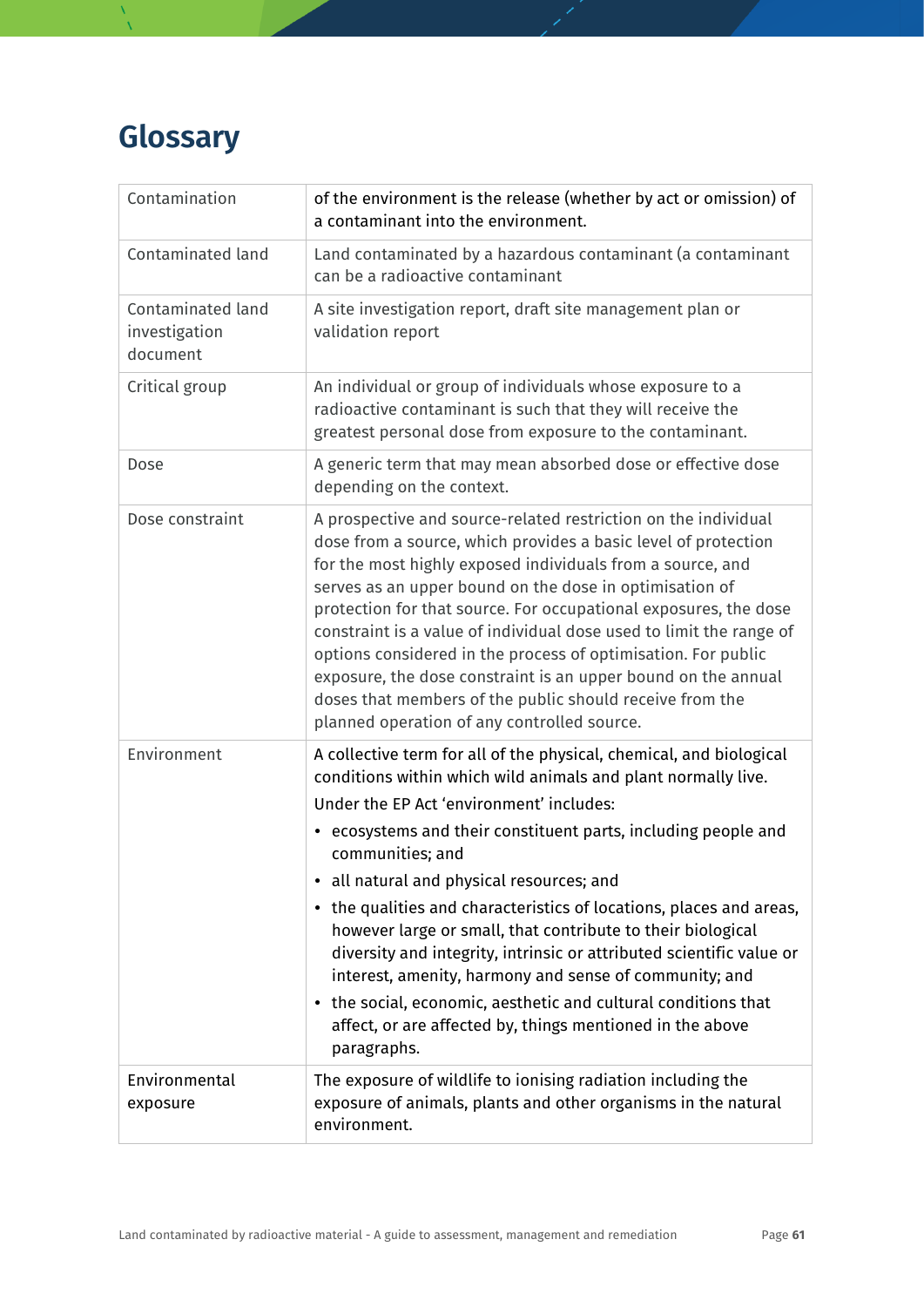| <b>Existing exposure</b><br>situation | A situation of exposure that already exists when a decision on the<br>need for control needs to be taken. Existing exposure situations<br>include exposure to natural background radiation that is<br>amenable to control; exposure due to residual radioactive<br>material that derives from past practices that were never subject<br>to regulatory control; and exposure due to residual radioactive<br>material deriving from a nuclear or radiological emergency after<br>an emergency has been declared to be ended.                                                                                     |
|---------------------------------------|----------------------------------------------------------------------------------------------------------------------------------------------------------------------------------------------------------------------------------------------------------------------------------------------------------------------------------------------------------------------------------------------------------------------------------------------------------------------------------------------------------------------------------------------------------------------------------------------------------------|
| Exposure                              | The circumstance of being exposed to radiation.                                                                                                                                                                                                                                                                                                                                                                                                                                                                                                                                                                |
| Hazardous<br>contaminant              | A contaminant that, if improperly treated, stored, disposed of or<br>otherwise managed, is likely to cause serious or material<br>environmental harm because of its radioactivity                                                                                                                                                                                                                                                                                                                                                                                                                              |
| Justification                         | For a planned exposure situation, the process of determining<br>whether a practice is overall beneficial; i.e., whether the<br>expected benefits to individuals and to society from introducing<br>or continuing the practice outweigh the harm resulting from the<br>practice.                                                                                                                                                                                                                                                                                                                                |
| Natural background<br>radiation       | Radiation occurring naturally at the site. It includes a<br>component from terrestrial sources of radiation and from<br>cosmic radiation.                                                                                                                                                                                                                                                                                                                                                                                                                                                                      |
| <b>NORM</b>                           | Naturally occurring radioactive material - containing no<br>significant amounts of radionuclides other than naturally<br>occurring radionuclides. NORM may be a contaminant if it is not<br>normally natural to the site or is in a modified or concentrated<br>form as a result of human activity.                                                                                                                                                                                                                                                                                                            |
| Optimization                          | The process of determining what level of protection and safety<br>makes exposure, and the probability and magnitude of potential<br>exposures, as low as reasonably achievable taking economic<br>and social factors into consideration.                                                                                                                                                                                                                                                                                                                                                                       |
| Past practice                         | A practice that is no longer occurring and was not subject to<br>regulation under environmental or radiation safety legislation at<br>the time the practice was carried out                                                                                                                                                                                                                                                                                                                                                                                                                                    |
| Planned exposure<br>situation         | Situations where radiation protection can be planned in<br>advance, before exposures occur and where the magnitude and<br>extent of exposures can be reasonably predicted. Planned<br>exposure situations may give rise both to exposures that are<br>anticipated to occur (normal exposures) and to exposures that<br>are not anticipated to occur (potential exposures) but may do<br>SO.<br>Radioactive contamination arising from a planned activity is not<br>anticipated to occur but it may dos so by act or omission.<br>For clarity, the remediation of a contaminated site is a planned<br>activity. |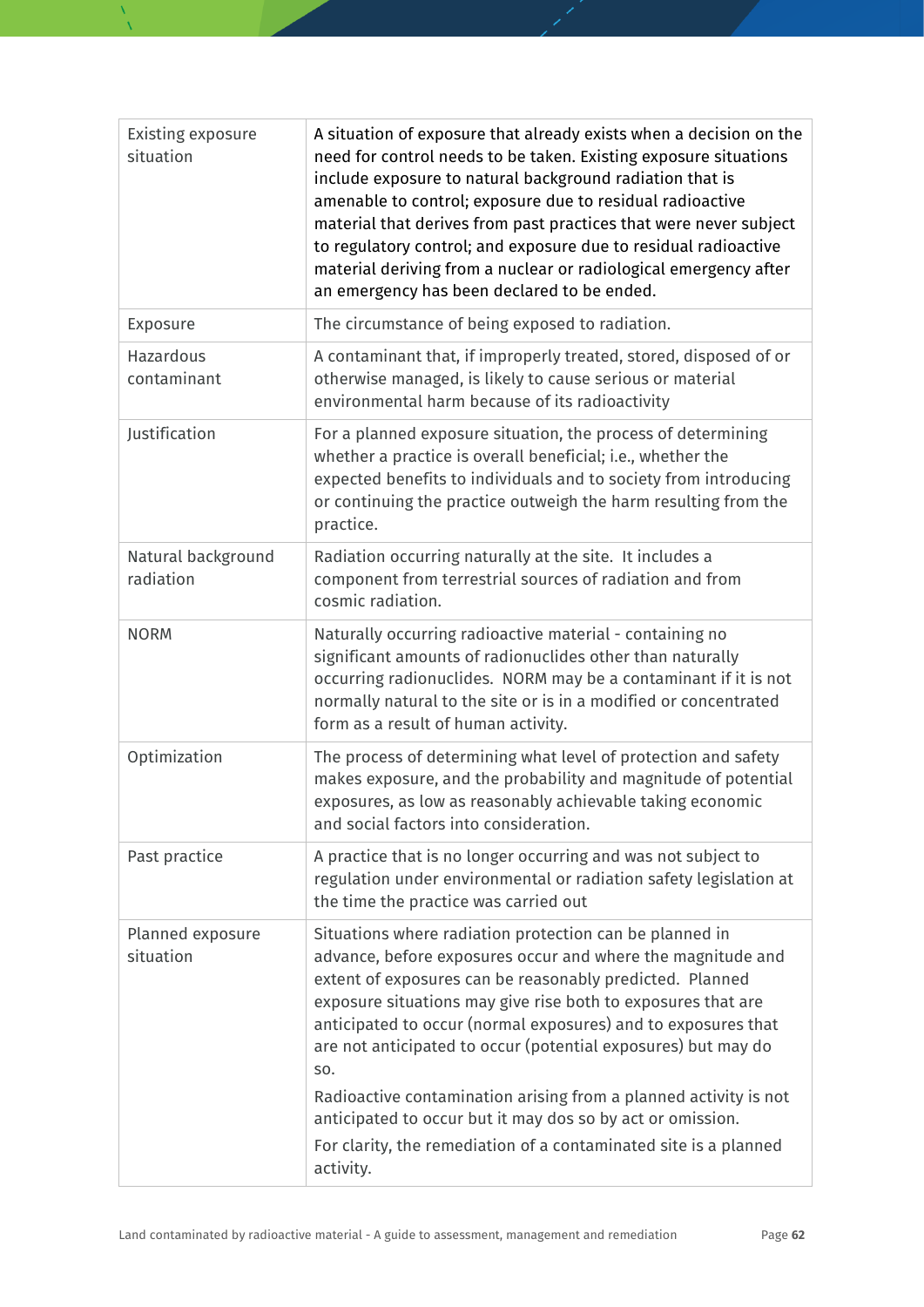| Practice                   | An activity in relation to a radioactive material that may result,<br>whether or not intentionally, in exposing anyone to radiation.                                                                                                                                                                                                                                                                                                                                                                                                                                                                                                                                                                                                                                                                                                                                                                             |
|----------------------------|------------------------------------------------------------------------------------------------------------------------------------------------------------------------------------------------------------------------------------------------------------------------------------------------------------------------------------------------------------------------------------------------------------------------------------------------------------------------------------------------------------------------------------------------------------------------------------------------------------------------------------------------------------------------------------------------------------------------------------------------------------------------------------------------------------------------------------------------------------------------------------------------------------------|
| Public exposure            | Exposure incurred by members of the public from the<br>radioactive contaminant on a site. It excludes any occupational<br>or medical exposure, exposure to the site's natural background<br>radiation, and exposure from authorised sources and practices.                                                                                                                                                                                                                                                                                                                                                                                                                                                                                                                                                                                                                                                       |
| Radioactive material       | is material that spontaneously emits ionising radiation as a<br>result of the radioactive decay of a radionuclide in it.                                                                                                                                                                                                                                                                                                                                                                                                                                                                                                                                                                                                                                                                                                                                                                                         |
| Radioactive<br>contaminant | means a contaminant that contains radioactive material<br>Examples of a radioactive contaminant on a site:<br>• A stockpile of monazite remaining on a former mineral sand<br>processing site.<br>Radioactive mineral sand residues brought on to a site as fill or<br>$\bullet$<br>top-dressing.<br>Radioactive material disposed of on a site in a way that does<br>$\bullet$<br>not comply with the Radiation Safety Act 1999.<br>• Radioactive material released onto a site as a result of an<br>accident or malicious act.<br>Examples of what is not a radioactive contaminant:<br>• Radioactive material disposed of in a way that complies with<br>the Radiation Safety Act 1999.<br>• Soil containing typical activity concentrations of naturally<br>occurring radioactive material or typical activities of<br>anthropogenic radionuclides that has not been modified in any<br>way by human action. |
| Remediation                | Any measure such as clean-up, rehabilitation, restoration or<br>other action to prevent or minimise radiation exposure caused<br>by a radioactive contaminant.<br>Under the EP Act, 'remediate contaminated land' means:<br>• rehabilitate the land; or<br>• restore the land; or<br>• take other action to prevent or minimise serious environmental<br>harm being caused by the hazardous contaminant<br>contaminating the land.<br>Remediation includes decontamination of sites contaminated in<br>a planned exposure situation, and rehabilitation or restoration<br>of land contaminated in existing exposure situations.                                                                                                                                                                                                                                                                                  |
| Screening assessment       | An assessment to determine if the measured value of a radiation<br>quantity exceeds its relevant screening reference level.                                                                                                                                                                                                                                                                                                                                                                                                                                                                                                                                                                                                                                                                                                                                                                                      |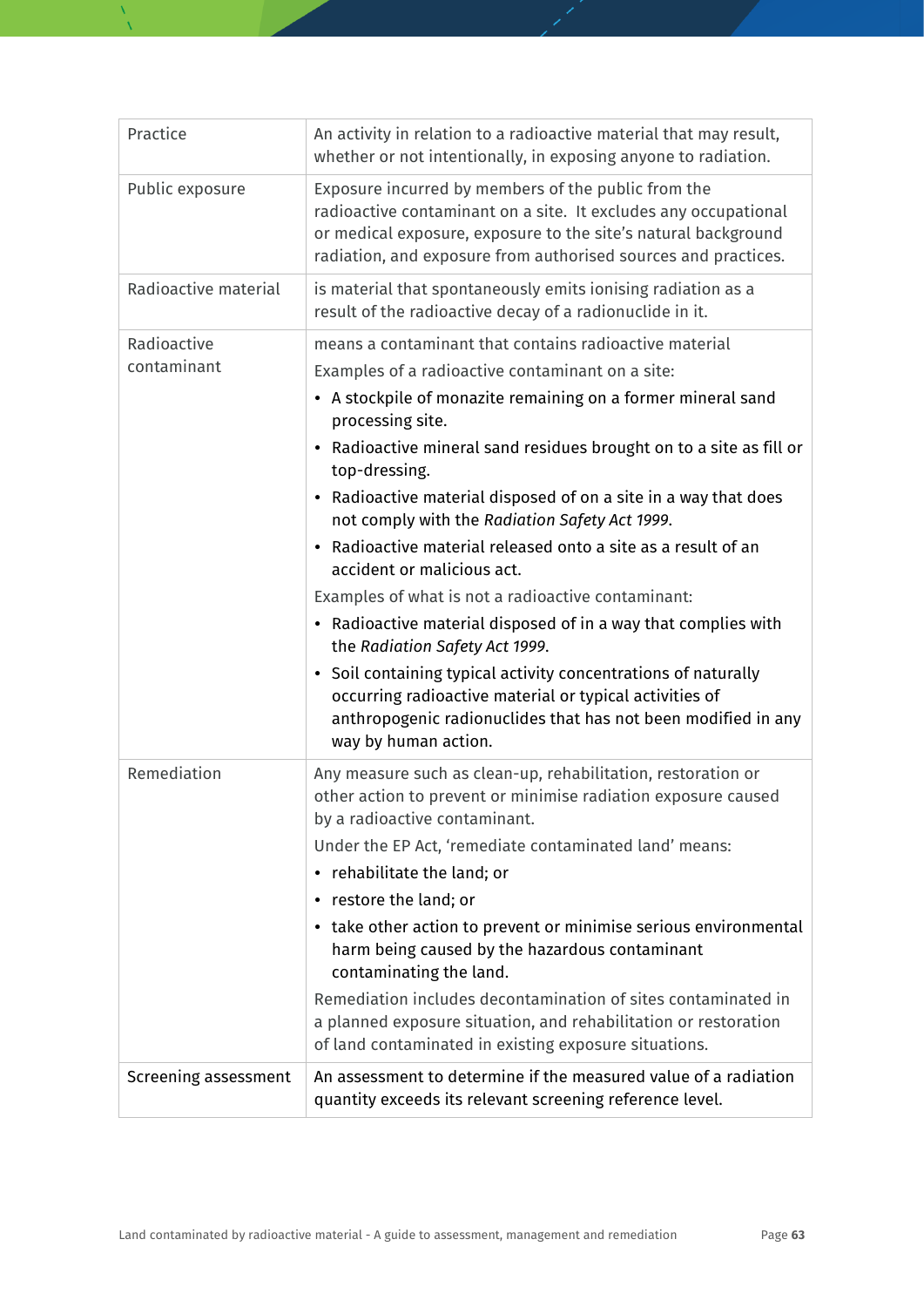| Sensitive use                 | A use in which the same individual occupies the site on a regular<br>basis. This includes, for example:<br>• residential and accommodation places<br>• workplaces<br>• schools, child care centres<br>• health care facilities. |
|-------------------------------|---------------------------------------------------------------------------------------------------------------------------------------------------------------------------------------------------------------------------------|
| Site investigation<br>report, | A report about an investigation of the land to scientifically assess<br>whether the land is contaminated land.                                                                                                                  |
| Site management plan          | A plan for managing the environmental harm that may be caused<br>by the hazardous contaminant contaminating the land by<br>applying conditions to the use or development of, or activities<br>carried out on, the land.         |
| Source                        | A source of radiation leading to the radiation exposure of a<br>person or wildlife.                                                                                                                                             |
| Validation                    | A process of assessing the success of remediation and whether<br>the potential annual doses to persons have been reduced to the<br>intended level.                                                                              |
| Validation report             | A report about work carried out to remediate the land.                                                                                                                                                                          |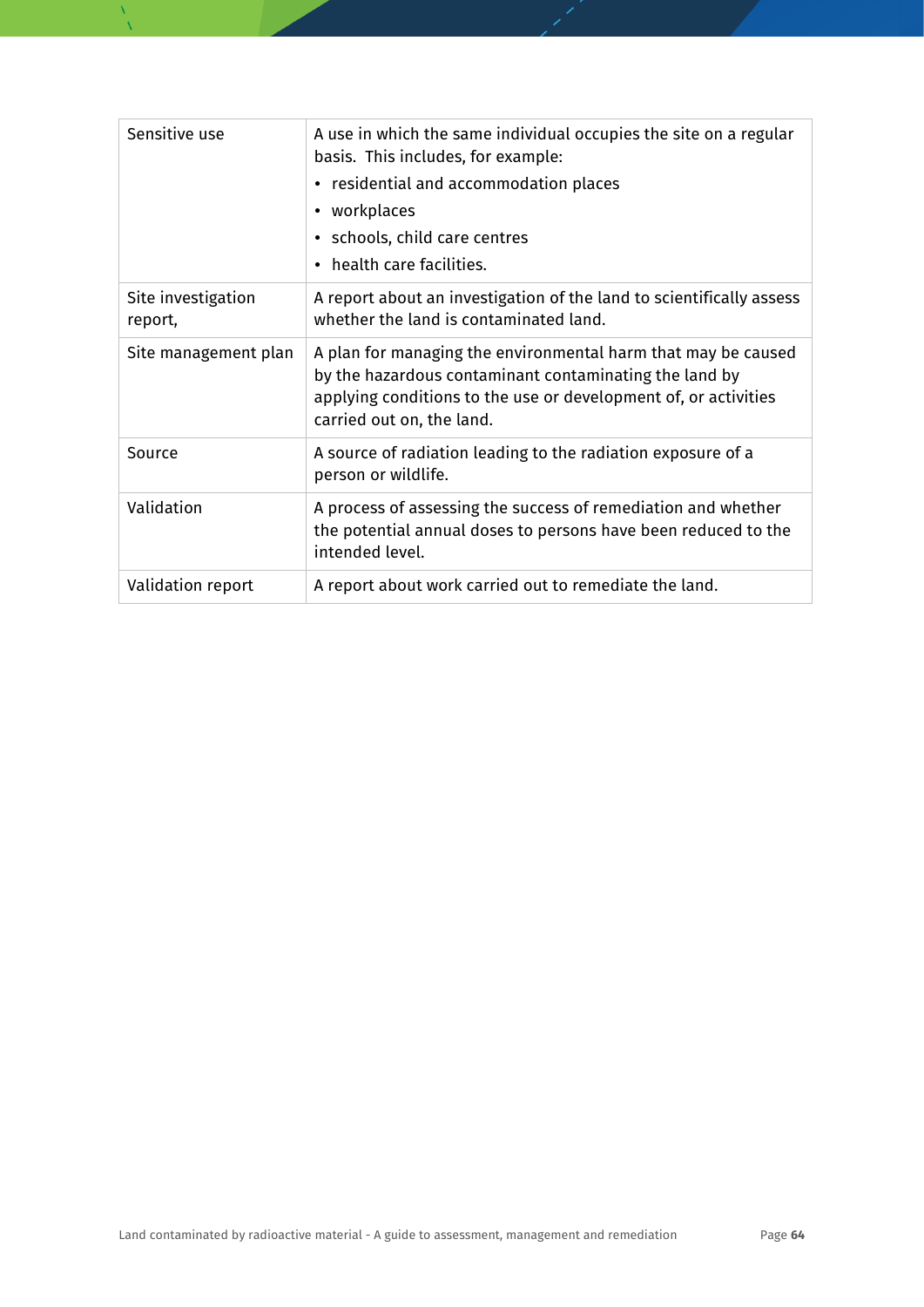## <span id="page-64-0"></span>**References**

| <b>ANL 2020</b>              | RESRAD family of codes, https://web.evs.anl.gov/resrad/, United States<br>Department of Energy, Argonne National Laboratory, accessed 24-01-2020                                                                                                                                                                    |
|------------------------------|---------------------------------------------------------------------------------------------------------------------------------------------------------------------------------------------------------------------------------------------------------------------------------------------------------------------|
| ANZECC,<br>ARMCANZ 2000      | Australian and New Zealand guidelines for fresh and marine water quality,<br>Volume 1, The guidelines, Australian and New Zealand Environment and<br>Conservation Council, Agriculture and Resource Management Council of<br>Australia and New Zealand, (National Water Quality Management<br>Strategy; No.4), 2000 |
| ANZECC,<br><b>NHMRC 1992</b> | Australian and New Zealand guidelines for the assessment and<br>management of contaminated sites, Australian and New Zealand<br>Environment and Conservation Council and National Health and Medical<br>Research Council, 1992.                                                                                     |
| ARPANSA 2008                 | Safety Guide for the Management of Naturally Occurring Radioactive<br>Material (NORM), Radiation Protection Series No.15, Australian Radiation<br>Protection and Nuclear Safety Agency, 2008.                                                                                                                       |
| ARPANSA 2015                 | Guide for radiation protection of the environment, (Radiation protection<br>Series G-1), Australian Radiation Protection and Nuclear Safety Agency,<br>2015.                                                                                                                                                        |
| ARPANSA 2017                 | Guide for Radiation Protection in Existing Exposure Situations, Radiation<br>Protection Series G-2, Australian Radiation Protection and Nuclear Safety<br><b>Agency, 2017</b>                                                                                                                                       |
| <b>CHEM 1992</b>             | Guidelines for the assessment of contaminated land, Chemical Hazards<br>and Emergency Management Unit, Queensland Bureau of Emergency<br>Services, 1992                                                                                                                                                             |
| <b>DES 2020</b>              | Contaminated Land,<br>http://www.qld.gov.au/environment/pollution/management/contaminat<br>ed-land/, Queensland Government Department of Environment and<br>Science, accessed 24-01-2020.                                                                                                                           |
| <b>DNRM 2014</b>             | Guideline for management of naturally occurring radioactice material<br>(NORM) in metalliferrous mines (QGL 1), Department of Natural Resources<br>and Mines, 2014                                                                                                                                                  |
| DoE 1998                     | Draft guidelines for the assessment and management of contaminated<br>land in Queensland, Queensland Department of Environment, 1998.                                                                                                                                                                               |
| <b>ERICA 2020</b>            | ERICA assessment tool, http://www.erica-tool.com/erica/, ERICA<br>Partnership, accessed 24-01-2020                                                                                                                                                                                                                  |
| <b>IAEA 1998</b>             | Application of radiation protection principles to the cleanup of<br>contaminated areas - Interim report for comment, (IAEA TECDOC 987),<br>International Atomic Energy Agency, 1998.                                                                                                                                |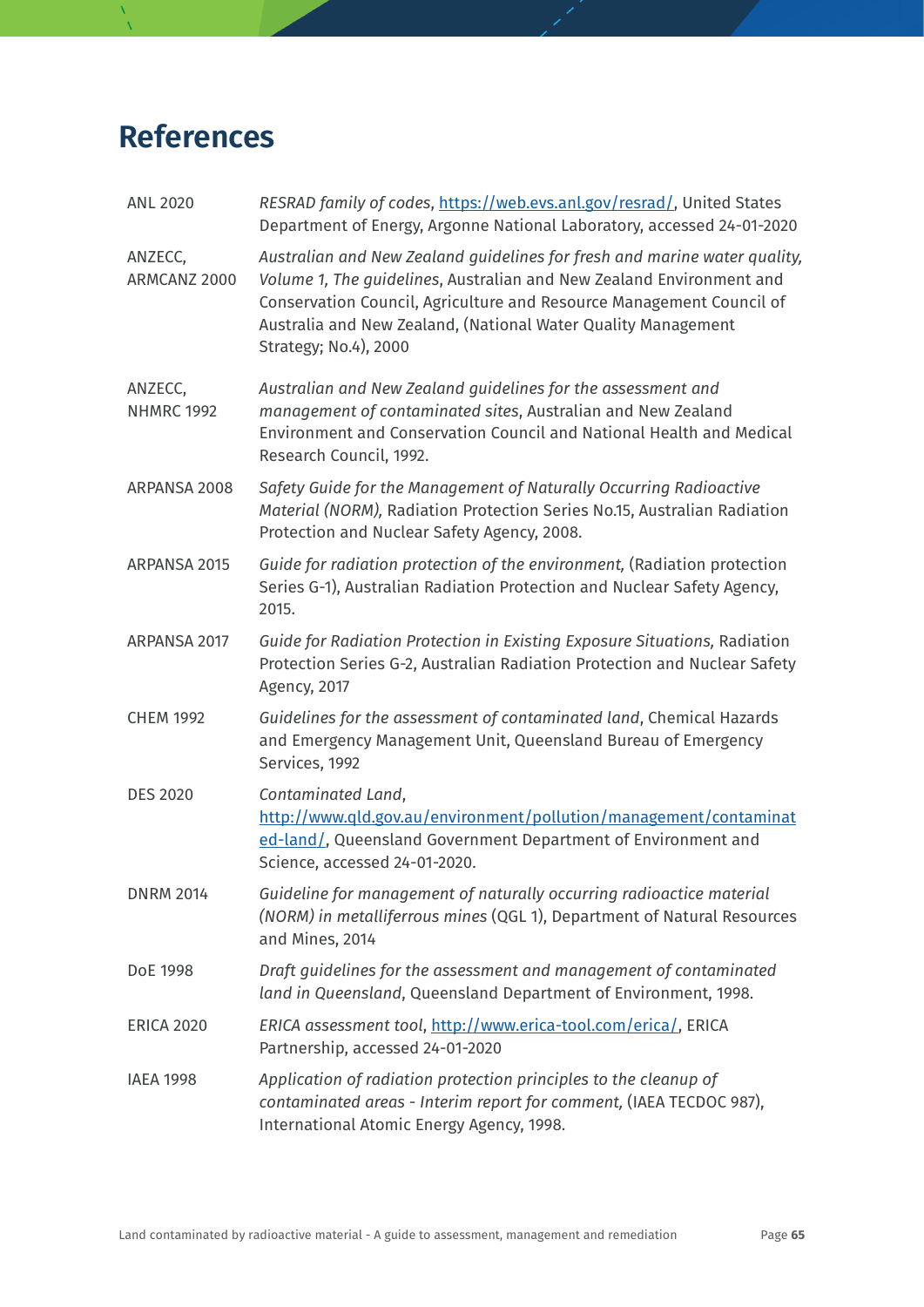| <b>IAEA 2014</b>              | Radiation Protection and safety of radiation source: International basic<br>safety standards (IAEA Safety Standards Series No. GSR Part 3),<br>International Atomic Energy Agency, 2014.                                                         |
|-------------------------------|--------------------------------------------------------------------------------------------------------------------------------------------------------------------------------------------------------------------------------------------------|
| <b>ICRP 1977</b>              | Recommendation of the International Commission on Radiological<br>Protection (ICRP Publication 26), Annals of the ICRP, Vol. 1 (3),<br>International Commission on Radiological Protection, 1977.                                                |
| <b>ICRP 1985</b>              | Statement from the 1985 Paris meeting of the International Commission<br>on Radiological Protection, Annals of the ICRP, Vol. 15 (3), International<br>Commission on Radiological Protection, 1985                                               |
| <b>ICRP 1991</b>              | 1990 Recommendations of the International Commission for Radiological<br>Protection (ICRP Publication 60), Annals of the ICRP, Vol. 21, (1-3),<br>International Commission on Radiological Protection, 1991                                      |
| <b>ICRP 1999</b>              | Protection of the public in situations of prolonged exposure (ICRP<br>Publication 82), Annals of the ICRP, Vol. 29 (1-2), International Commission<br>on Radiological Protection, 1999.                                                          |
| <b>ICRP 2007</b>              | The 2007 Recommendations of the International Commission on<br>Radiological Protection, (ICRP Publication 103), Annals of the ICRP, Vol. 37,<br>(2-4), International Commission on Radiological Protection, 2007                                 |
| Kleinschmidt &<br>Watson 2016 | R Kleinschmidt and D Watson, Terrestrial gamma radiation baseline<br>mapping using ultra low density sampling methods, Journal of<br>Environmental Radioactivity Vol. 151, pp609-622, 2016.                                                      |
| Langroo et al<br>1991         | MK Langroo, KN Wise, JC Duggleby and LH Kotler, A nationwide survey of<br>222Rn and y radiation levels in Australian homes, Health Physics Vol. 61,<br>No. 6, pp 753-761, 1991                                                                   |
| <b>NCRP 1999</b>              | Recommended screening limits for contaminated surface soil and review<br>of factors relevant to site-specific studies, (NCRP Report No. 129), National<br>Council on Radiation Protection and Measurements, 1999                                 |
| <b>UKEA 2020</b>              | National Environment Protection (Assessment of Site Contamination)<br>Measure, http://www.nepc.gov.au/nepms/assessment-site-<br>contamination. National Environment Protection Council, accessed 24-01-<br>2020.                                 |
| <b>NHMRC 1981</b>             | Recommended radiation protection standards for individuals exposed to<br>ionising radiation, NHMRC Radiation Health Series No.1, National Health<br>and Medical Research Council, 1981                                                           |
| <b>NHMRC 1991</b>             | Interim statement on radiation protection standards, NHMRC Radiation<br>Health Series No.33, National Health and Medical Research Council, 1991                                                                                                  |
| <b>NHMRC 1984</b>             | Guidelines for remedial action in areas where residues from mineral sand<br>mining and processing have been deposited, Report of the Ninety-<br>seventh Session (June 1984) Appendix XXV, National Health and Medical<br>Research Council, 1984. |
| <b>NHMRC 1995</b>             | Recommendations for limiting exposure to ionizing radiation, (Radiation<br>Health Series No. 39), National Health and Medical Research Council, 1995                                                                                             |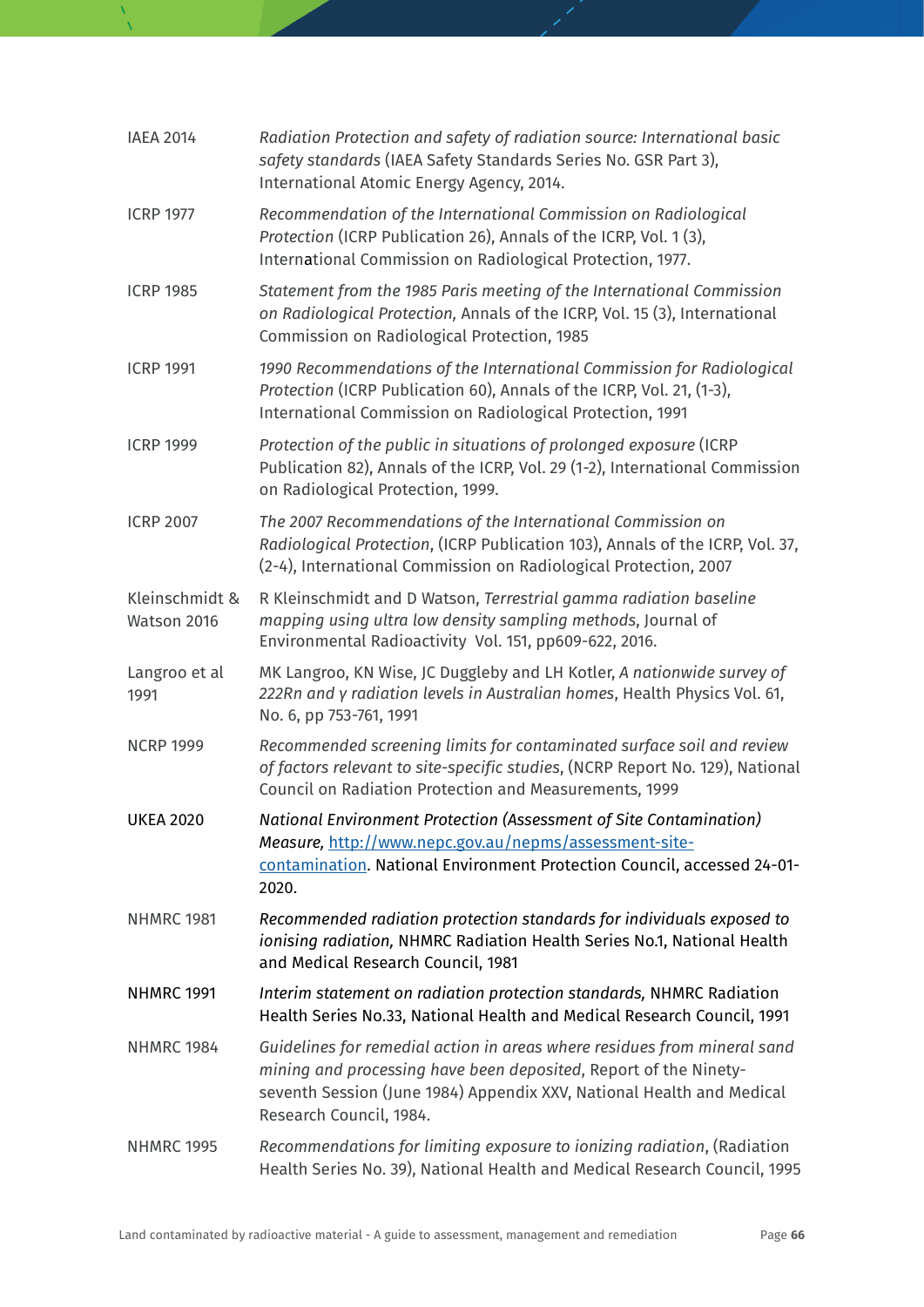| NHMRC,<br><b>NRMMC 2011</b> | Australian Drinking Water Guidelines Paper 6 National Water Quality<br>Managment Strategy, National Health and Medical Research Council,<br>National Resource Management Ministerial Council, 2011 (Version 3.5<br>Updated August 2018). |
|-----------------------------|------------------------------------------------------------------------------------------------------------------------------------------------------------------------------------------------------------------------------------------|
| QH 1983                     | Action levels for radiological control and remedial measures - Mineral<br>sand practices, Queensland Department of Health, 1983.                                                                                                         |
| QH 1992                     | Design and action levels adopted by the Queensland Department of<br>Health for practices involving technically enhanced sources of radiation<br>from mineral sands deposited on the ground, Queensland Department of<br>Health, 1992.    |
| QH 1995                     | Radiation dose levels for properties where mineral sand residues are<br>deposited on the ground. Brisbane, Queensland Department of Health,<br>1995.                                                                                     |
| QH 1998                     | Policy on land affected by radioactive materials due to past practices,<br>Queensland Departmnent of Health, 1998.                                                                                                                       |
| QH 2002                     | Guidelines for the assessment and management of land contaminated<br>wth radioactive material, Queenland Department of Health, 2002.                                                                                                     |
| <b>UKEA 2020</b>            | Radioactively contaminated land exposure assessment (RCLEA) tool,<br>www.gov.uk/government/publications/rclea-software-application, UK<br>Environment Agency, accessed 24-01-2020.                                                       |
| UNSCEAR 2000                | Sources and effects of ionising radiation, United Nations Scientific<br>Committee on the Effects of Atomic Radiation, Report to the General<br>Assembly, 2000                                                                            |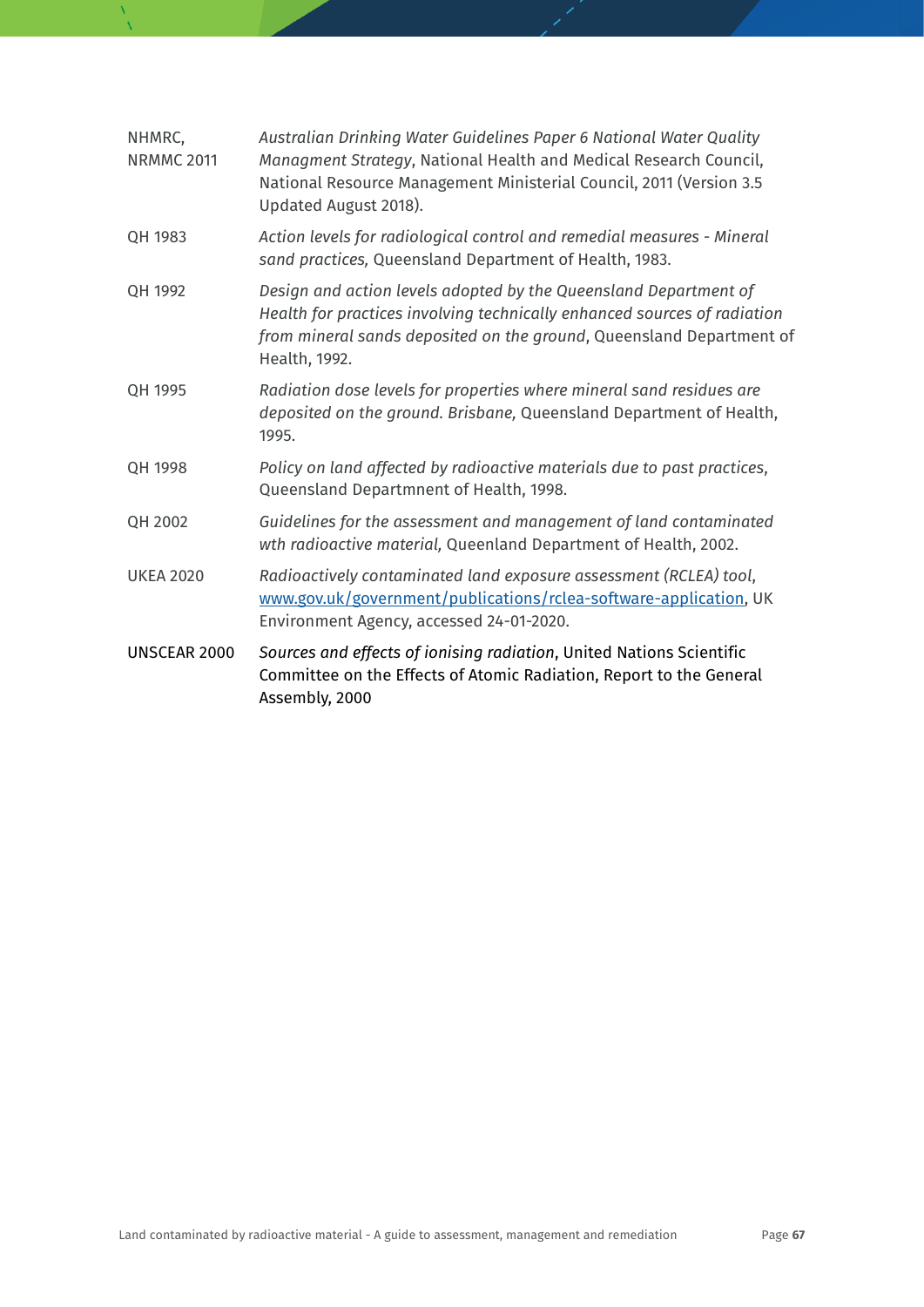## <span id="page-67-0"></span>**Bibliography**

ARPANSA Technical Report 143, Environmental Radioactivity Monitoring in Australia 2003 and 2004, ARPANSA, 2005

IAEA Safety Reports Series No. 14 *Assessment of doses to the public from ingested radionuclides*, International Atomic Energy Agency, Vienna, 1999

IAEA Safety Standards Series No. WS-G-3.1 Remediation Process for Areas Affected by Past Activities and Accidents Safety Guide, IAEA, 2007

IAEA TECDOC Series No. 1017 Characterization of Radioactively Contaminated Sites for Remediation Purposes, IAEA, 1998

IAEA TECDOC Series No. 1086 Technologies for Remediation of Radioactively Contaminated Sites, IAEA, 1999

IAEA TECDOC Series No. 1088 Technical Options for the Remediation of Contaminated Groundwater, IAEA, 1999

IAEA TECDOC Series No. 1091 Protection of the Environment from the Effects of Ionizing Radiation: A Report for Discussion, IAEA, 1999

IAEA TECDOC Series No. 1118 Compliance monitoring for Remediated Sites, IAEA, 1999

IAEA TECDOC Series No. 1148 Site Characterization Techniques Used in Environmental Restoration Activities, IAEA, 2000

IAEA TECDOC Series No. 1415 Soil Sampling for Environmental Contaminants, IAEA, 2004

IAEA TECDOC Series No. 1484 Regulatory and Management Approaches for the Control of Environmental Residues Containing Naturally Occurring Radioactive Material (NORM) – Proceedings of a Technical Meeting held in Vienna, 6-10 December 2004, IAEA, 2006

IAEA Technical Reports Series No. 419 Extent of Environmental Contamination by Naturally Occurring Radioactive Material (NORM) and Technological Options for Mitigation, IAEA, 2003

IAEA Technical Reports Series No. 424 Remediation of Sites with Dispersed Radioactive Contamination, IAEA, 2004

IAEA Technical Reports Series No. 442 Remediation of Sites with Mixed Contamination of Radioactive and Other Hazardous Substances, IAEA, 2006

ICRP Publication 101a *Assessing Dose of the Representative Person for the Purpose of the Radiation Protection of the Public*, International Commission on Radiological Protection, Annals of the ICRP 36 (3), 2006

ICRP Publication 101b *The Optimisation of Radiological Protection - Broadening the Process*, International Commission on Radiological Protection, Annals of the ICRP 36 (3), 2006

ICRP Publication 108 *Environmental Protection - the Concept and Use of Reference Animals and Plants*, International Commission on Radiological Protection, Annals of the ICRP 38 (4-6), 2008